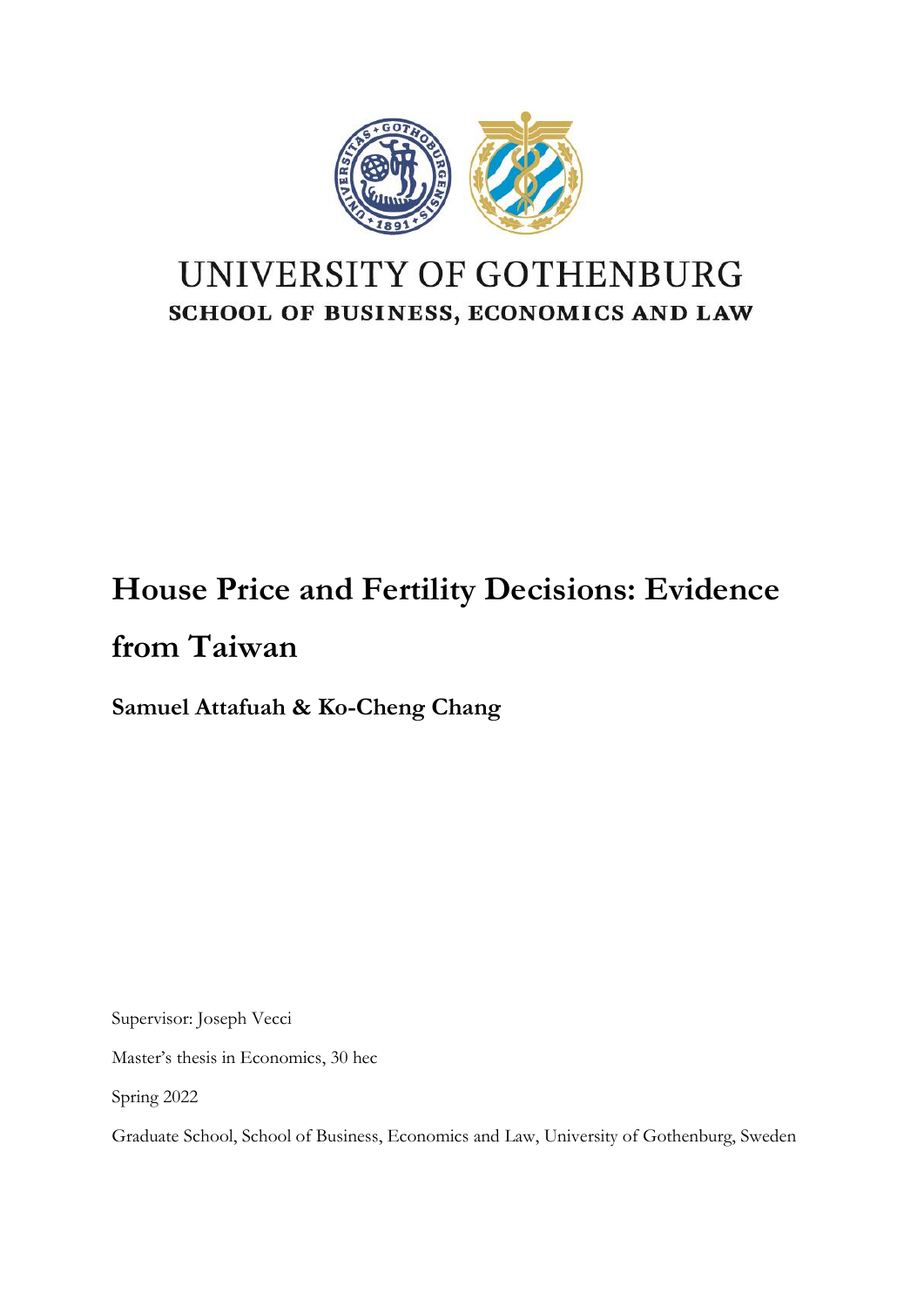#### **House Price and Fertility Decisions: Evidence from Taiwan**

#### **Abstract**

Given the concurrent incidence of falling birth rates and increasing house prices experienced in Taiwan over the past two decades, the current thesis examines the role of house prices on fertility-related behaviors and outcomes among Taiwanese households. Acknowledging that housing is a major cost associated with childrearing and the theoretical assumption that children are normal goods, we hypothesize that house price inflation will adversely impact fertility and that current non-homeowners are the most affected due to the "resource exhaustion effect". Exploiting micro-level data and different econometric techniques, we capture the effect of house prices on fertility by three distinct models, namely a realized fertility (RF) model, a fertility intentions (LF) model, and a fertility gap (FG) model. The prevailing results showed a robust and statistically significant effect of house price inflation on the fertility gap, specifically, a one standard deviation increase in relative house price is associated with a 0.1 increase in the gap between desired fertility and actual fertility i.e., approximately 0.1 "missing babies" for every standard deviation increase in house prices. Additionally, we found that the fertility gap of current homeowners is less adversely impacted due to house price inflation compared to nonhomeowners.

**Keywords**: House Price, Fertility, Taiwan, Realized Fertility (RF), Fertility Intentions (LF), Fertility Gap (FG)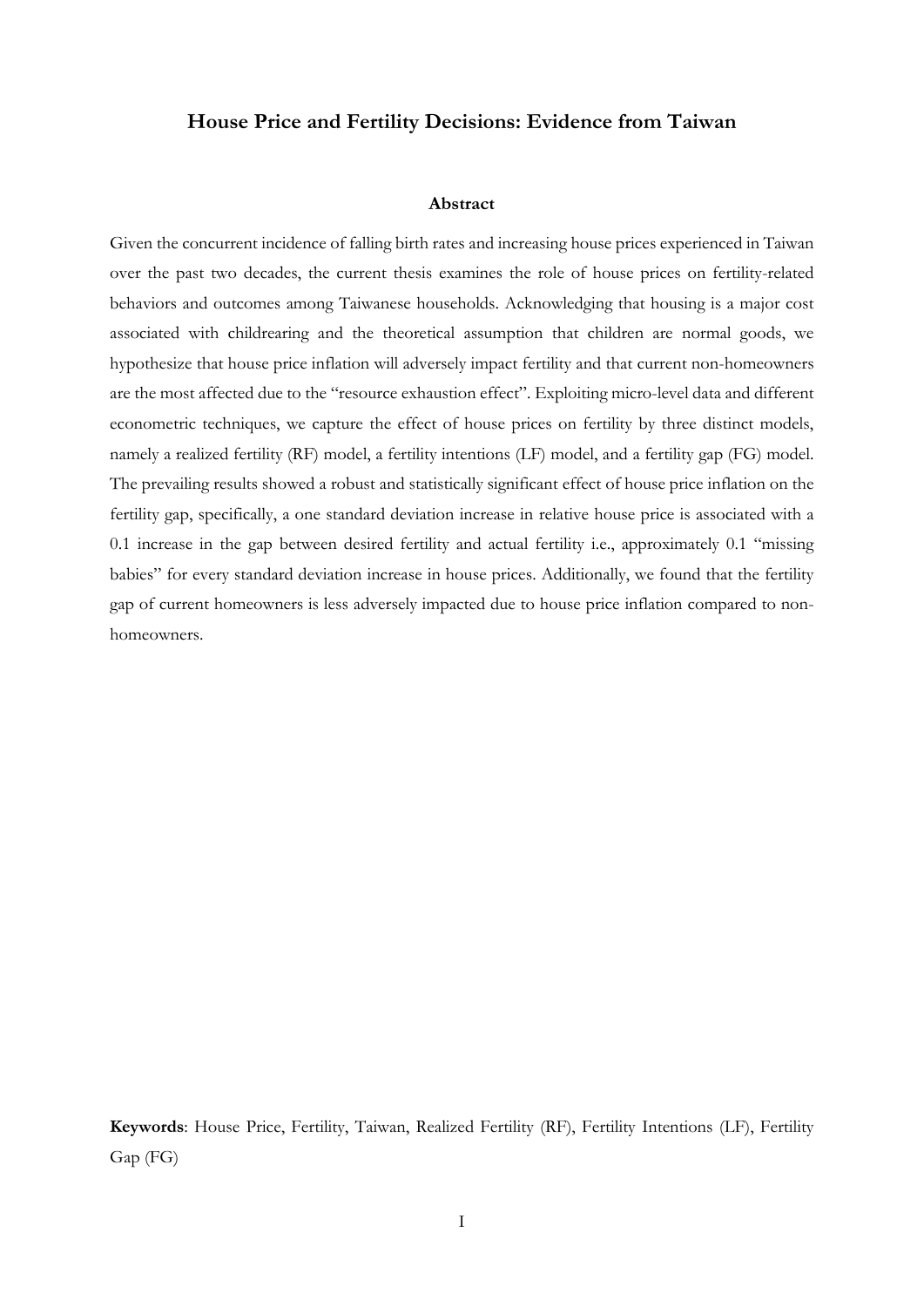#### **Acknowledgment**

We wish to express our sincere gratitude to our supervisor Joseph Vecci at the Department of Economics who provided us with constructive feedback, valuable guidance, and support throughout the entire project. Your effort and dedication have been very much appreciated.

We would also like to express our deepest gratitude to our families for their patience, support, and endless encouragement during this journey.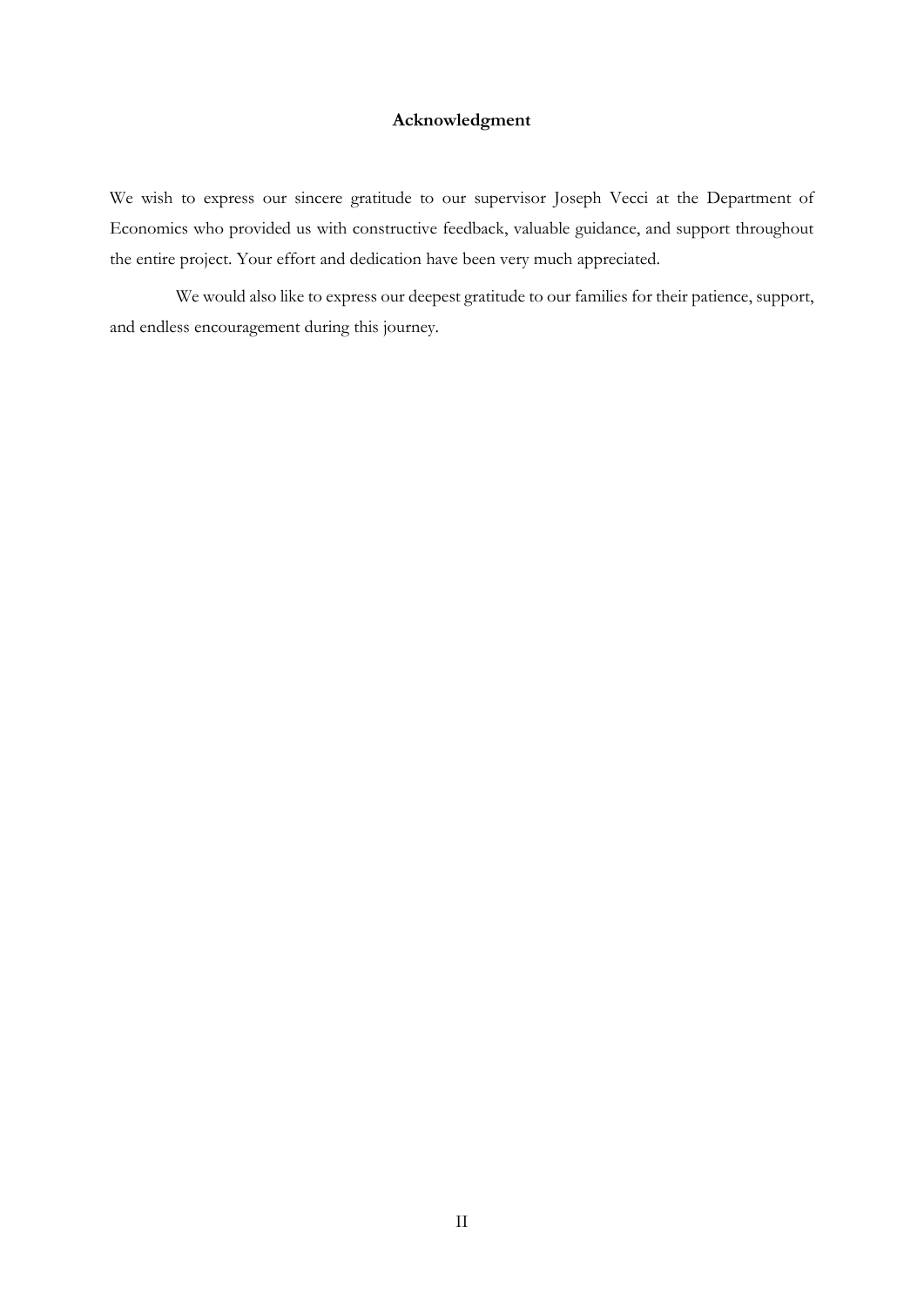## **Table of Contents**

| 1       |  |
|---------|--|
| 2       |  |
| 3       |  |
|         |  |
|         |  |
|         |  |
|         |  |
| 4       |  |
|         |  |
|         |  |
|         |  |
|         |  |
|         |  |
|         |  |
| 5       |  |
|         |  |
|         |  |
|         |  |
|         |  |
|         |  |
|         |  |
|         |  |
|         |  |
| 6       |  |
| $\bf R$ |  |
| A       |  |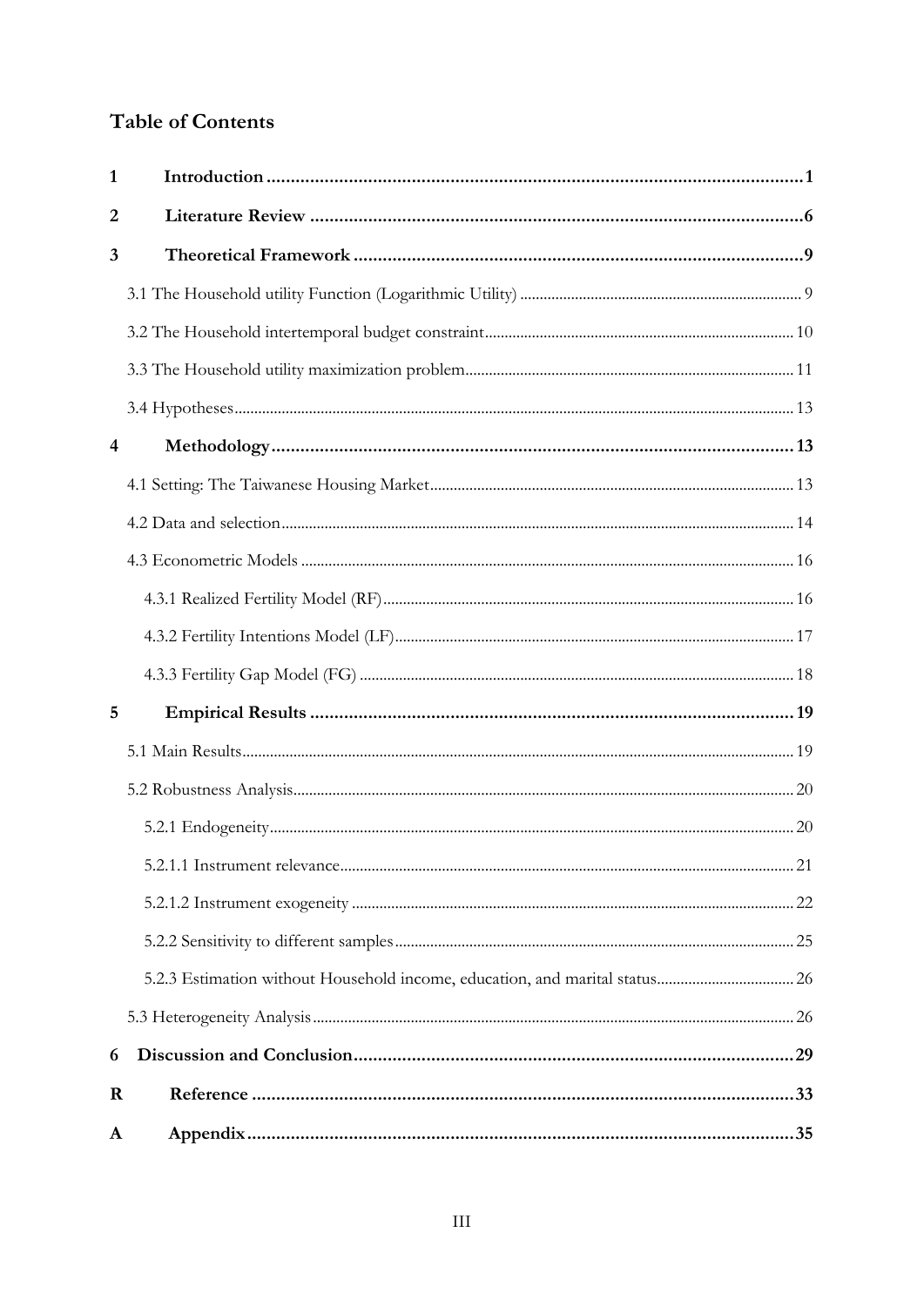#### <span id="page-4-0"></span>**1 Introduction**

<span id="page-4-2"></span>Taiwan remains one of the countries with the lowest fertility rate in the world (World Factbook, 2021). Pursuant to fertility data compiled by the U.S Central Intelligence Agency in 2021, Taiwan ranked last among 227 countries, with a reported fertility rate of 1.07 births per fertile woman, a level of fertility considered far below the threshold rate of 2.1 children per childbearing woman needed to sustain its aging population of about 23.5 million. In 2020, the East Asian country documented its first-ever negative<sup>1</sup> population growth registering a total of 165,249 births and 173,156 deaths (Ministry of the interior, 2020).

Taiwan's total fertility rate<sup>2</sup> (henceforth, TFR) has lingered below replacement levels<sup>3</sup> since 1984. As shown i[n Figure 1](#page-4-1), the country's fertility dropped substantially between 1949 and 1984. These initial rapid declines can be ascribed to the demographic transition where industrialization and growing advancements in medicine reduced the rate of infant mortality and increased life expectancy at birth. During this period, TFR witnessed a remarkable decline from 7.04 children per fertile woman in 1951 to reaching the replacement fertility threshold by 1984.



<span id="page-4-1"></span>

Author's graph, fertility data is retrieved from the "Department of household registration, ministry of the interior (M.O.I), Republic of China (Taiwan)."

Besides the demographic transition, the nationwide family planning programs initiated by the Taiwanese government in 1965 similarly helped contain fertility growth (Lee, [2009\)](#page-37-0). After 1984, TFR

<sup>1</sup> Accounting for the number of emigrants and immigrants which were 980,229 and 946,251 persons respectively, total population growth in 2020 remains negative (Ministry of the interior, 2020).

<sup>2</sup> Total fertility rate of childbearing aged women is defined as the total number of children that would be born to a woman over her lifetime if she bore children according to the age-specific fertility rate.

<sup>3</sup> The horizontal line in figure 1 is a fertility threshold defined by the UN population group. It is a level of fertility that ensures stable population growth in advanced economies. The replacement threshold is set at 2.1 children per fertile woman. In developing countries, the threshold can be as high as 3.4 children born per fertile woman to partly compensate for the rate of infant mortality but also the probability of having male offspring.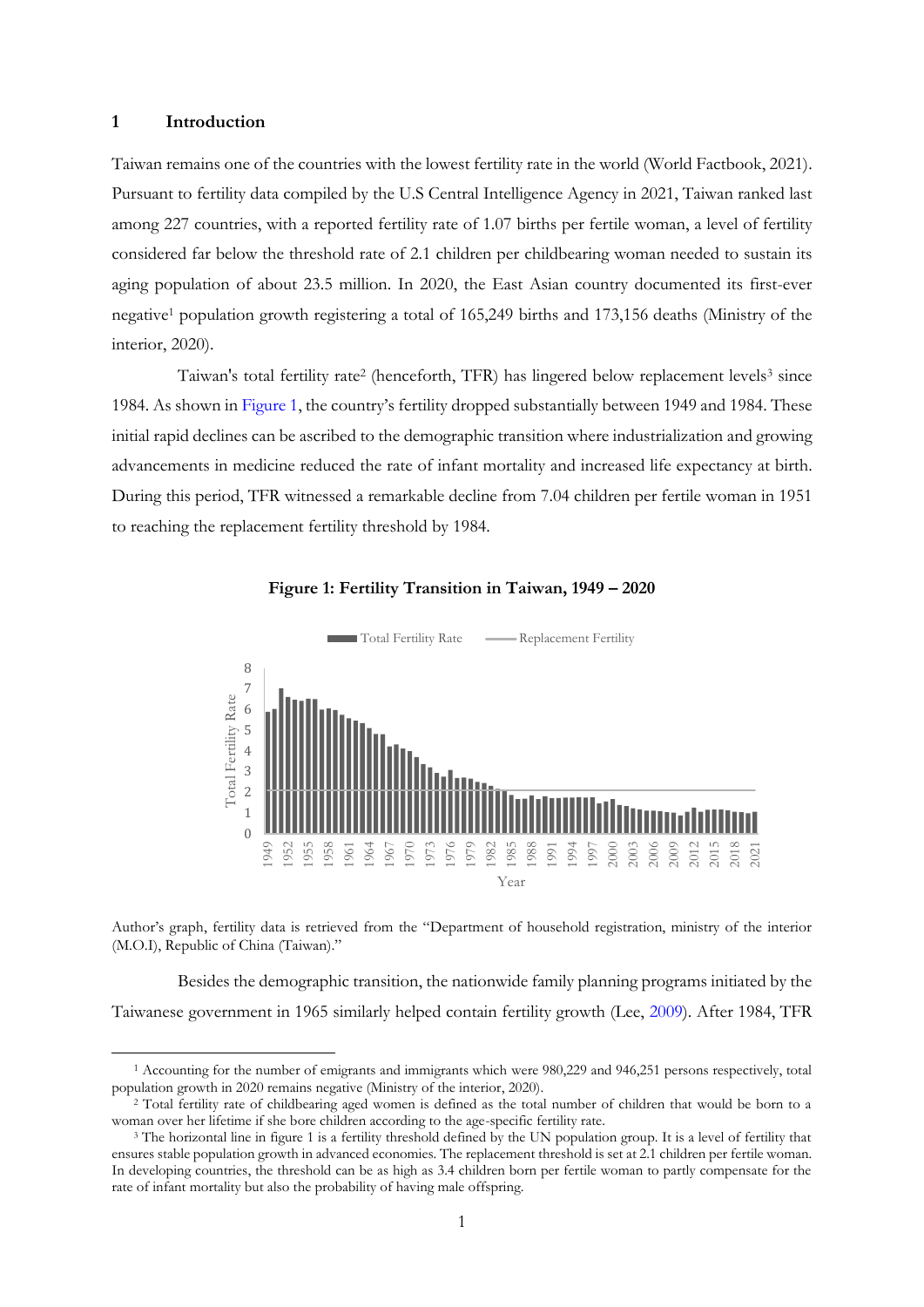stagnated and oscillated below-replacement fertility levels. In 2021, TFR in Taiwan was ranked the lowest in the world (1.07 children per fertile woman), closely followed by South Korea (1.09), Singapore (1.15), Macau (1.21), and Hong Kong (1.22).

To put the Taiwanese TFR into perspective, [Figure 2](#page-5-0) provides a bubble plot of TFR and GDP per capita among selected Low TFR countries in 2021. Everything else equal, it suffices to say Taiwan should be on a similar TFR trajectory as Spain, Italy, Slovenia, etc. However, the reality is rather the opposite where TFR in Taiwan has been caught in a trailing state.

<span id="page-5-0"></span>



**Gross Domestic Product per capita (Nominal \$), 2021 estimates** 

Source: Author's graph, fertility data is obtained from the CIA'S World Factbook, GDP data from the International Monetary Fund World Economic outlook (2021), and population data is retrieved from the United Nations estimates and projections.

Falling fertility rates in Taiwan remain a great challenge for the Taiwanese government. To counter the issue of plummeting fertility rate in Taiwan, two contrasting views are in contention. The environmentalist<sup>4</sup> point of view contra the pro-natalist perspective. While the former view, perceives declining TFR as positive for the environment, its adverse ramifications on social and economic development are undeniable. The National Development Council (NDC) in Taiwan predicts that nearly 20% of its population will be over 65 years in 2025, growing to 30% by 2040. The NDC further forecasts that, if the declining fertility trend persists, Taiwan will lose its demographic dividend<sup>5</sup> by 2028, having a total workforce accounting for less than two-thirds of its entire population. These exante projections pose threats to the country's socio-economic prosperity and wellbeing.

<sup>4</sup> From an environmentalist point of view, falling TFR means reduced carbon footprints, low extinction of species due to real estate developments, less strain on the environment, etc. Given the conflict between the pro-natalist view and the environmentalist views on fertility, the thesis will address the issue of falling birth rates in Taiwan from a pro-natalist perspective.

<sup>5</sup> Demographic dividend is an economic growth brought by a change in the age structure of the population. Usually when the proportion of the working population is high.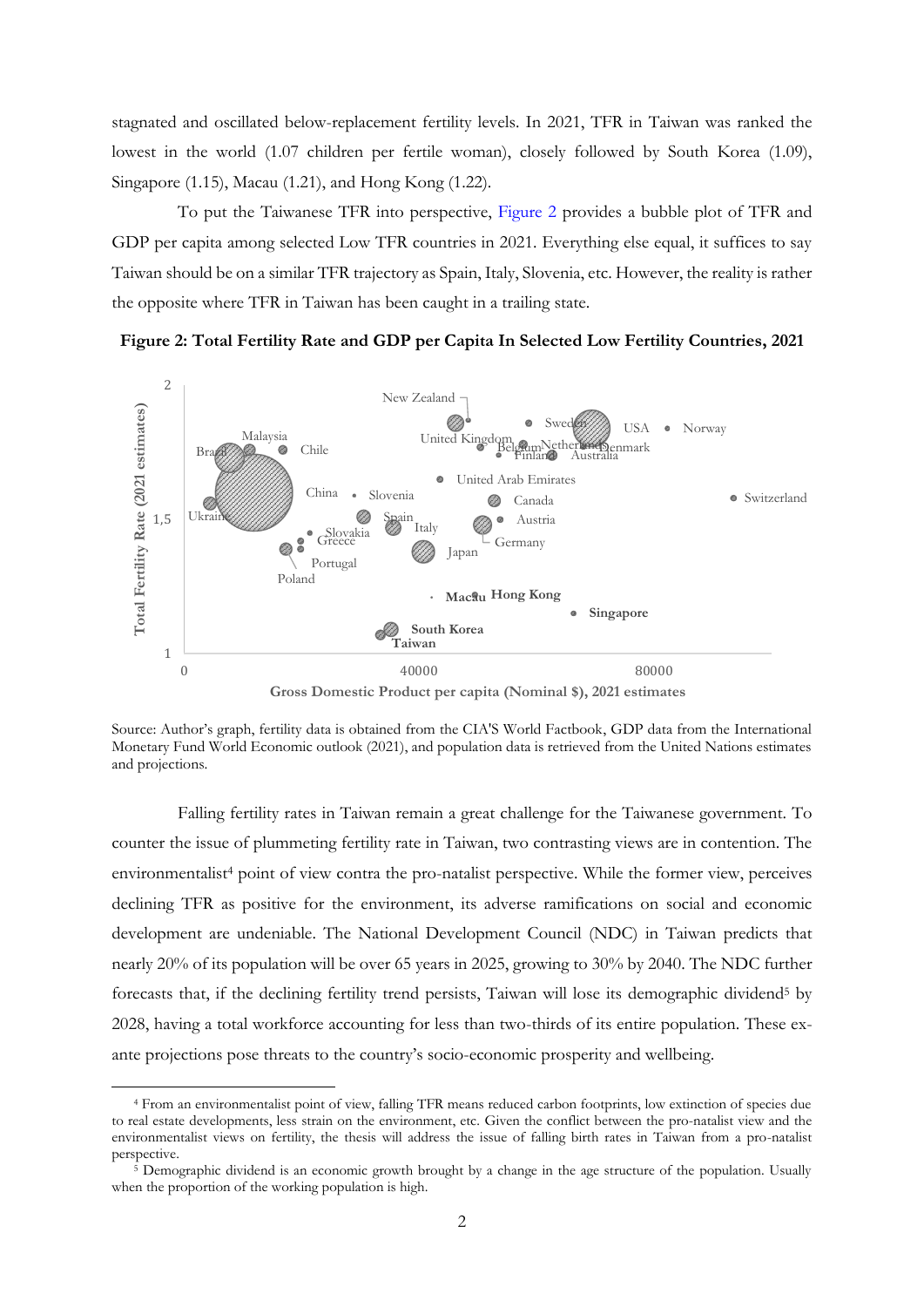The long-term consequences of the sustained decrease in TFR below replacement levels in Taiwan is expected to reduce the share of younger people in the population and the size of the workforce (leading to a high dependency ratio, labor force shortages, and reductions in demographic dividend) establishing a possible momentum for future population declines. Not only will remarkably low TFR cause demographic unsustainability, but also it may generate a cycle that could be difficult to reverse. This, therefore, calls for more research to identify potential fertility growth constraints in the context of Taiwan to help inform policies to overcome the issue of "missing babies."

One potential reason for the low fertility rate is thought to be low growth in income compared to property and rental prices, which raises the economic cost of childbearing and childrearing (Chen, [2013;](#page-36-1) Lin, [2015;](#page-37-1) Chang et al., [2018\)](#page-36-2). There is growing evidence that housing and housing markets impact fertility behavior. Among the initiatives and policies that the Taiwanese government has adopted to help curb the declining rate of fertility, relatively little attention has been paid to the role of the housing market as a possible factor constraining fertility, therefore, examining the role of house prices can provide a new dimension of knowledge to better understand the mechanisms behind the negative fertility trend.

<span id="page-6-0"></span>



Note: Authors' graph, median house prices in real terms are given in Taiwanese dollars (NT\$). Sources: "Department of household registration, ministry of the interior (M.O.I), Republic of China (Taiwan)."

It remains irrefutable that housing plays a fundamental role in family formation. Given its functionality, housing also constitutes a major cost of childrearing in most societies. In most industrialized countries, the nuclear family is regarded as the predominant family "ideal," and the quality of children is highly preferred over quantity (Chen, [2021\)](#page-36-3). Homeownership becomes an essential component of the ideal family formation; the rationale is that owning a house enhances the family's overall quality and standard of living through open and better-living spaces for childrearing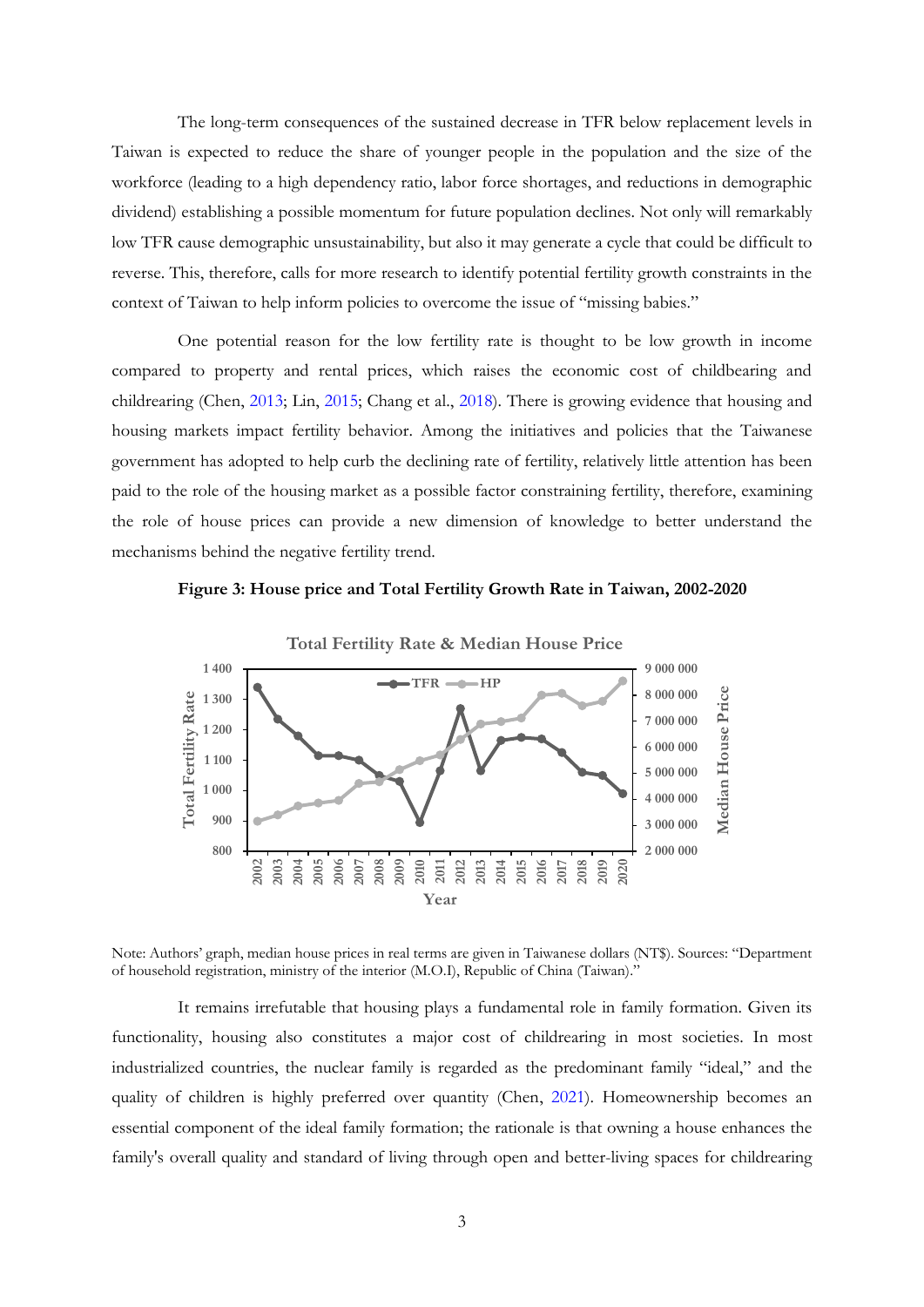(Chen, [2021;](#page-36-3) Chang et al., [2018\)](#page-36-2). The desire to have a larger family size while maintaining the quality of the children calls for a higher demand for quality housing spaces. With the current increasing trend of house prices in Taiwan, this desire may prove difficult to achieve due to possible liquidity constraints.

The unconditional relationship between house prices and TFR in Taiwan over the past 20 years exhibits a negative pattern as depicted in [Figure 3](#page-6-0)6. During the last two decades (2002 to 2020), median house prices in Taiwan have seen a remarkable expansion of approximately 171%. This compared to about 219% increase in the capital city (Taipei). Across the country, price increments have been heterogeneous where the major cities stand out as the most affected areas. TFR on the contrary has declined by roughly -26% over the same period. A key observation in [Figure 3](#page-6-0) is the rise in TFR between 2010 to 2012, the fertility trend deviated quite substantially from the general trend, and we attribute this change to the lingering effect of the financial crisis, where given increases in unemployment rates, families adjusted their fertility timing i.e., the idea of realizing more fertility during economic downturns as opposed to economic booms to minimize sizable loss of labor income.

Besides house prices, which is the core focus in this paper, classical economic theories on fertility have also identified other factors relevant in determining fertility. Fertility theories identify among other things, income, female labor force participation rate, female education, etc., as key determinants of fertility. [Figure 4](#page-7-0) provides a graphical representation of how income and female labor force participation rate (hereafter, FLFP) have evolved in Taiwan over the last 20 years.

**Figure 4: Female labor force participation, Income, and fertility rate growth, 2002-2020.** 

<span id="page-7-0"></span>

Notes: Authors' graph, income is measured in Taiwanese Dollars (NT\$) and female labor force participation is (x1000 people). Sources: "Department of household registration, ministry of the interior (M.O.I), Republic of China (Taiwan)."

On the note of income, whether and how income increments affect fertility is not straightforward and depends on a myriad of confounding factors including who receives the income boost in the household. An aspect that has been emphasized in classical economic thinking is the role of women's wages in childbearing decisions. Given the incompatibility of family life and work and since women carry the larger share of the childrearing burden, it follows that higher female wages imply

<sup>6</sup> House price data only starts from 2002, the observation years are therefore restricted from 2002 to 2020.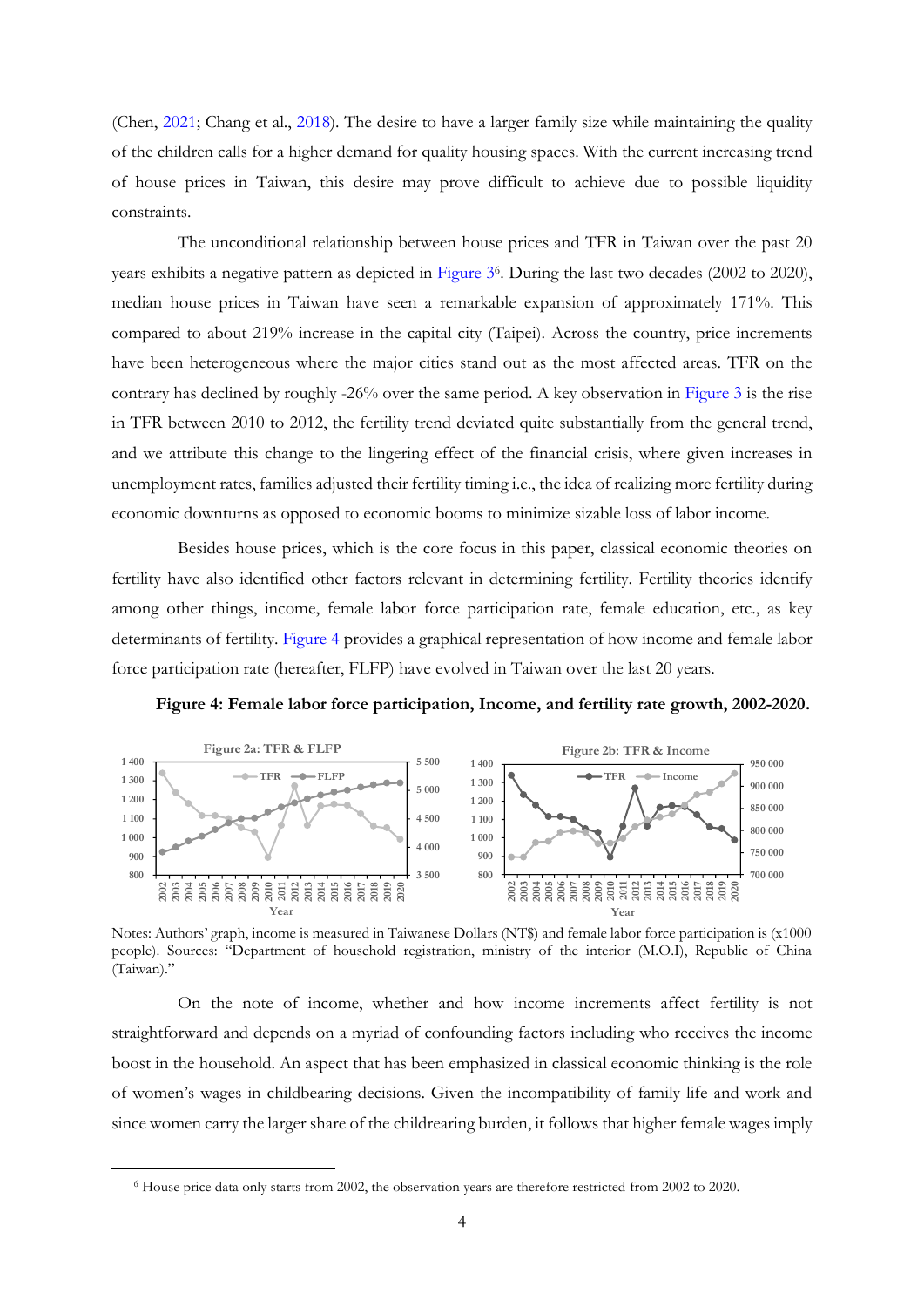a higher opportunity cost of childbearing and consequently lower fertility (Mincer, [1963;](#page-37-2) Becker, [1965\)](#page-36-4).

In comparison to the growth rate of house prices established i[n Figure 3,](#page-6-0) the share of women participating in the labor force has surged by roughly 31% and the median level of income has likewise improved by just about 25% [\(Figure 4\)](#page-7-0). The magnitude of growth in household's income has been minimal in comparison to the growth rate of house prices (171%). This may suggest an increased economic burden for Taiwanese households who regard housing as a necessity for childbearing and may lead to postponement of fertility. The heightened fiscal constraints caused by house price inflation may hinder the household from realizing its fertility goals. i.e., high house prices may mean that the household is unable to fulfill the goal of entering homeownership and childbearing simultaneously due to resource exhaustion<sup>7</sup> and may therefore be propelled to choose between homeownership or childbearing depending on the relative importance it attributes to homeownership in the childbearing decision (Chen, [2021\)](#page-36-3).

Taiwan provides a unique setting to empirically examine the nature of the relationship between house prices and fertility-related decisions and outcomes. Despite the observed simultaneousness of house price inflation and the decreasing TFR as demonstrated in [Figure 3,](#page-6-0) the scope of academic research investigating the house price fertility nexus in the context of Taiwan is limited. As far as we know, there are currently only two existing papers on this topic in the Taiwanese setting by Chen [\(2013\)](#page-36-1) and Lin et al., [\(2016\)](#page-37-3).

The current thesis exploits this gap by empirically examining the relative influence of house prices on fertility in Taiwan. This is achieved by three distinct models<sup>8</sup> and research questions. The first model (Realized fertility [\(RF\)](#page-19-1)) aims to test whether house prices can explain the probability of birth(s), the second model (fertility intentions [\(LF\)](#page-20-0)) intends to evaluate the association between house prices and the household desired number of children and lastly, a fertility gap [\(FG\)](#page-21-0) model to investigate whether house price inflation shrinks or boosts the gap between households desired fertility and actual fertility.

The main findings are as follows; In the realized fertility model, parameter estimate from the logit regression indicates a conditional negative relationship between house prices and the probability of birth(s). However, when the presence of endogeneity is accounted for in a subsequent instrumental variable specification (IV-Probit), the estimated coefficient although remains negative becomes statistically insignificant. For the fertility intentions model, the results suggest a significant and robust conditional positive correlation between house prices and the fertility intentions of the household. Lastly, results from the fertility gap model show a significant and robust positive effect, where a one

<sup>7</sup> When the household affords a house before childbearing, the household has fewer resources left to afford children if house prices are exceptionally high.

<sup>8</sup> For further explanations on the respective models, refer to section 4.2.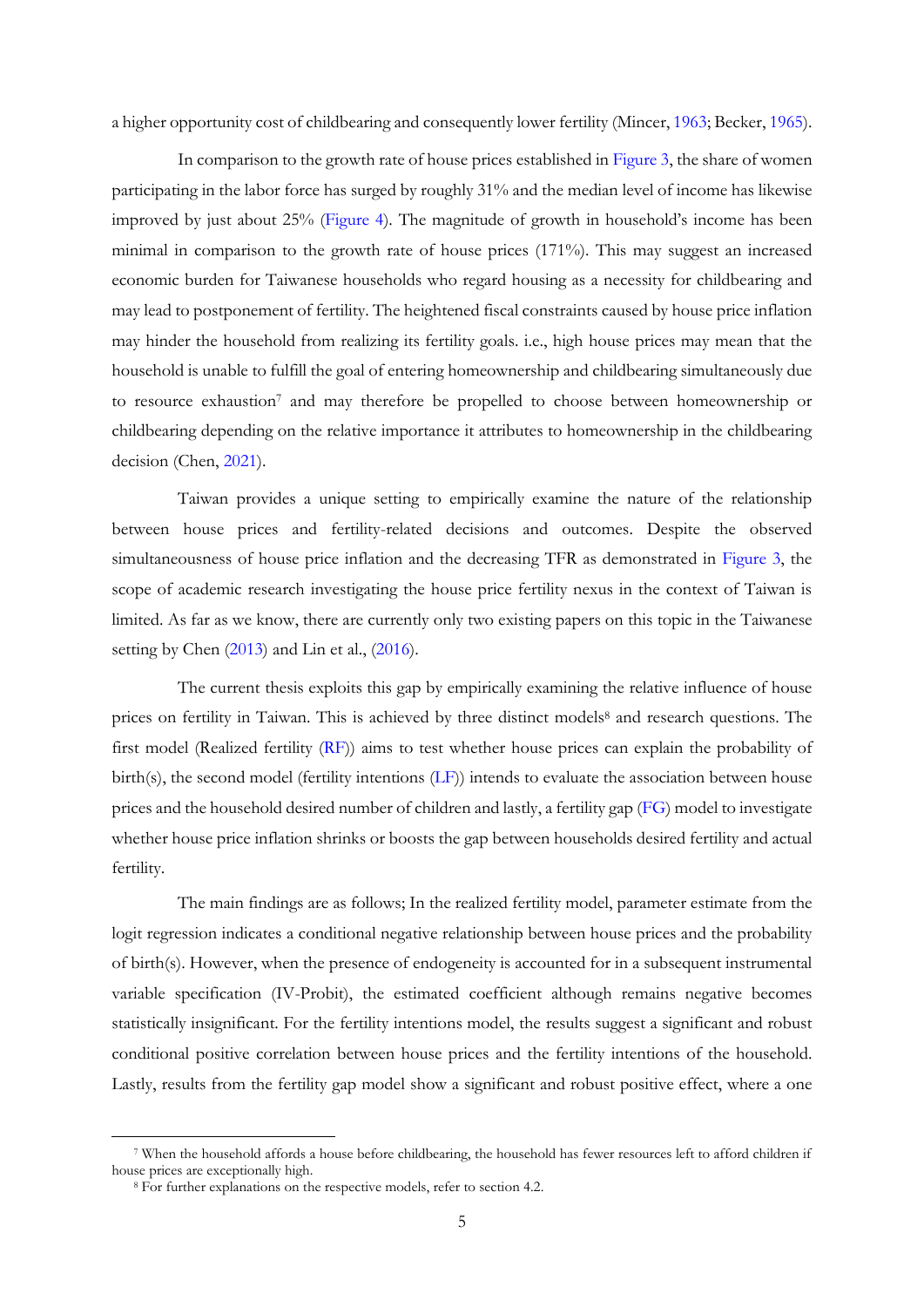standard deviation increase in the relative house price is associated with a 0.1 increase in the gap between ideal fertility and actual fertility i.e., approximately 0.1 "missing babies" for every standard deviation increase in house price. Additionally, we found that the fertility gap of homeowners is less adversely impacted by house price inflation compared to non-homeowners.

The remainder of the thesis proceeds as follows: The next section [\(2\)](#page-4-2) presents a brief overview of the existing empirical literature. Section 3 presents a theoretical model of the relationship between house price and fertility and states the proposed hypotheses. Section [4](#page-16-1) describes the data and specifies the econometric models. Section [5](#page-22-0) reports the empirical findings and subsequent robustness checks and heterogeneity analysis. Finally, Section [6](#page-32-0) discusses the findings, limitations of the research, and concludes.

#### <span id="page-9-0"></span>**2 Literature Review**

As stated earlier, the effect of house prices on fertility in the setting of Taiwan has not received enough research attention. Recalling that statement, we made mention of two existing papers on the topic in Taiwan. In the study by Chen [\(2013\)](#page-36-1), the author assessed the effect of housing cost on fertility by employing aggregate-level data, and a co-integration model. The researcher found a significant negative threshold effect based on which he concluded that house price policies should be managed from a pro-natal perspective. The research by Lin et al., [\(2016\)](#page-37-3) on the other hand, examined the effect of housing options<sup>9</sup> on childbirth decisions using micro-data from the Taiwanese Panel Study of Family Dynamics (PSFD). The prevailing results were that homeowners delay their fertility, i.e., they tended to have their first child at an older age compared to renters. Moreover, they showed that families living with their parents or siblings became parents at a younger age.

The current thesis differs from the existing literature in Taiwan in the following respect, we consider a different house price measure in the form of median local house prices instead of housing options or the construction cost index (CCI) employed by Chen [\(2013\)](#page-36-1) and Lin et al., [\(2016\)](#page-37-3) respectively. Median house price at the county level is a more direct measure of house prices whiles housing options and the construction cost index are indirect (proxies). The construction cost index used by Lin et al., [\(2016\)](#page-37-3) may suffer from unit root (non-stationarity) which may adversely impact exogeneity. Another unique aspect of the analysis in this paper is that due to the complexities in modelling fertility in general, we do not rely on a single model, instead we estimate three distinctive models capturing different dimensions of fertility. Furthermore, we use a different set of control variables to help capture exogenous variations of house prices on fertility which are deviant from the existing research.

<sup>9</sup> The authors evaluate five different housing options (including renting (control group), self-owned house, living with parents/siblings, living in a house bought by parents, and living in staff housing) on three fertility measures among others, female age at birth of first-child, time-gap from marriage to first birth, and the total number of children born.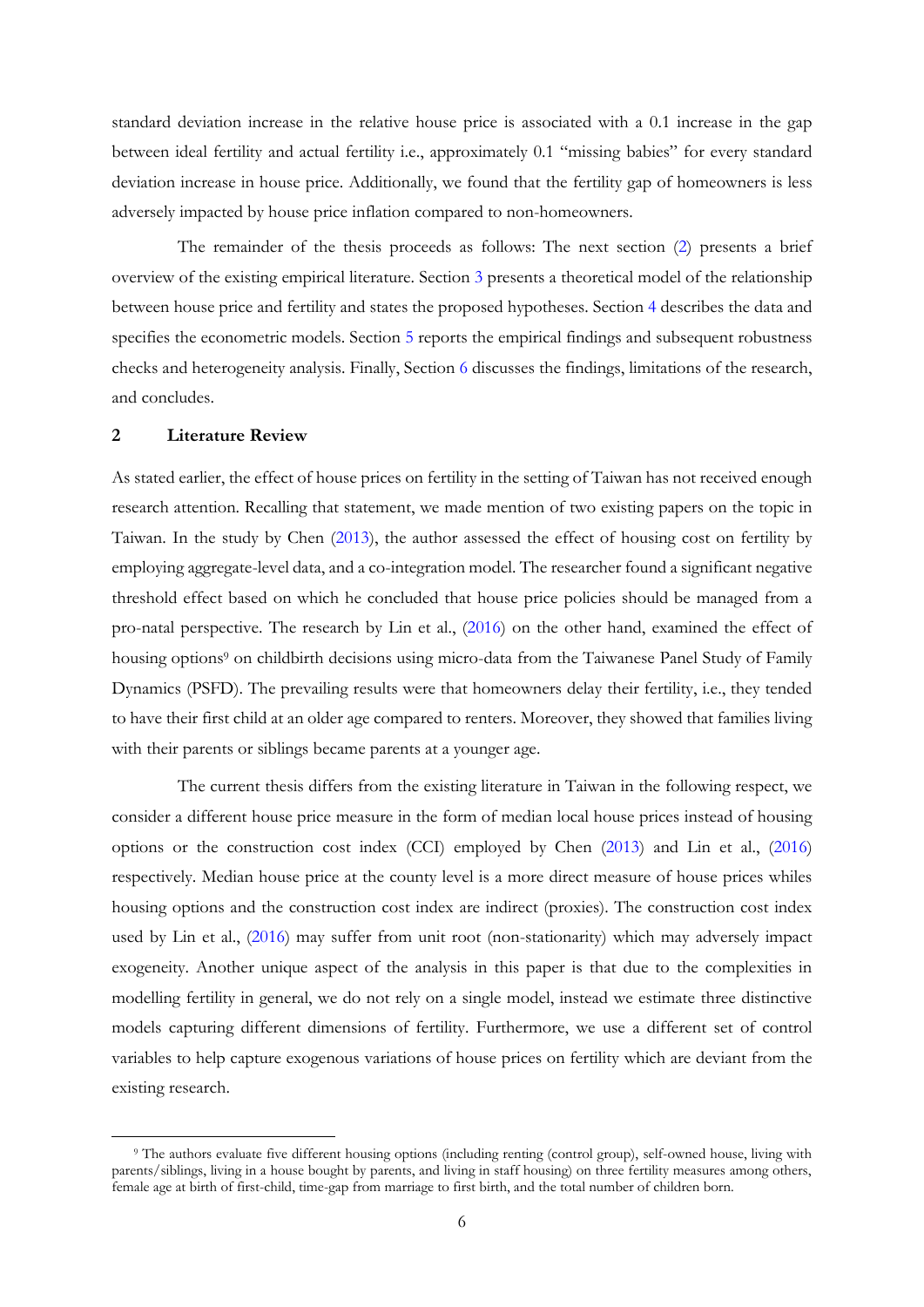Outside of the scope of Taiwan, the pool of empirical literature investigating the effect of house prices on fertility behavior has reached diverse outcomes, where on one hand some studies have found a conditional positive wealth effect (Lovenheim and Mumford, [2013;](#page-37-4) Dettling and Kearney, [2014;](#page-36-5) Clark and Ferrer, [2019;](#page-36-6) Atalay and Whelan, [2021\)](#page-36-7) while others the opposite, i.e., a conditional negative price substitution effect on fertility (Yi and Zhang, [2010;](#page-37-5) Clark et al., [2020;](#page-36-8) Liu et al., [2020\)](#page-37-6). These mixed results and lack of consensus highlight some of the intricacies in estimating fertility. Explicitly, whether and how increased house prices influence the fertility decisions of the households are undetermined, depending on various attributes of the households among others, homeownership status, the conditions of the living space, the price substitution elasticity, the income elasticity of children, the respective leisure of the family heads and the consumption of other composite goods (Yi and Zhang, [2010;](#page-37-5) Liu et al., [2020\)](#page-37-6).

The ambiguity in the empirical findings can be partly explained by the relative dominance of the substitution and income effect. Conceptually, children and housing are considered normal goods and complementary in the economic model of fertility, it follows that high housing costs have an offsetting effect on the household's demand for children due to the increased cost of childrearing, in other words, as house prices increase so does the relative cost of children. Increased house prices reduce the households' purchasing power, crowding out their demand for children. Therefore, not only will house unaffordability prompt households to substitute away from other composite goods, but it may also reduce the household's demand for children depending on their relative substitutability between children and the consumption of other composite goods.

Clark et al., [\(2020\)](#page-36-8) found empirical support in favor of a dominating substitution effect of the house price effect on the households' fertility in China. The findings showed that a 1% increase in house prices decreases the probability of having children below the age of 2 by 0.94 percentage points. In a more recent study, Liu et al., [\(2020\)](#page-37-6) found a 1% increase in city-level house prices is associated with a 6.4‰ decrease in the likelihood of women giving birth in the past 12 months in China. The dominating substitution effect is further supported in the context of Hong Kong by Yi and Zhang [\(2010\)](#page-37-5). Estimations from their cointegration analysis showed that a 1% increase in house prices significantly decrease TFR by around 0.45%.

The income effect of house prices on fertility on the other hand is more nuanced as it highly depends on various characteristics of the household. For homeowners, higher house prices that are perceived to be permanent will increase perceived lifetime wealth due to asset appreciation which can ultimately be used to afford additional children (Dettling and Kearney, [2014\)](#page-36-5). According to the quantity/quality tradeoff (Becker, [1960\)](#page-36-7), a permanent income increase will only boost the fertility of the households if their income elasticity of demand for the number of children exceeds their income elasticity of demand for quality. That being the case, whether the income effect will dominate the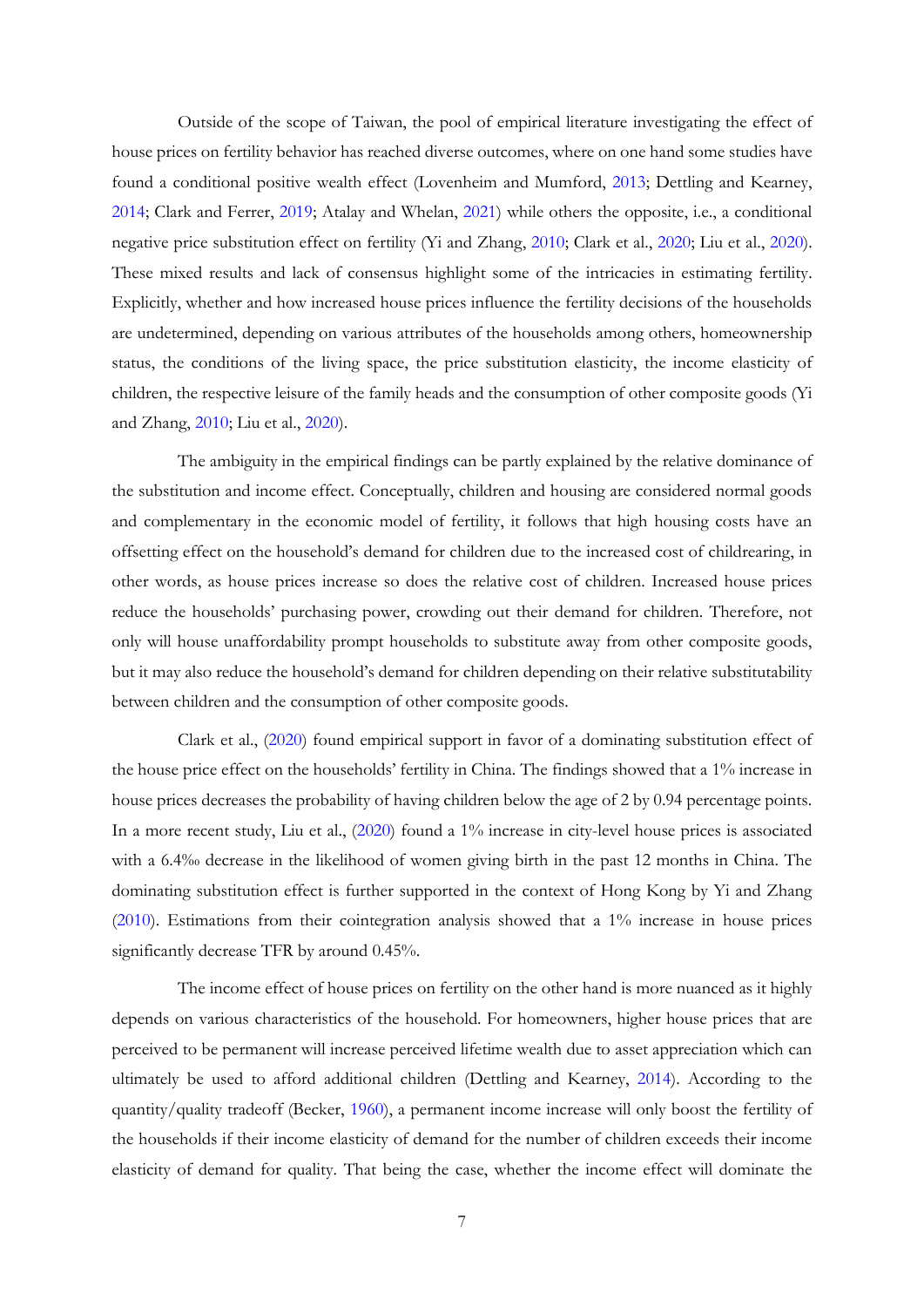substitution effect due to property appreciation is quite inconclusive, nevertheless, if unaffordable house prices are a major factor that forces the household to demand fewer children, then considering everything else equal, increased house prices will increase fertility for homeowners compared to nonhomeowners.

Dettling and Kearney [\(2014\)](#page-36-5) found empirical support for a dominating income effect on homeowners' fertility due to house price inflation. Specifically, the authors demonstrated that a \$10,000 increase in house prices lead to a 5% increase in current period fertility. For non-homeowners, the opposite effect was found namely a \$10,000 increase in house prices lead to a 2.4% decrease in current period fertility. Estimating the relationship on the full sample, the researchers found an overall net positive effect of house price inflation on the fertility rate of women in the United States i.e., a \$10,000 increase in house prices lead to a 0.8% increase in the current period fertility. They concluded that house prices exert a larger effect on birth rates than unemployment rates. In a similar study by Lovenheim and Mumford [\(2013\)](#page-37-4), the researchers found no evidence of an effect of metropolitan area house price growth on fertility for renters, meanwhile, for homeowners, a \$100,000 increase in house prices increases the probability of having a child by 16% to 18% based on which they concluded that growth in housing prices increase total fertility for homeowners. Clark and Ferrer [\(2019\)](#page-36-6) found empirical support for a dominating wealth effect on fertility by distinguishing the house price effect between homeowners and tenanted women in Canada. The researchers estimated a positive effect of lagged house prices on the marginal fertility for homeowners and the effect was confined to nonmovers, inferring that the wealth effect dominates the substitution effect for homeowners who did not move between properties. Lastly, recent findings by Atalay and Whelan [\(2021\)](#page-36-7) in Australia found empirical support for a dominating income effect based on homeownership status. The researchers found that increased house prices have a positive impact on the fertility intentions of Australian homeowners who are young and mortgage holders. Yet, for renters with prior children, increased house prices diminish fertility intentions.

In contrast to the universe of existing empirical literature (Lovenheim and Mumford, [2013;](#page-37-4) Dettling and Kearney, [2014;](#page-36-5) Clark and Ferrer, [2019;](#page-36-6) Atalay and Whelan, [2021;](#page-36-7) Yi and Zhang, [2010;](#page-37-5) Clark et al., [2020;](#page-36-8) Liu et al., [2020;](#page-37-6) Chen, [2013;](#page-36-1) Lin et al., [2016\)](#page-37-3), not only does the current paper consider the relationship between house prices and realized fertility and fertility intentions but it also estimates a fertility gap model which is indeed a novel aspect of the existing analysis investigating the house price fertility nexus. Overall, the aggregate contribution of the current paper to the existing academic literature is the house price fertility nexus captured by the fertility gap (FG) model. To the best of our knowledge, this is the first paper to study whether house prices increase or decrease the gap between desired fertility and actual fertility. It is our understanding that the "fertility gap" as a fertility measure is better at capturing the true effect of house price inflation.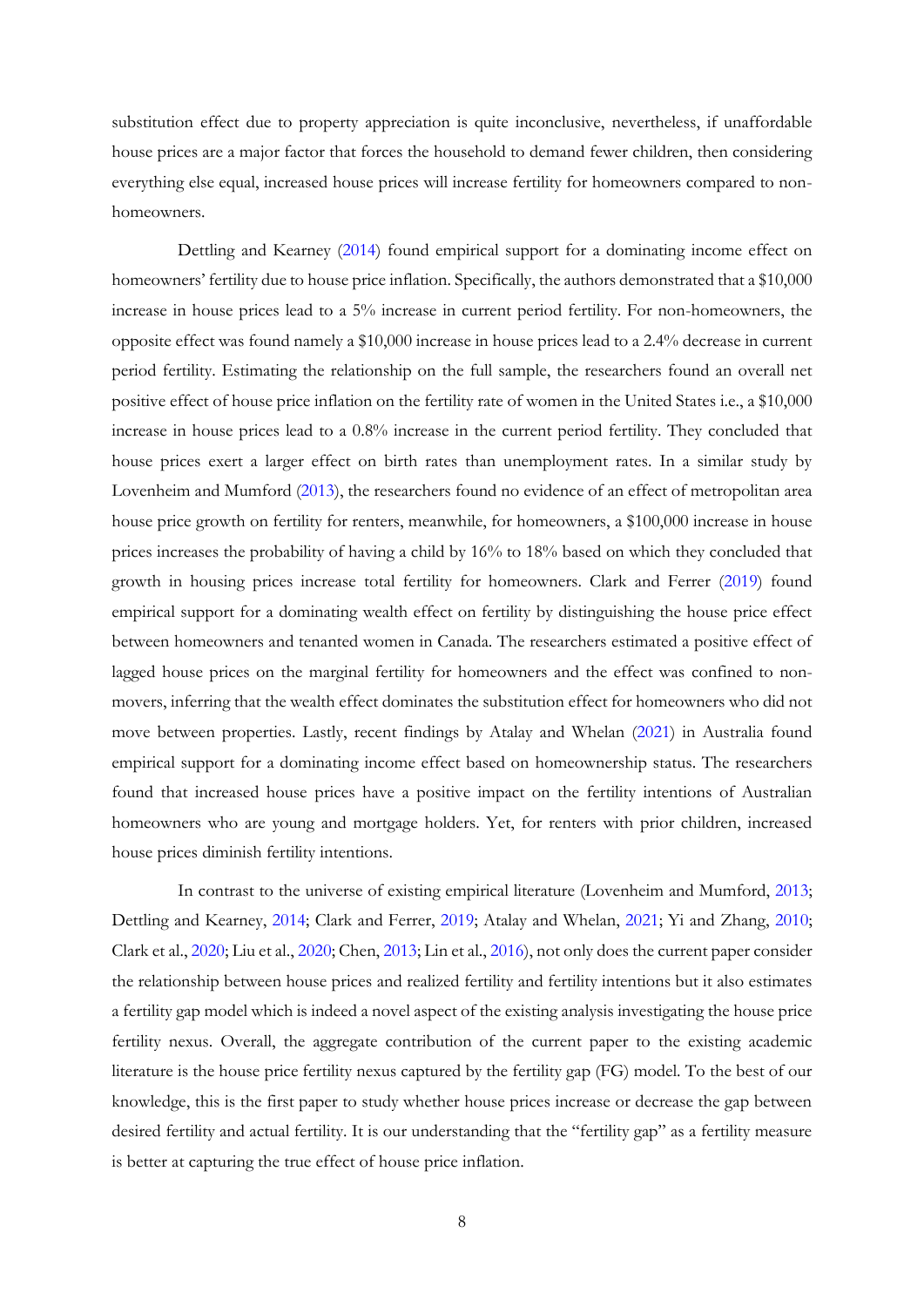#### <span id="page-12-0"></span>**3 Theoretical Framework**

To study the effect of house prices on fertility-related decisions and outcomes, we utilize the overlapping generations<sup>10</sup> (henceforth, OLG) model proposed by Creina Day [\(2015\)](#page-36-9). This theoretical framework is a micro-founded model inherently based on two classical fertility models: the quantity/quality framework<sup>11</sup> (Becker, [1960\)](#page-36-7) and the cost of time hypothesis<sup>12</sup> (Mincer, [1963;](#page-37-2) Becker, [1965\)](#page-36-4). The model aims to provide a theoretical explanation as to why fertility decline need not reverse despite the presence of a low gender wage gap (increased relative female wage) where housing land is scarce. We adopt this theoretical model because of its compatibility with the Taiwanese context. While relative female wages have soared over the past decades (Yi and Zhang, [2010\)](#page-37-5), the incidence of land scarcity and high population density notably in the big cities of Taiwan could serve as potential triggers constraining fertility growth.

The theoretical framework<sup>13</sup> is based on the behavior and choices made by utility-maximizing households who live for more than one period and who care about the future. The model is built on the following assumptions: Consider an economy where the basic unit of analysis is the household which is comprised of the husband and the wife or a cohabiting male and female. The household lives for three periods (young working-age, middle working age, and old age). In the first, second, and third periods, the household belongs to a young, a middle-aged, and an old generation, respectively. The household determines their fertility targets by deciding on how many children to afford, how much of their time endowment to allocate to child-rearing and how much of their resource endowment to save for housing at an endogenously determined market price. A young working-age household consumes and saves for a deposit to afford housing in middle age, a middle-aged household rears children, amortizes mortgage, and saves for retirement. On retiring, the household finance old-age consumption through the sale of the housing property and interest on retirement savings (Creina Day, [2015\)](#page-36-9).

#### <span id="page-12-1"></span>3.1 The Household utility Function (Logarithmic Utility)

Wages are treated as exogenously given to focus the analysis on the effect of house prices on fertility (Creina Day, [2015\)](#page-36-9). Let us denote the periods of young, middle-aged, and retired adulthood as 0, 1, 2,

<sup>10</sup> OLG model because in each period, there is a young, middle, and an old generation living at the same time.

<sup>11</sup> Becker's quantity/quality framework argues that the household is a rational decision-making entity that demands the number of children that maximize their lifetime utility subject to their budget constraints. The household has preferences for both the quantity and quality of children but if the income elasticity for quality exceeds the income elasticity for quantity, then as income soars, parents will substitute away from the number of children, toward quality per child. Explaining why income increments do not necessarily increase fertility.

<sup>12</sup> The cost of time hypothesis by Mincer and Becker explains the observed negative relationship between income and fertility in developed countries as a by-product of increased opportunity costs. It explicitly differentiates between the time of the wife and the husband and since it is archetypal that most childcare responsibilities rest with the woman, it is the time of the wife that is critical to the fertility decision of the household, consequently, the price of children is higher for high productivity women.

<sup>13</sup> We adopt the same model proposed by Creina Day to explain our context, the only modification is that we only consider three-time periods instead of the four-time periods in the original model.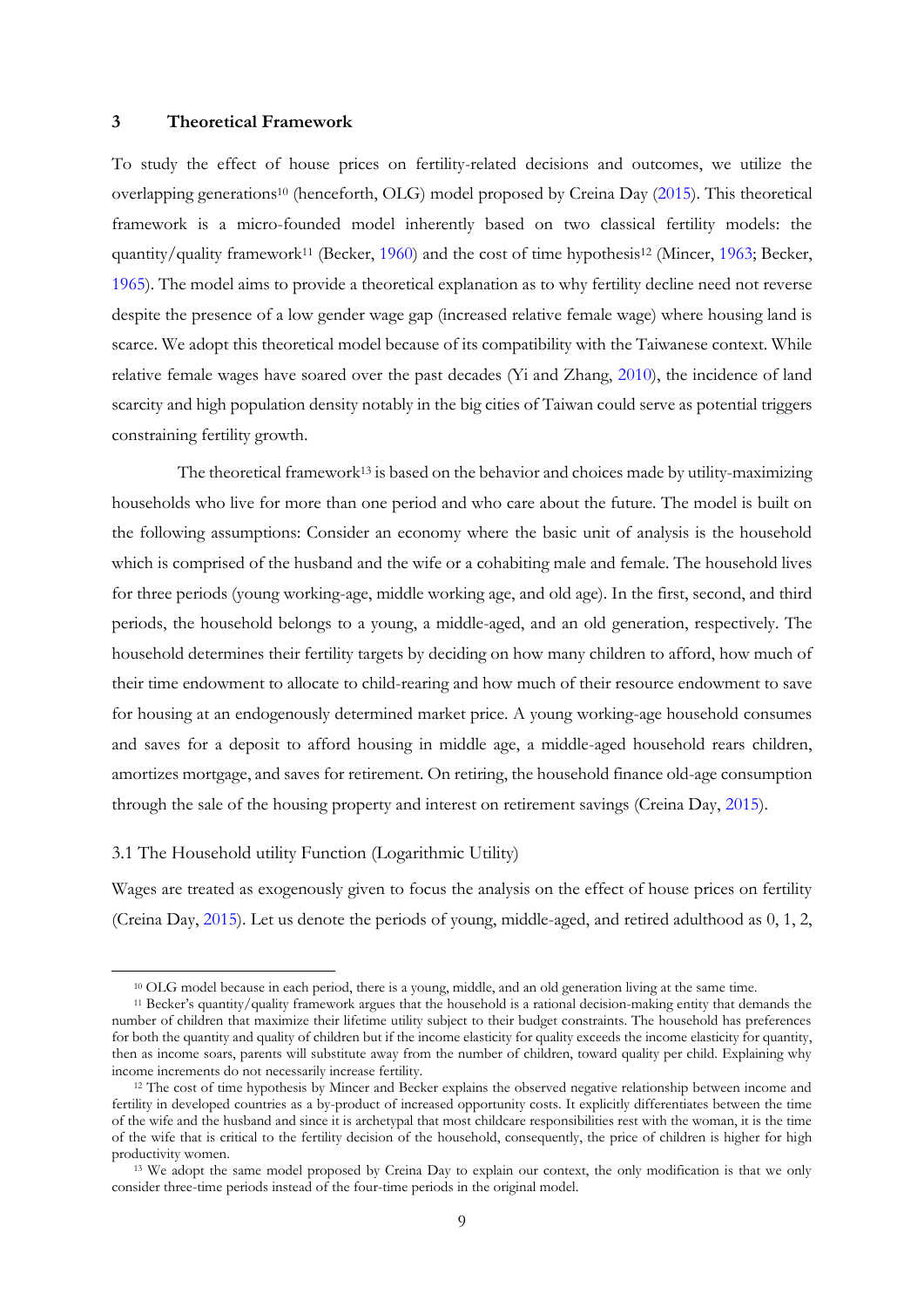correspondingly. For a representative young household who lives in period 0, the lifetime utility function to be maximized can be expressed as:

$$
\Omega = u(c_0) + \delta [u(c_1, n] + \delta^2 u(c_2) \qquad 1)
$$

From the utility function (1) it can be established that the household derives direct utility from the number of children, they do not necessarily derive any direct utility from housing, but it forms a necessary precondition for childrearing. The utility function takes a logarithmic linear form,

$$
u(c_0) = \ln c_0 \tag{2a}
$$

$$
u(c_1, n) = \beta \ln c_1 + (1 - \beta) \ln n
$$
 (2b)

$$
u(c_2) = \ln c_2 \tag{2c}
$$

where  $(1-\beta) \in (0, 1)$  captures the households' relative preference for children and satisfies strict concavity of  $\Omega(.)$ , so that the desired number of children and consumption is expected to be strictly positive, and female relative wages will have a strictly negative effect on fertility when maternal time is used to rear children instead of allocated to the paid labor market.

From (1) and (2a) - (2c), the logarithmic household's lifetime utility function can thus be expressed as:

$$
\Omega = \ln c_0 + \delta [\beta \ln c_1 + (1-\beta) \ln n] + \delta^2 \ln c_2
$$
 (3)

where  $c_0$ , $c_1$ , $c_2$  denote household consumption of young, middle-aged, and retired respectively, *n* denotes the number of children (fertility) and  $\delta = \frac{1}{1+\epsilon}$  $\frac{1}{1+\rho}$  is the discount rate with a constant time preference parameter,  $\rho$ . Individuals do not own any assets in the first period of adulthood, young working adults can be thought of as living with their parents (Deaton and Laroque, [2001;](#page-36-10) Day, [2015\)](#page-36-9). The theoretical framework further assumes that there is no utility from children or land in young and old age (Garino and Sarno, [2014;](#page-37-7) Creina Day, [2015\)](#page-36-9), the household derives utility from consumption and the number of children and does not pass over assets to future generations.

#### <span id="page-13-0"></span>3.2 The Household intertemporal budget constraint

Each agent of the household is endowed with a unit of labor supply. Men allocate their time to paid labor market outcomes. Women on the contrary, allocate a portion of their total time endowment,  $\hat{z} \in (0,1)$  to childbearing and childrearing outcomes. The remaining time endowment (1- $\hat{z}$ ) is supplied to the paid labor force. The household receives in return for their labor supply real wages ( $w_t^m$  and  $w_t^f$ ) when young and middle-aged,  $t=0, 1$ . The utility of the working-aged household comprises the number of children and consumption, to afford children the household needs a house. Retired households supply housing to the next generation of working-age households at the market price of  $p_2^h$  $\frac{h}{2}$ . The working-age households demand housing from newly retired households at the market price of  $p_1^b$ h .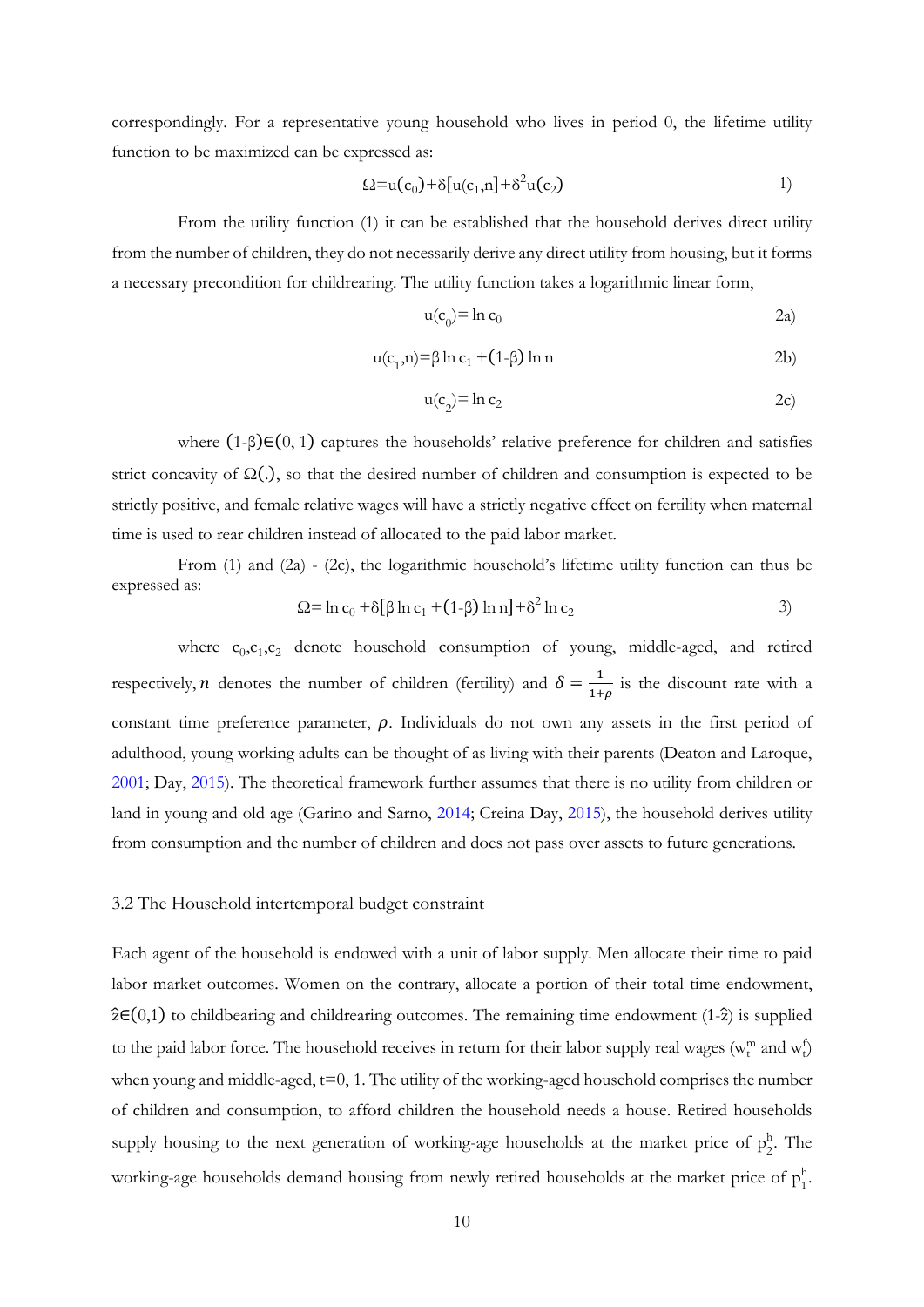Working-age households purchase  $\hat{h}$  units of housing per pair of children, so that each household demands ĥn units (square meters) of housing. The market price of housing is endogenously determined so that aggregate housing demand corresponds with aggregate housing supply, which in turn is affected by the ratio of working-age households to retired households (Creina Day, [2015\)](#page-36-9).

A young working-age household faces the following intertemporal budget constraints at different periods in their lifecycle,

$$
c_0 + D_0 = w_0^m + w_0^f \tag{4a}
$$

$$
c_1 + (1 + v_1) (p_1^h \hat{h} n - D_0) + w_1^f \hat{z} n + s_1 = w_1^m + w_1^f
$$
 (4b)

$$
c_2 = (1 + r_2)s_1 + p_2^h \hat{h}n \tag{4c}
$$

where equations 4a, 4b & 4c represent the households' intertemporal budget constraints when young, middle-aged, and retired, respectively.  $D_0$  denotes deposit (down payment) and it is the amount optimally determined by the young working-age household for a home purchase in the next period.  $P_1^h$ hîn is the price of the households' units of housing and  $(p_1^h$ hîn-D<sub>0</sub>) is equivalently the size of the households' mortgage. The mortgage repayment in middle-age is  $(1+v_1)(p_1^h$ fin-D<sub>0</sub>), where  $v_1$ symbolizes the real mortgage rate. On retiring the household sells their house and receives the prevailing real interest rate  $r_2$ , on savings in middle age  $s_1$ . Creina Day [\(2015\)](#page-36-9) allows  $v_1$  and  $r_2$  to differ to capture differential mortgage and interest rates set by banks and other credit institutes.

<span id="page-14-1"></span>Substituting for  $s_1$  from (4c) in (4b) and for  $D_0$  from (4b) in (4a) gives the lifetime household budget constraint,

$$
(\mathbf{w}_0^m + \mathbf{w}_0^f) + \frac{(\mathbf{w}_1^m + \mathbf{w}_1^f)}{(1 + \mathbf{v}_1)} = \mathbf{c}_0 + \frac{1}{(1 + \mathbf{v}_1)} \left[ \mathbf{c}_1 + \mathbf{p}^n \mathbf{n} + \frac{\mathbf{c}_2}{(1 + \mathbf{r}_2)} \right]
$$
 5)

where  $p^n = \left| \left( (1+v_1)p_1 \right) \right|$  $h = \frac{p_2^h}{4}$  $\frac{p_2}{(1+r_2)}$   $\hat{h}$  +w<sub>1</sub><sup>2</sup>  $>$  0 is the per-unit cost of childrearing. The lifetime

budget constraint clarifies that we abstract housing from its investment role and consider it an input of childrearing. The household plays two fundamental roles in the economy, they act both as a consumer and a producer of children. As a producer, the household, given  $n$ , chooses the optimal inputs of  $\hat{h}$  and  $\hat{z}$  and as a consumer, the household treat  $\hat{h}$  and  $\hat{z}$  as given in the utility maximization problem and chooses the optimal number of children.

#### <span id="page-14-0"></span>3.3 The Household utility maximization problem

In the static model, children are considered normal goods, and parents are utility-maximizing consumers who choose the number of children that maximizes their lifetime utility subject to their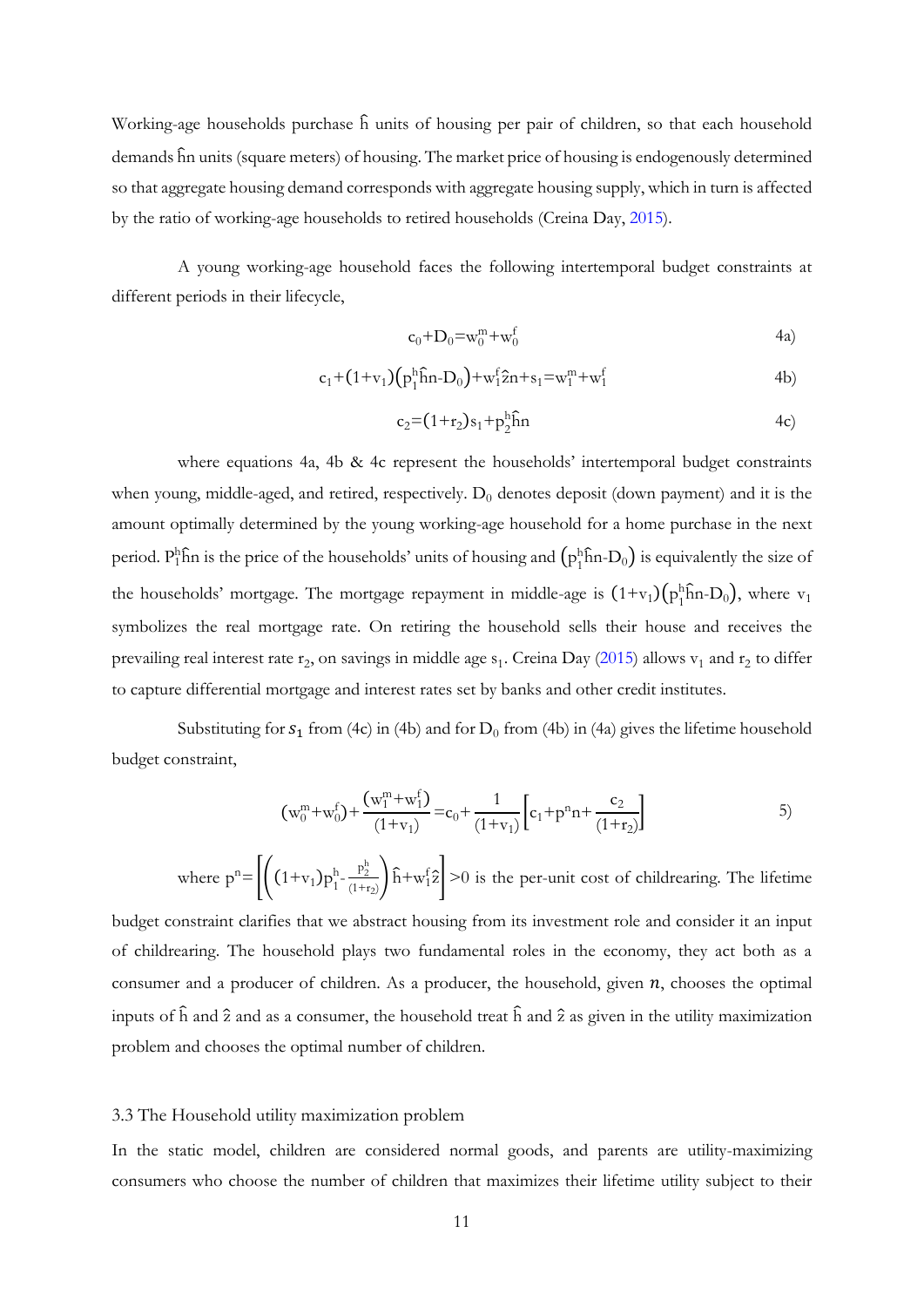budget constraints. The objective function in (3) and the budget constraint in [\(5\)](#page-14-1) define a constrained maximization problem that can be solved with a Lagrangian function.

$$
\max \Omega = \ln c_0 + \delta [\beta \ln c_1 + (1-\beta) \ln n] + \delta^2 \ln c_2
$$
  
+  $\lambda \left[ (w_0^m + w_0^f) + \frac{(w_1^m + w_1^f)}{(1+v_1)} - c_0 - \frac{1}{(1+v_1)} \left[ c_1 + p^n n + \frac{c_2}{(1+v_2)} \right] \right]$  (6)

Where  $\lambda$  is the Lagrangian multiplier.

For a given childrearing<sup>14</sup> input mix,  $\hat{h}$  and  $\hat{z}$ , the optimal fertility  $(n)$  that maximizes the household utility is derived as [\(cf. A.1\)](#page-38-1):

Fertility<sup>\*</sup> = 
$$
\frac{\delta(1-\beta)[(w_1^m+w_1^f)/(1+v_1)+(w_0^m+w_0^f)]}{[1+\delta(1+\delta)]p^n/(1+v_1)}
$$
 7)

The optimal number of children depends crucially on three key factors, the household wealth, the opportunity cost of childrearing, and the cost of housing. An increase in the present value of lifetime income  $\left(\frac{(\mathbf{w}_1^{\mathbf{m}} + \mathbf{w}_1^{\mathbf{f}})}{(\mathbf{w}_1 + \mathbf{w}_2^{\mathbf{f}} + \mathbf{w}_3^{\mathbf{f}})}\right)$  $\frac{(w_1 + w_1)}{(1 + v_1) + (w_0^m + w_0^f)}$ , increases the level of desired fertility. An increase in housing cost increases the per-unit cost of childrearing  $(p^n)$  which has a diminishing effect on optimal fertility.

Intuitively, when children are considered a normal good and housing a prerequisite for childrearing, current house price inflation (t=0) is likely to affect optimal fertility in two ways. On one hand, it will tend to reduce the fertility intentions of young households that are saving for deposits in middle-age  $(t=1)$ . Contrastingly, the young household also realizes that the family home is a means of storing and transferring wealth from the working-age to retirement  $(t=2)$ . Therefore, an increase in the discounted value of future house prices has a positive wealth effect on the demand for children. This is consistent with empirical evidence that rising house prices reduce the fertility of non-homeowners and increase the fertility of homeowners via a dominating wealth effect channel (Dettling and Kearney, [2014;](#page-36-5) Creina Day, [2015\)](#page-36-9).

Consequently, the predictions of the OLG model can be summarized as follows: In general, an increase in the price of housing will exert a negative substitution effect on the demand for children and this is because the space needed for childrearing becomes more expensive. For homeowners, if future house prices appreciate relative to current house prices such that the user cost of land decreases, then the wealth effect dominates, and fertility rises. The net effect of house prices on the fertility behaviors of homeowners therefore crucially depends on the total effect of the substitution and income effect. Hence for homeowners, one can expect a bidirectional impact on fertility due to an increase in

<sup>&</sup>lt;sup>14</sup> The model assumes a general childrearing production function as  $n = f(z, h)$ , where z and h denote total time input and unit of housing, respectively. The household chooses the number of children to afford given an optimal mix of z and ℎ that maximizes their lifetime utility subject to their budget constraint.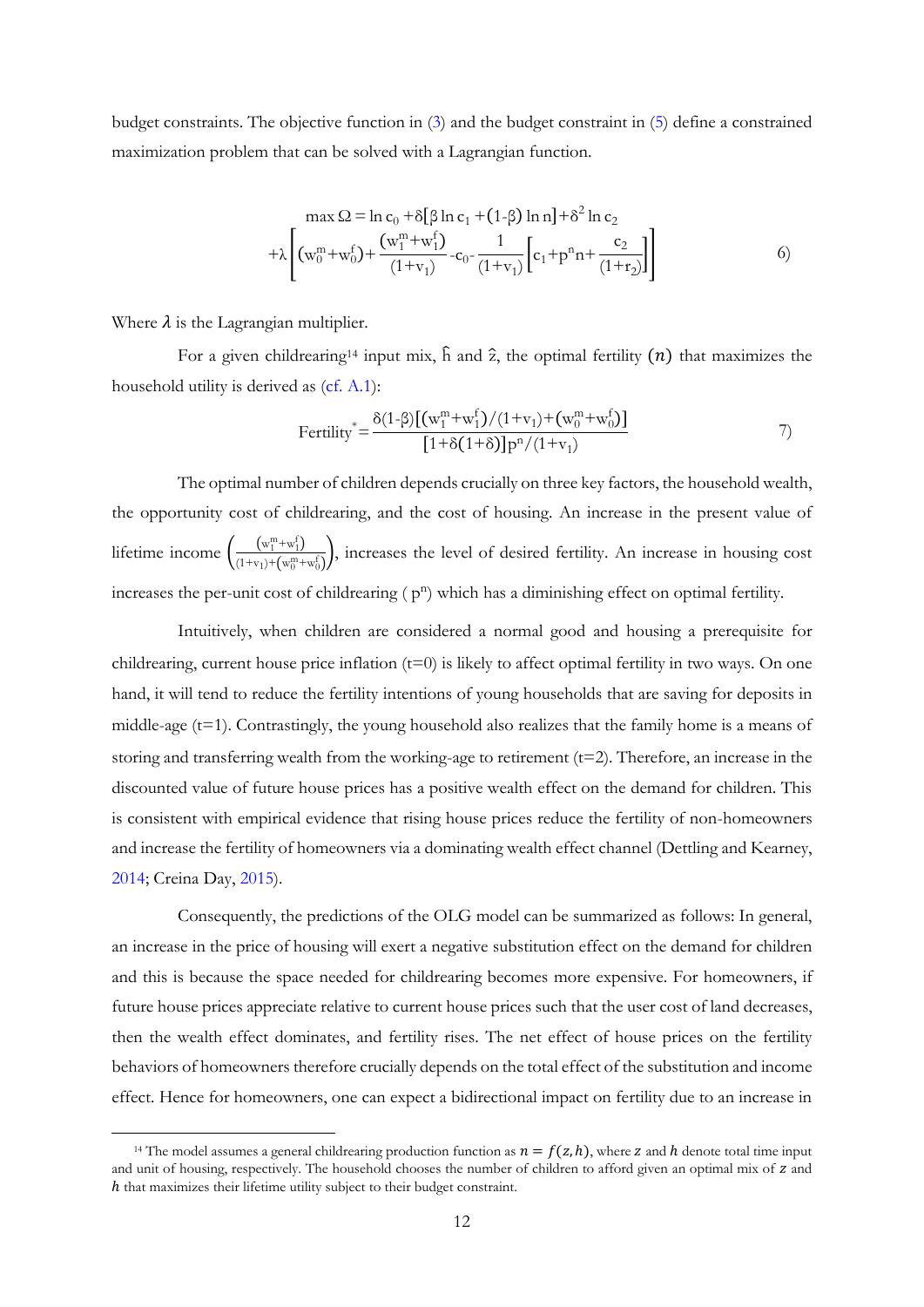house prices, and which effect eclipses depends on the household's income demand elasticity for children. For renters and potential homebuyers however, increased house prices imply an economic constraint that may propel them to desire fewer children.

#### <span id="page-16-0"></span>3.4 Hypotheses

Based on the theoretical framework and the past literature presented above, this thesis will test the following hypotheses about the house price fertility nexus:

Hypothesis 1: The relationship between house price and realized fertility is negative<sup>15</sup>.

**Hypothesis 2:** The relationship between house price and the fertility gap is positive, i.e., as house prices go up the gap between ideal fertility and actual fertility becomes larger.

**Hypothesis 3:** The fertility gap of homeowners is less adversely impacted by house price increases compared to non-homeowners due to a dominating wealth effect.

It is worth stressing at this point that fertility decisions are not straightforward; they are rather quite complex and difficult to model in practice. Thus, we acknowledge that disentangling the effect of housing prices on fertility is not without complications. Fertility is to a considerable extent controllable by an individual's actions and preferences among other things, sexual activity, biological factors, contraception use, nuptiality, abortion, etc. Some of these factors are either unobserved or challenging to model. Therefore, the relative house price effects on fertility decisions and outcomes may not be fully captured in this research (Lovenheim and Mumford, [2013;](#page-37-4) Dettling and Kearney, [2014;](#page-36-5) Clark et al., [2020\)](#page-36-8).

#### <span id="page-16-1"></span>**4 Methodology**

#### <span id="page-16-2"></span>4.1 Setting: The Taiwanese Housing Market

Taiwan is often described as a "crowded island," with an average population density of around 651 inhabitants per  $km^2$  as of 2020, ranking 10th worldwide. Approximately two-thirds of the country's total land area is hostile to land development due to side gradients. Housing prices in Taiwan increase more rapidly than household income, creating affordability concerns (Tsai et al., [2010;](#page-37-8) [2011\)](#page-37-9).

In 2020 the share of the population living in self-owned dwellings was about 90% compared to 85% in 2000 and over the same period, the share of people living in rental properties fell from 8.7% to 7.6% making self-owned properties the most common form of residence in Taiwan [\(cf. Table A1.1\)](#page-39-0). The concurrency of increased house prices and the increased homeownership rate prevalent in Taiwan is quite intriguing and seems to suggest a strong inelastic preference for homeownership among Taiwanese households. According to Chang et al., [\(2018\)](#page-36-2) this tendency is mainly driven by cultural

<sup>15</sup> The theoretical framework does not say anything about whether the household will realize fertility in a given year, hypothesis 1 is therefore mainly based on empirical findings from past literature.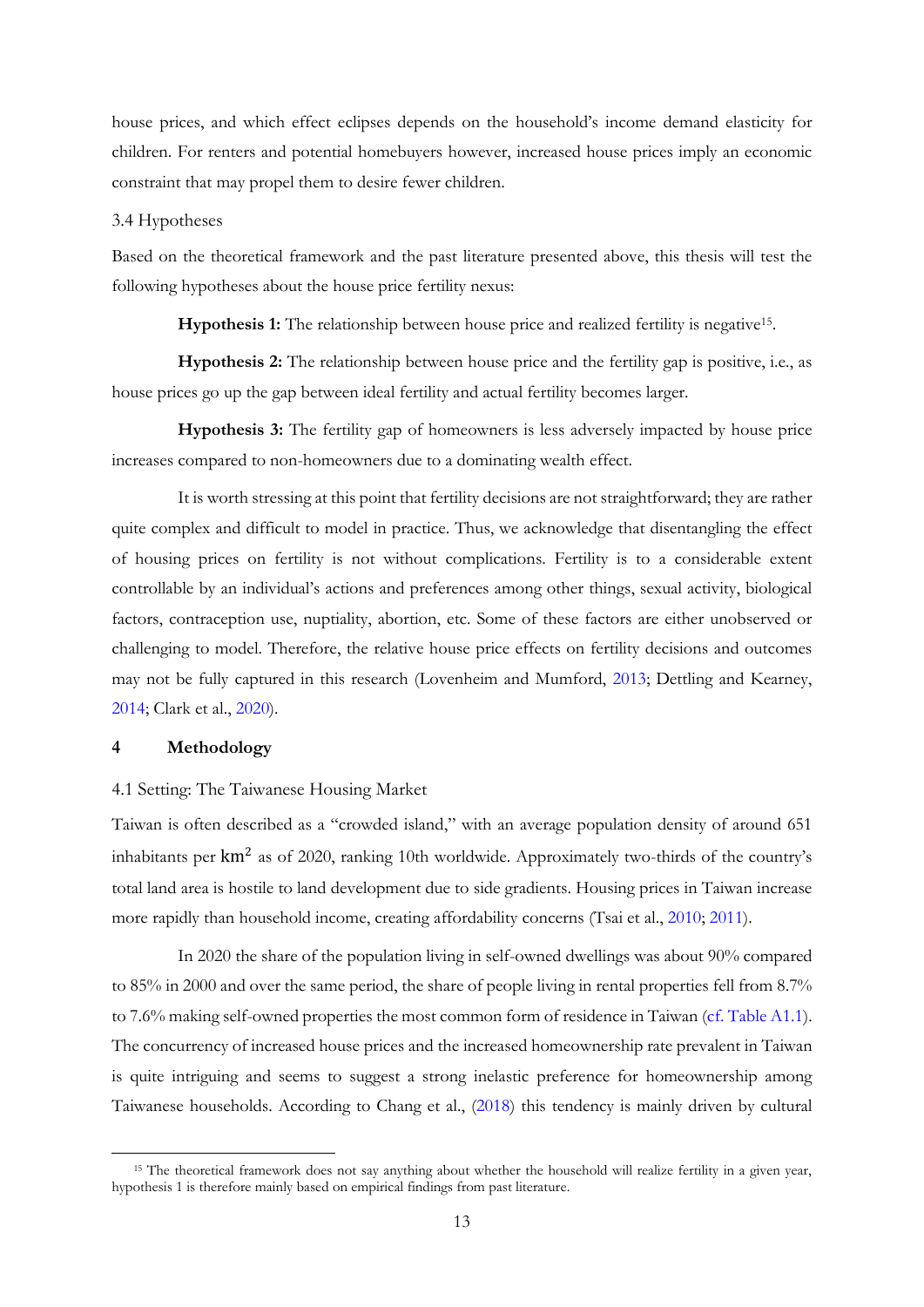beliefs and the idea of housing as a medium of wealth. The researchers argue that the traditional Chinese proverb that posits "to have a land is to have wealth" causes some irrationality in the housing market which incentivizes homebuyers to invest in homes even though their income may not be adequate to cope with the soaring market prices.

This underlying positive relationship between house price inflation and high homeownership rates implies increased resource exhaustion establishing a potential deferring effect on fertility as childrearing becomes more costly. The rental market makes up a small share of the housing market in Taiwan due to its often-low standards. The rate of substitutability between homeownership and rentals is exceptionally low and it is quite common for married couples who cannot afford their own living spaces to live with their parents (Lin and Chang[, 2016\)](#page-37-3). These characteristics of the Taiwanese housing market are likely to hurt the household's fertility decisions.

#### <span id="page-17-0"></span>4.2 Data and selection

To examine the fertility behaviors and intentions of the household, individual-level fertility data, and other individual socio-demographic characteristics (age, marital status, education level, prior number of kids, income, etc.) are retrieved from the Taiwanese "Woman's Marriage, Fertility and Employment Surveys" from the periods 2003, 2006, 2010, 2013 and 2016. These individual-level data are matched to an aggregate variable, which is the unemployment rate at the county level. We restrict the sample to women aged 15 and 44 based on existing evidence that suggests a significant decline in fertility rate after age 45. The selected sample, therefore, traverses the prime period of fertility planning and childbearing (Atalay and Whelan, [2021\)](#page-36-7). House price data by city/county<sup>16</sup> is collected from the Statistics Department of Taiwan and is given as the median house price.

The subject of the survey is women with Taiwanese citizenship, aged 15 years and above who reside in the Taiwan area. Individuals from various households are sampled and face-to-face interviews are conducted by trained researchers recruited by the Directorate-General of Budget, Accounting, and Statistics (DGBAS), to gather information about their marital status, fertility, family composition, and labor market data. The optimal goal of the information gathering is to acquire decisive statistics needed to stipulate population policies, improve labor market outcomes for women, and enhance overall social welfare measures. The size of the study subject is around 20000 women every survey period. The survey data is cross-sectional since different women are sampled and interviewed in different years and there are no follow-ups on the same participants. The key variables from the surveys that are relevant to our research are summarized below in [Table 1.](#page-18-0)

<sup>&</sup>lt;sup>16</sup> The microdata from the household survey does not contain house price information. House price at the household level is likely to suffer from endogeneity and measurement error since households simultaneously make their optimal choices on housing and childbearing based on their preferences and budget constraints and households may overestimate or underestimate the value of their house. House prices at the city level, however, can better enable us to evaluate the exogenous effect of house price changes on fertility and the incidence of measurement error is quite minimal.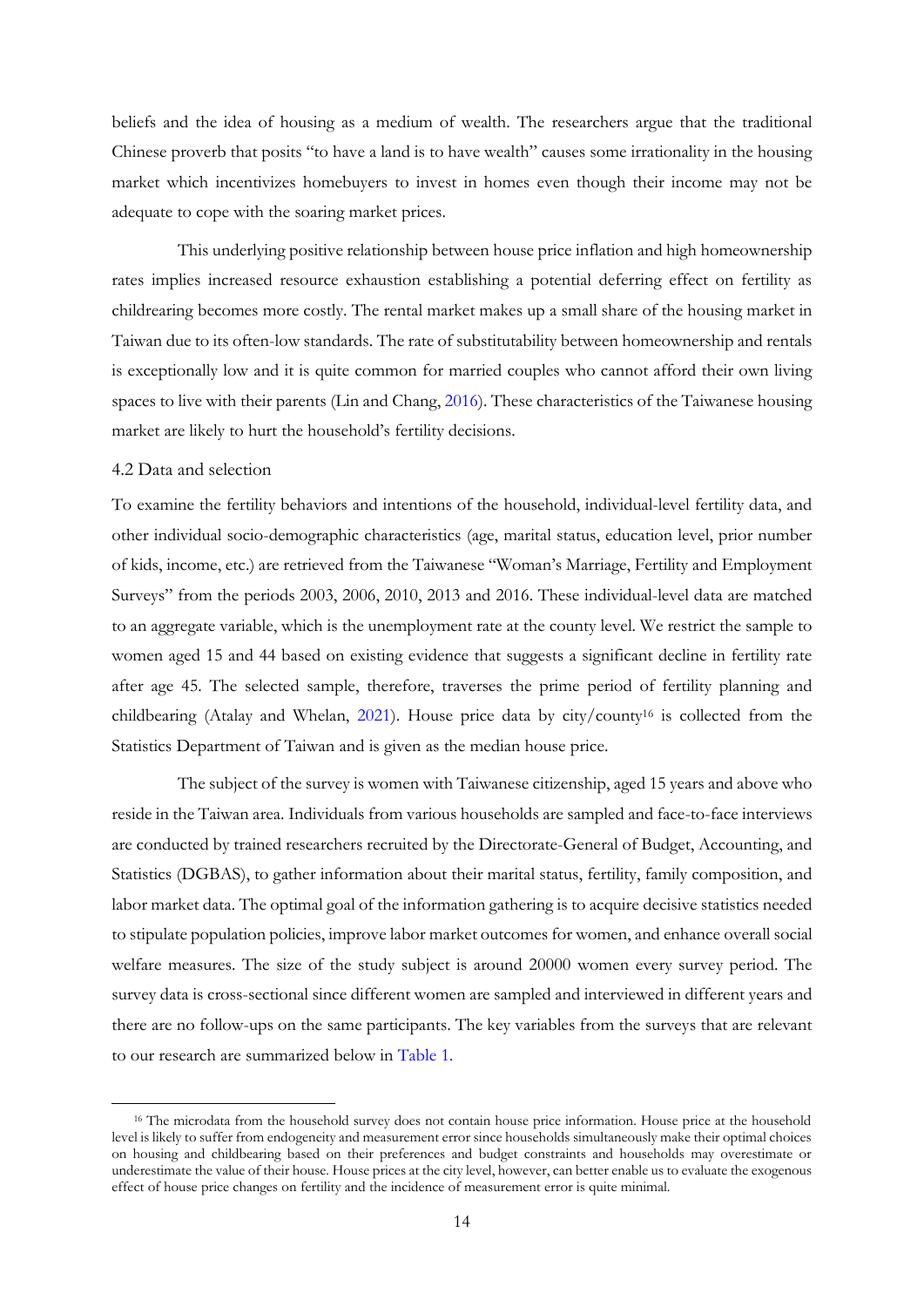| Uncovering the impact of house prices on fertility |  |  |
|----------------------------------------------------|--|--|
|                                                    |  |  |

<span id="page-18-0"></span>**Table 1: Descriptive statistics**

| Variable                                 | Obs    | Mean     | Std. dev | Min        | Max       |
|------------------------------------------|--------|----------|----------|------------|-----------|
|                                          | (1)    | (2)      | (3)      | (4)        | (5)       |
| Gave birth(s) last 12 months ( $Yes=1$ ) | 82,118 | 0.004    | 0.063    | 0.000      | 1.000     |
| Ideal number of children (LF)            | 82,118 | 0.304    | 0.740    | 0.000      | 6.000     |
| Fertility Gap (FG)                       | 82,118 | $-0.523$ | 1.249    | $-9.000$   | 6.000     |
| Relative house price (RHP)               | 82,118 | 1375530  | 1940148  | $-2768531$ | 7262982   |
| Rate of growth in house price (GRHP)     | 82,118 | 30.120   | 34.134   | $-28.716$  | 99.764    |
| Log house price(t)                       | 82,118 | 15.490   | 0.429    | 14.670     | 16.640    |
| Log house $price(t-1)$                   | 82,118 | 15.410   | 0.426    | 14.650     | 16.700    |
| Age                                      | 82,118 | 29.950   | 8.620    | 15.000     | 44.000    |
| Log female income                        | 82,118 | 3.074    | 4.738    | 0.000      | 13.820    |
| Log male income                          | 82,118 | 3.688    | 5.012    | 0.000      | 13.820    |
| Previous number of children              |        |          |          |            |           |
| No prior birth                           | 82,118 | 0.5878   | 0.4922   | 0.000      | 1.000     |
| One prior birth                          | 82,118 | 0.1090   | 0.3116   | 0.000      | 1.000     |
| Two prior births                         | 82,118 | 0.2095   | 0.4070   | 0.000      | 1.000     |
| Three prior births                       | 82,118 | 0.0791   | 0.2670   | 0.000      | 1.000     |
| Four prior births                        | 82,118 | 0.0146   | 0.1200   | 0.000      | 1.000     |
| Total number of children                 | 82,118 | 0.827    | 1.113    | 0.000      | 10.000    |
| Marital status (Married=1)               | 82,118 | 0.424    | 0.494    | 0.000      | 1.000     |
| <b>Education Bracket</b>                 |        |          |          |            |           |
| Low education                            | 82,118 | 0.00332  | 0.0576   | 0.000      | 1.000     |
| Middle education                         | 82,118 | 0.249    | 0.433    | 0.000      | 1.000     |
| High education                           | 82,118 | 0.747    | 0.435    | 0.000      | 1.000     |
| Ownership status (owner=1)               | 82,118 | 0.319    | 0.466    | 0.000      | 1.000     |
| Local unemployment (t)                   | 82,118 | 4.384    | 0.572    | 3.400      | 5.400     |
| Local unemployment (t-1)                 | 82,118 | 4.552    | 0.780    | 3.500      | 6.000     |
| Local population density                 | 82,118 | 1857.685 | 2503.952 | 62.810     | 9917.98   |
| <b>Counties &amp; Cities</b>             |        |          |          |            |           |
| Yilan county                             | 82,118 | 0.031    | 0.173    | 0.000      | 1.000     |
| Hsinchu county                           | 82,118 | 0.025    | 0.157    | 0.000      | 1.000     |
| Miaoli county                            | 82,118 | 0.032    | 0.175    | 0.000      | 1.000     |
| Changhua county                          | 82,118 | 0.062    | 0.242    | 0.000      | 1.000     |
| Nantou county                            | 82,118 | 0.032    | 0.175    | 0.000      | 1.000     |
| Yunlin county                            | 82,118 | 0.037    | 0.189    | 0.000      | 1.000     |
| Chiayi county                            | 82,118 | 0.030    | 0.171    | 0.000      | 1.000     |
| Pingtung county                          | 82,118 | 0.050    | 0.218    | 0.000      | 1.000     |
| Taitung county                           | 82,118 | 0.020    | 0.139    | 0.000      | 1.000     |
| Hualien county                           | 82,118 | 0.023    | 0.150    | 0.000      | 1.000     |
| Penghu county                            | 82,118 | 0.013    | 0.112    | $0.000\,$  | 1.000     |
| Keelung city                             | 82,118 | 0.022    | 0.148    | 0.000      | 1.000     |
| Hsinchu city                             | 82,118 | 0.027    | 0.163    | 0.000      | 1.000     |
| Chiayi city                              | 82,118 | 0.025    | 0.155    | 0.000      | 1.000     |
| Taipei city                              | 82,118 | 0.079    | 0.270    | 0.000      | 1.000     |
| Kaohsiung city                           | 82,118 | 0.106    | 0.308    | 0.000      | 1.000     |
| New Taipei city                          | 82,118 | 0.109    | 0.312    | 0.000      | 1.000     |
| Taichung city                            | 82,118 | 0.104    | 0.305    | 0.000      | 1.000     |
| Tainan city                              | 82,118 | 0.097    | 0.296    | 0.000      | 1.000     |
| Taoyuan city                             | 82,118 | 0.079    | 0.265    | 0.000      | 1.000     |
| Survey wave                              |        |          |          |            |           |
| Year 2003                                | 82,118 | 0.202    | 0.401    | 0.000      | $1.000\,$ |
| Year 2006                                | 82,118 | 0.187    | 0.390    | 0.000      | 1.000     |
| Year 2010                                | 82,118 | 0.171    | 0.377    | 0.000      | 1.000     |
| Year 2013                                | 82,118 | 0.157    | 0.364    | 0.000      | 1.000     |
| Year 2016                                | 82,118 | 0.283    | 0.451    | 0.000      | 1.000     |

Summary statistics are based on data from the 2003, 2006-, 2010-, 2013- & 2016-women's marriage,

fertility and employment surveys, and house price data is retrieved from the statistics department of Taiwan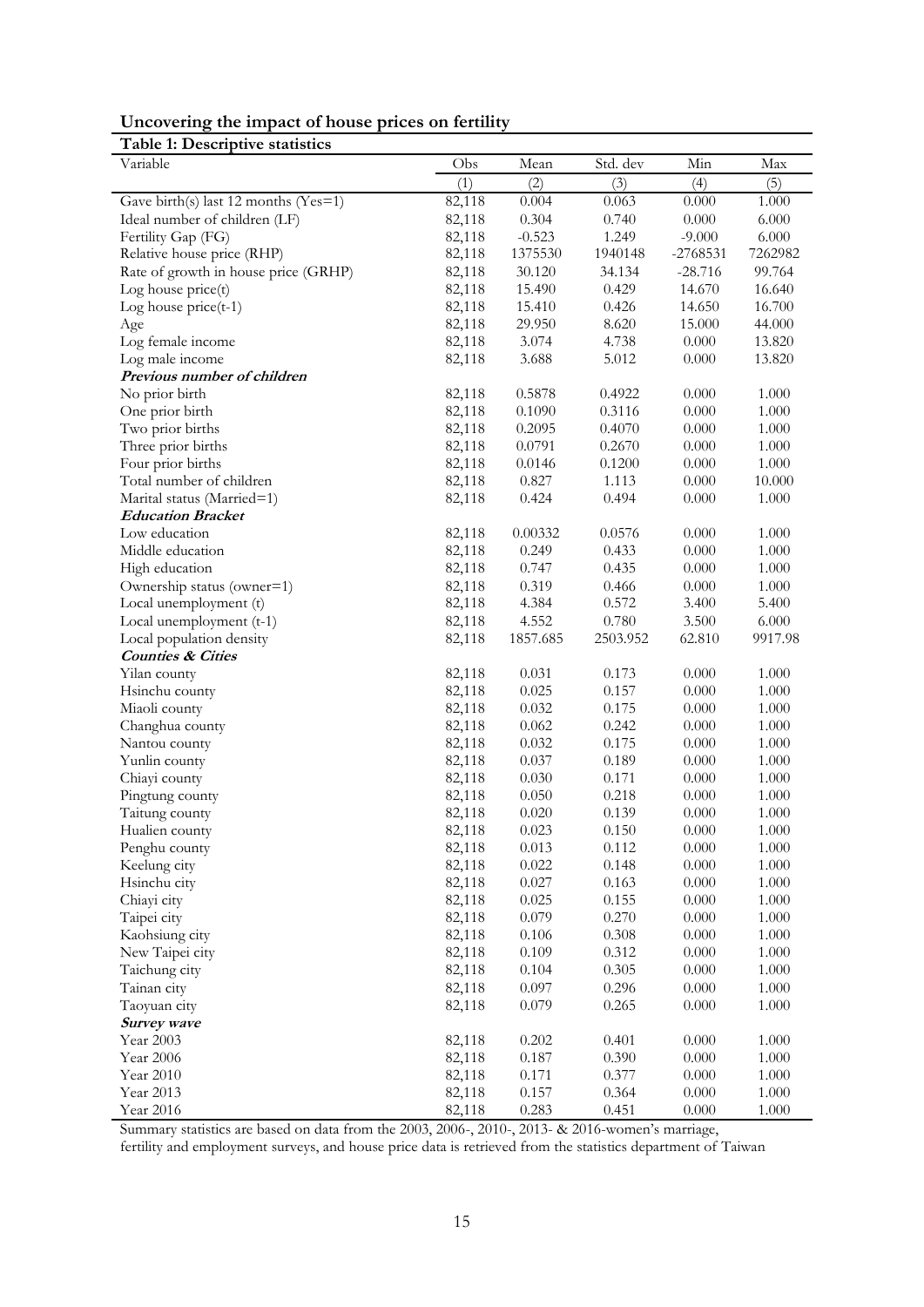#### <span id="page-19-0"></span>4.3 Econometric Models

#### <span id="page-19-1"></span>4.3.1 Realized Fertility Model (RF)

To answer the first research question and hypothesis, we estimate equation 8 which intends to capture the relationship between house prices and realized fertility (RF).

$$
RF_{ict} = \beta_{HP} \log(HP_{ct-1}) + X'_{ict} \gamma + \alpha_c + \tau_t + \epsilon_{ict}
$$
 (8)

The realized fertility model is constructed as a household decision-making process; in this model, the household decides whether to give birth(s) or not in the next period based on current period house prices and other household<sup>17</sup> and county characteristics. The household decision model is constructed by exploiting information contained in the survey that captures the reproductive status and birth histories of the women. This retrospective information aid in the construction of the dependent variable (realized fertility). The RF model enables us to evaluate the relative influence of past-period house prices (i.e., the house cost in the year of conception) on current-period fertility.

Formally,  $RF<sub>ict</sub>$  is a limited dependent variable equal to 1 if the household gave birth(s) within the past 12 months before the survey year and 0 if otherwise.

$$
RF_{ict}=1 \quad \text{if } \beta_{HP} \log(HP_{ct-1}) + X'_{ict} \gamma + \alpha_c + \tau_t + \epsilon_{ict} > 0
$$
  

$$
RF_{ict}=0 \text{ if otherwise}
$$

Assuming  $\varepsilon_{ict}$  to be logistically distributed, we can adopt the non-linear logit estimator. Estimations are carried out by the standard logistic likelihood function,

$$
L = \prod_{ict} \left[ \Delta \left( \beta_{HP} \log(HP_{ct-1}) + X'_{ict} \gamma + \alpha_c + \tau_t + \varepsilon_{ict} \right) \right]^{RF_{ict}}
$$
  
 
$$
\times \left[ 1 - \Delta \left( \beta_{HP} \log(HP_{ct-1}) + X'_{ict} \gamma + \alpha_c + \tau_t + \varepsilon_{ict} \right) \right]^{1-RF_{ict}}
$$
 (10)

where Δ(.) denotes the logistic cumulative function. The subscripts **i**, **c**, **t** indexes the individual, county, and survey year, respectively.  $\rm RF_{ict}$  is a dichotomous outcome variable; log(HP $_{\rm ct-1}$ ) is the log of county-level median house prices<sup>18</sup> in the year prior to the survey (this variable is invariant for all households living in the same county);  $\beta_{HP}$  is the parameter of interest to be estimated intended to model the conditional effect of the log of house prices on realized fertility;  $X_{ict}^{'}$  is a matrix of the observable characteristics<sup>19</sup> of the women and their spouses or cohabiting partners and a county-level

<sup>17</sup> Since the household is observed at only one time period (i.e., during the survey year), we do not have information about some household characteristics (income, educational status, marital status, ownership status, etc.) in the year prior to the survey. For simplicity of analysis, we assume these factors have been stable between the survey year and the preceding year (1-year lag).

<sup>&</sup>lt;sup>18</sup> The variable of interest (house price) enters the model in log form, the variable is logarithmic transformed for flexibility and lagged by one year because we are interested in the house price at the time of conception and not the house price at the time of delivery and to acknowledge for the fact that house price and realized fertility are not contemporaneous.

<sup>19</sup> The model controls for the following observable characteristics of the household, age and age-squared to capture differential effect (non-linearity) of age on realized fertility; educational attainment (a set of dummy variables denoting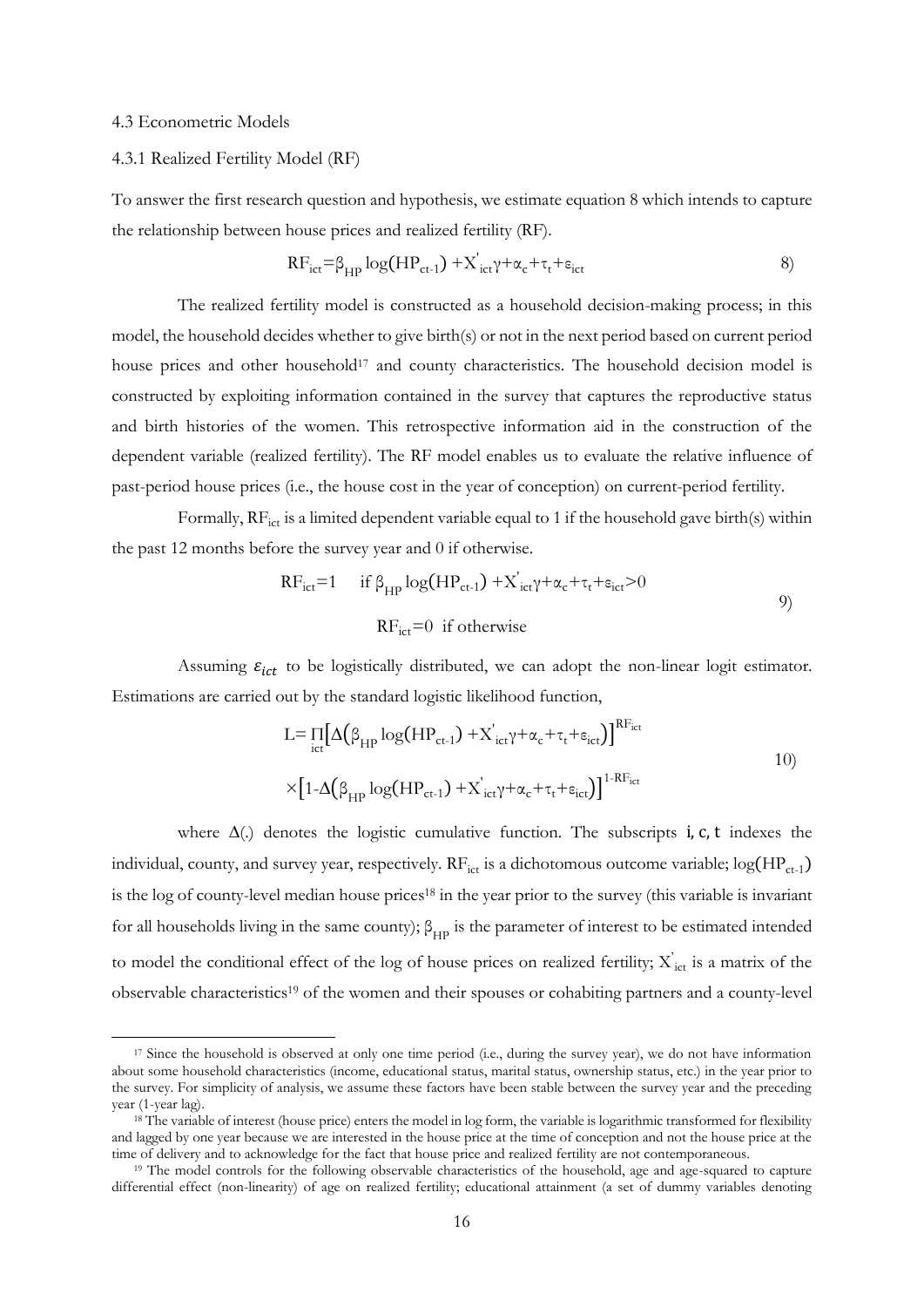indicator of macroeconomic performance<sup>20</sup>;  $\alpha_c$  is the county fixed effect<sup>21</sup>;  $\tau_t$  is the year fixed effect;  $\varepsilon_{\text{ict}}$  is the stochastic error term which captures the unexplained part of the fertility decision process. Errors are clustered at the county level to account for potential heteroscedasticity and serial correlation. The heteroscedasticity problem arises since households are clustered within their county of residence, it is probable that if the model overpredicts RF for one household within a county, it is likely to overpredict for other households within the same county, indicating a positive correlation (errors for different observations are correlated). By clustering errors at the county level, we mitigate possible downward bias of the standard non-robust and robust errors (Cameron, [2010\)](#page-36-11).

#### <span id="page-20-0"></span>4.3.2 Fertility Intentions Model (LF)

To answer the second research question, we estimate equation 11 which intends to capture the relationship between house prices and the fertility intentions of the household.

$$
LF_{ict} = \beta_{HP} \log(HP_{ct}) + X'_{ict} \gamma + \alpha_c + \tau_t + \epsilon_{ict}
$$
 (11)

The fertility intentions model (LF) captures the relationship between house prices and the households' latent demand for fertility. In contrast to the RF model, the dependent variable is treated as continuous, and the independent variable of interest is the log median house prices in the observation year. In this model specification, house price and fertility intentions are treated as contemporaneous i.e., when women are asked to state their ideal number of children, it is intuitive to assume that they decide based on the characteristics of their current states, hence we adopt the median house price in the year of the observation to predict the fertility intentions of the household. LF<sub>ict</sub> is a subjective measure and is meant to measure the household latent demand for fertility since it cannot be directly observed. Another dissimilarity with the RF model is the control variable birth history which is the total number of children in the LF model as opposed to the prior number of children in the RF model. Besides these noted differences, the remaining control variables are kept unchanged in both model specifications.

discrete categories of educational attainment rather than treating the variable as continuous i.e., the years of education, the rationale is that education may not have a linear and monotonic impact on the probability of childbearing); marital status (a binary variable denoting 1 if the women are married or cohabiting and 0 if otherwise); the previous number of children in the household (the variable enters the model as five different categories namely no prior child, one prior child, two prior children, three prior children, and four or more prior children), the household income and a dummy for homeownership.

<sup>20</sup> Given the multifaceted nature of fertility decisions, county-level factors may also influence the household decision to afford children. To mitigate the risk of potential omitted variable bias and following Dettling and Kearney, (2014) & Liu et al., (2020), the model is further augmented with an additional control variable that accounts for variations in county-level economic performance, specifically, we further control for the rate of county-level unemployment.

<sup>21</sup> County fixed effect is included to account for county-level unobserved heterogeneity that influences fertility decisions and equivalently time-fixed effects allow for controlling unobservable systematic differences between observed time-units. There are in total 20 counties/cities and 5 time-periods in the dataset, and these will enter the regression in the form of county and time dummies.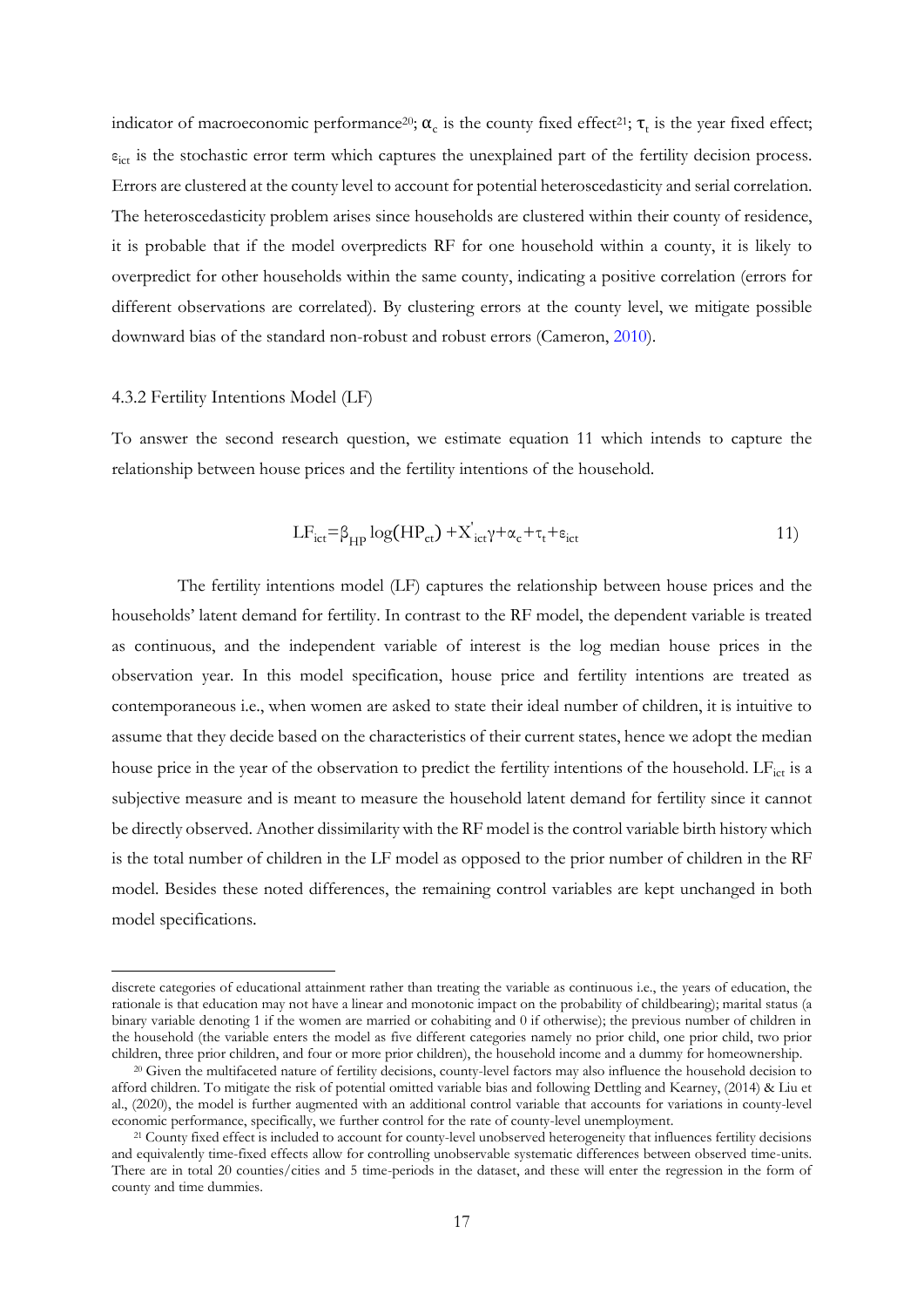#### <span id="page-21-0"></span>4.3.3 Fertility Gap Model (FG)

Lastly, to answer the final research question and its associating hypotheses, we estimate equation 12 which aims to capture the relationship between house prices and the gap between desired fertility and actual fertility.

$$
FG_{ict} = \beta_{HP} RHP + X'_{ict} \gamma + \alpha_c + \tau_t + \epsilon_{ict}
$$
 (12)

In contrast to the RF and LF models, both the dependent and independent variables of interest are different. Here, fertility is defined as the difference between desired fertility and actual fertility, and the house price variable is defined as the median house price in the observation year relative to the median house price in 2008, hence median house price in 2008 will serve as a base year. The control variables used in this model are the same as in the LF model. The fertility gap model is our most flexible model based on which subsequent heterogeneity analysis will be conducted.

Given the complexities in modeling fertility in an econometric model, the model specifications above enable us to control for observed individual characteristics but also allow for unobserved county-level heterogeneity by allowing for time-invariant county unobserved characteristics to correlate with the individual's observed characteristics. This flexibility permits us to control for county-level unobserved omitted variables in a fixed-effects specification<sup>22</sup>. The inclusion of a socio-economic performance indicator (i.e., unemployment rate) in all specified models enables us to reduce some potential omitted variable bias which is critical for identification and causality. The intuition is that the economic state of the county or city may covary with the real estate market and fertility timing decisions exerting a disproportionate effect on fertility decisions depending on the household's area of residence. Failure to account for this may violate the exogeneity assumption.

<span id="page-21-1"></span>There are inherently two main threats to identification and causality in the baseline models. The first challenge pertains to the possibility that house prices may not be exogenous.<sup>23</sup> The second challenge is the cross-sectional design of the specification i.e., since the subjects are interviewed only once and there are no follow-ups, the possibility to allow unobserved individual heterogeneity to correlate with observed covariates remains unfeasible. This could result in the omission of unobserved individual traits that are fundamental to the fertility decisions and timing of the household. Based on these possible shortcomings, results from the specified baseline models are interpreted as mere conditional relationships and we refrain from making causal claims. Regardless, the baseline models will provide some key insights regarding the conditional correlations between house prices and the different fertility measures.

<sup>22</sup> Although house prices do not vary for households within a certain county, within a given year there are households from various counties which provides us with variations across counties. Since the unit of observation is the household and not the counties, we are able to estimate a fixed-effects specification model.

<sup>23</sup> Refer to section 5.4 for elaborative discussion on endogeneity.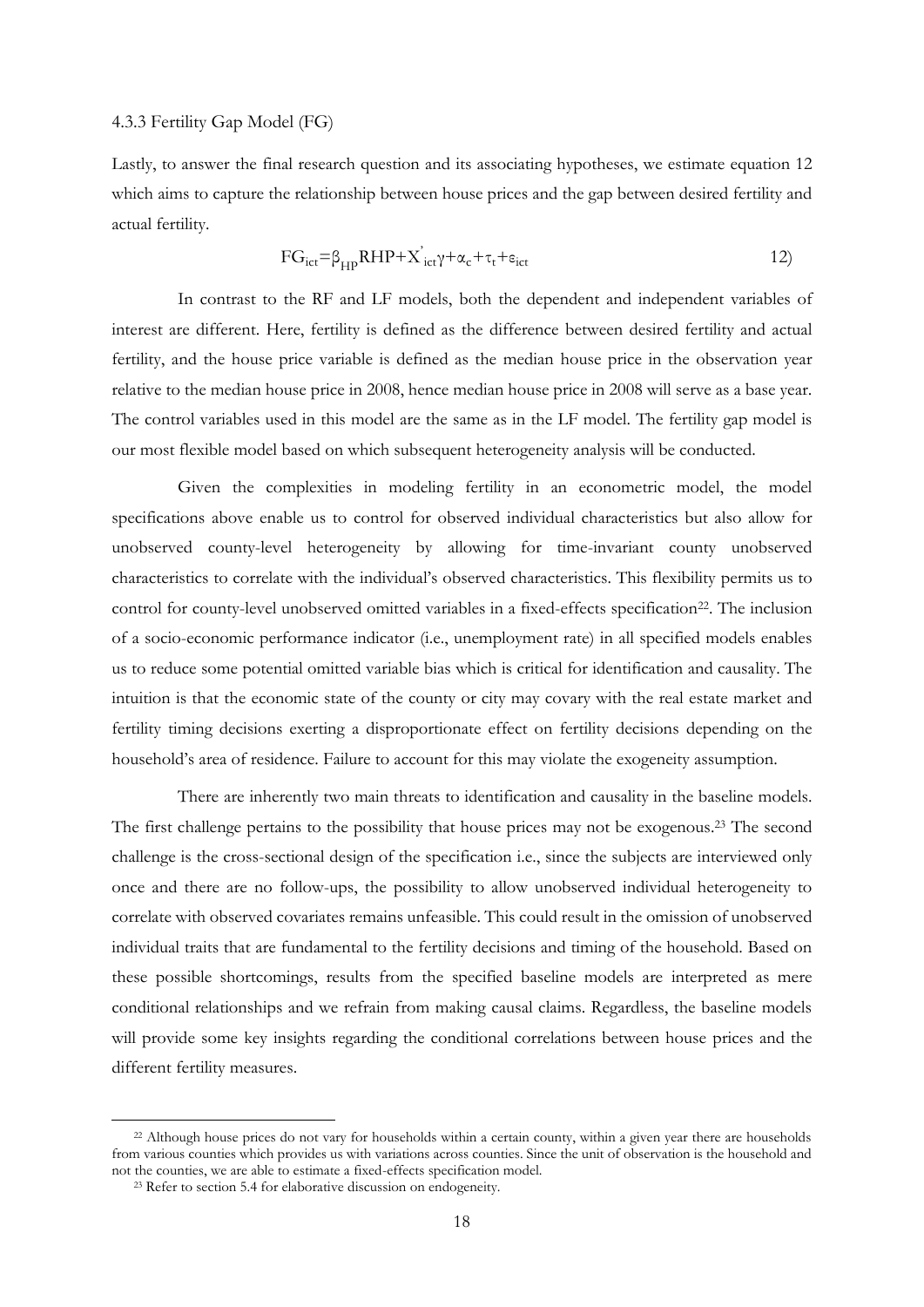#### <span id="page-22-0"></span>**5 Empirical Results**

In this section, we report the results from the proposed baseline fertility models to gain a holistic view of the relative role of house prices on the fertility decisions and behaviors of the household. Thereafter, robustness and sensitivity checks of the baseline models are performed to ascertain the stability of the estimated parameters. Lastly, heterogeneity analysis is conducted to identify the mechanisms and the potential channels through which house price inflation influences fertility.

#### <span id="page-22-1"></span>5.1 Main Results

[Table 2](#page-22-2) reports the baseline specifications results, we have controlled for both county and time-fixed effects to ensure that the estimated coefficients are not due to differences in reproductive norms or fertility behaviors across counties, nor due to changes in reproductive behavior over time.

|                     | Realized Fertility (RF) | Fertility Intentions (LF) | Fertility Gap (FG) |
|---------------------|-------------------------|---------------------------|--------------------|
|                     | Τ,                      | Œ.                        | (III)              |
| LogHP<br>$t-1$      | $-0.006***$             |                           |                    |
|                     | (0.002)                 |                           |                    |
| LogHP               |                         | $0.173***$                |                    |
|                     |                         | (0.061)                   |                    |
| Relative HP         |                         |                           | $0.046***$         |
|                     |                         |                           | (0.016)            |
| Individual controls | <b>YES</b>              | <b>YES</b>                | <b>YES</b>         |
| County controls     | YES                     | <b>YES</b>                | <b>YES</b>         |
| County fixed effect | YES                     | <b>YES</b>                | <b>YES</b>         |
| Year fixed effect   | YES                     | <b>YES</b>                | <b>YES</b>         |
| <b>Observations</b> | 82118                   | 82118                     | 82118              |

#### <span id="page-22-2"></span>**Table 2: Main Results**

Notes: Here we present the partial results from the baseline models (cf. Table A1.2 for full summary). The parameter estimate under RF is the average marginal effect (AME). Robust standard errors are clustered at the county level (in parentheses); standard errors are computed using the delta method. \* Significant at 10%, \*\* significant at 5%, \*\*\* significant at 1%.

Column (I) reports estimation results from the realized fertility model (RF), the coefficient on LogHP<sub>t-1</sub> i.e., the estimated conditional relationship between the log of median county house prices in the year prior to the survey and the likelihood of birth(s) in the past 12 months. This parameter estimate is negative and highly statistically significant at the 1% level with a magnitude of -0.006. An increase in the log of median house prices is conditionally negatively correlated with the probability of birth(s). This preliminary result is indicative of a negative impact of house prices on realized fertility, however, results are only interpreted as mere conditional relationships and no causal interpretations are made at this juncture due to the concerns highlighted earlier in [section 4.](#page-21-1) While the estimated coefficient may seem modest, it is very much aligned with the past literature. For instance, Liu et al., [2020](#page-37-6) used an identical specification to show that a 1% increase in house prices explain about a 6.4‰ decrease in the likelihood of birth(s) in the past 12 months in the context of China. Results are also in line with Dettling and Kearney [\(2014\)](#page-36-5); Clark and Ferrer [\(2019\)](#page-36-6); Atalay and Whelan [\(2021\)](#page-36-7). The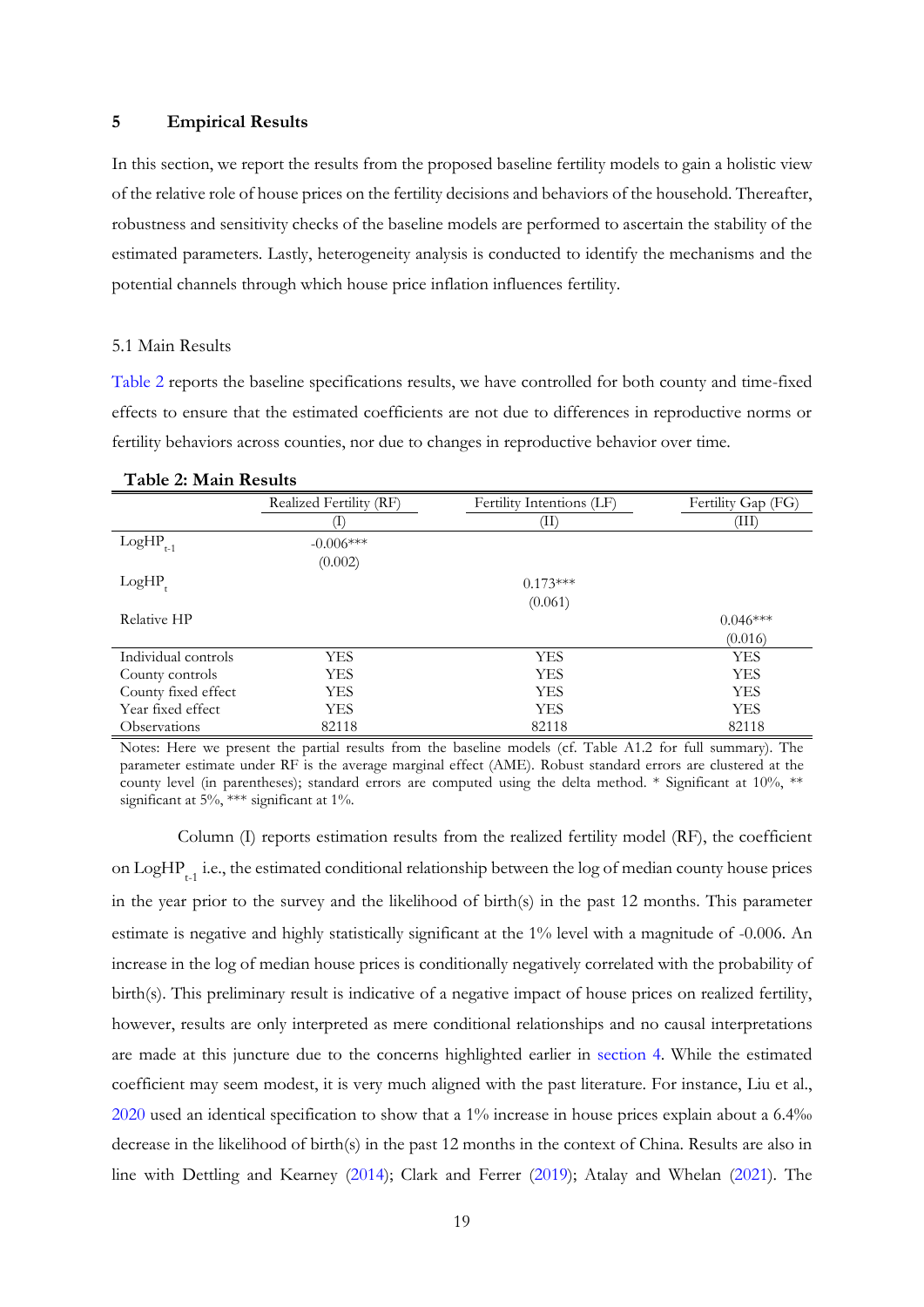empirical finding from the realized fertility model confirms the proposed **hypothesis 1**, in that there is a conditional negative relationship between house price inflation and the probability of birth(s). The estimated relationship can be interpreted as a "crowding-out effect" where increased house prices raise the cost of childbearing, and this exerts a constraint on the households' budget leading them to realize fewer children than optimum.

The second column (II) reports findings from the fertility intentions model. The dependent variable (latent fertility) which is a measure of women's ideal number of children is an imperfect measure of the households' latent demand for fertility due to potential measurement error. The results treat women's ideal number of children as identical to the households' latent demand for fertility, however, women's fertility intentions may not coincide with the fertility intentions of their spouse; hence it is important to highlight that the stated ideal number of children could be either understated or overstated. Despite this, the estimated parameter on house price  $(LogHP_t)$  is positive and highly statistically significant at the 1% level with a size of 0.173. An increase in the log of median county house prices is conditionally positively associated with the household's fertility intentions. Findings are similar to Liu et al., [\(2020\)](#page-37-6) who estimated an effect size of 0.0015 in China.

The final column (III) presents the parameter estimate on the standardized relative house price in the fertility gap model. The estimated parameter is positive and highly statistically significant at the 1% level with a magnitude of 0.046. Assuming fulfillment of exogeneity, the estimated parameter can be interpreted as a one standard deviation increases in relative house price accounts for a 0.046 proportionate increase in the gap between latent fertility and actual fertility. The estimated parameter implies that as house prices go up the fertility gap of the household becomes larger. The direction of the coefficient estimate supports our proposed **hypothesis 2** i.e., increased house prices are conditionally positively associated with the fertility gap.

#### <span id="page-23-0"></span>5.2 Robustness Analysis

In this sub-section, we run sensitivity checks on the baseline models to examine the stability of estimates to different functional forms and different estimators. But first, we offer some discussion on and solution to the endogeneity concerns raised earlier in [Section 4](#page-21-1) using an instrumental variable approach.

#### <span id="page-23-1"></span>5.2.1 Endogeneity

Thus far, we have refrained from making causal interpretations of the baseline models. While we have accounted for all the appropriate variables available in the dataset, possible endogeneity concerns remain a potential threat due to unobserved factors that are uncontrolled for in the model and hence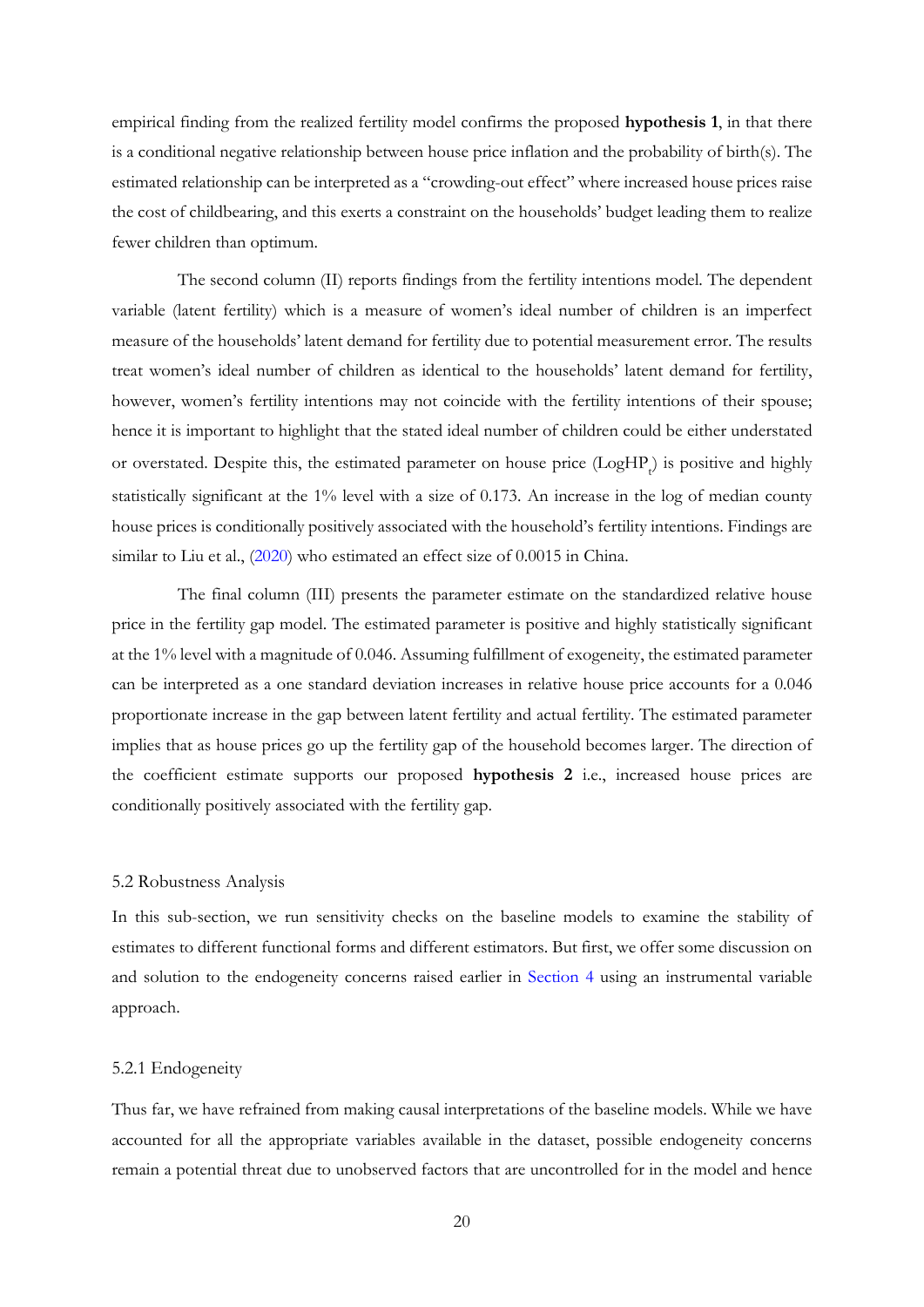embedded in the error term. These probable omitted variables may co-influence house prices and fertility decisions making our baseline estimates endogenous. House price may be susceptible to endogeneity, the intuition is that house prices may not be exogenously determined since it is highly influenced by several factors among other things, changes in the size of the population, the state of the economy, real interest rate, property taxes, real income level, etc. As a robustness check, and to mitigate some endogeneity concerns, an instrumental variable (IV) econometric strategy is also considered.<sup>24</sup>

Finding a good instrument is always a great challenge in IV-regression. In the case of Taiwan, there has not been particularly any massive policy change during the past two decades targeted directly towards the housing market with the aim of neutralizing the soaring house market prices that we can exploit as a candidate instrument. From [Figure 3,](#page-6-0) it can be ascertained that the evolution of house prices has been strictly positive over the last 20 years with barely any significant dips. This observation provides evidence of no significant policy impact in constraining house price growth. According to an article by Chen [2015,](#page-36-12) the skyrocketed house prices have become a major political topic since 2010, making policies and efforts to bring down house prices slow, a result of resistance from different interest groups.

For the sensitivity check, the best candidate instrument that we can find information on is the population density. Hence, population density per county is therefore utilized as an instrument in the forthcoming instrumental variable analysis. Population density is deemed a valid instrument because it has a strong influence on the housing market but does not necessarily have an obvious relationship with fertility. Nevertheless, the success of an instrumental variable regression is contingent on the uncompromising fulfillments of its instrument assumptions (i.e., instrument relevancy and instrument exogeneity).

#### <span id="page-24-0"></span>5.2.1.1 Instrument relevance

If the variable (RHP) is endogenous then

## $E[\epsilon_i|RHP]\neq 0$  13)

this indicates that the conditional expectation of the error term given RHP is non-zero. In this case, the OLS estimator is biased, inconsistent, inefficient, and insufficient as it is no longer identified. First, results from the Durbin-Wu-Hausman test for endogeneity of the regressor relative house price (RHP) produce a p-value =0.000. We, therefore, reject the null hypothesis of exogeneity and conclude that the variable relative house price is indeed endogenous [\(cf. Table A1.3\)](#page-41-0).

<sup>24</sup> Note: IV-estimates of all three models are presented below in Table 3, Instrumental validity and relevance diagnostics are conducted in all the estimated models but to minimize repetition we only provide extensive discussion and diagnostics test results on the fertility gap model.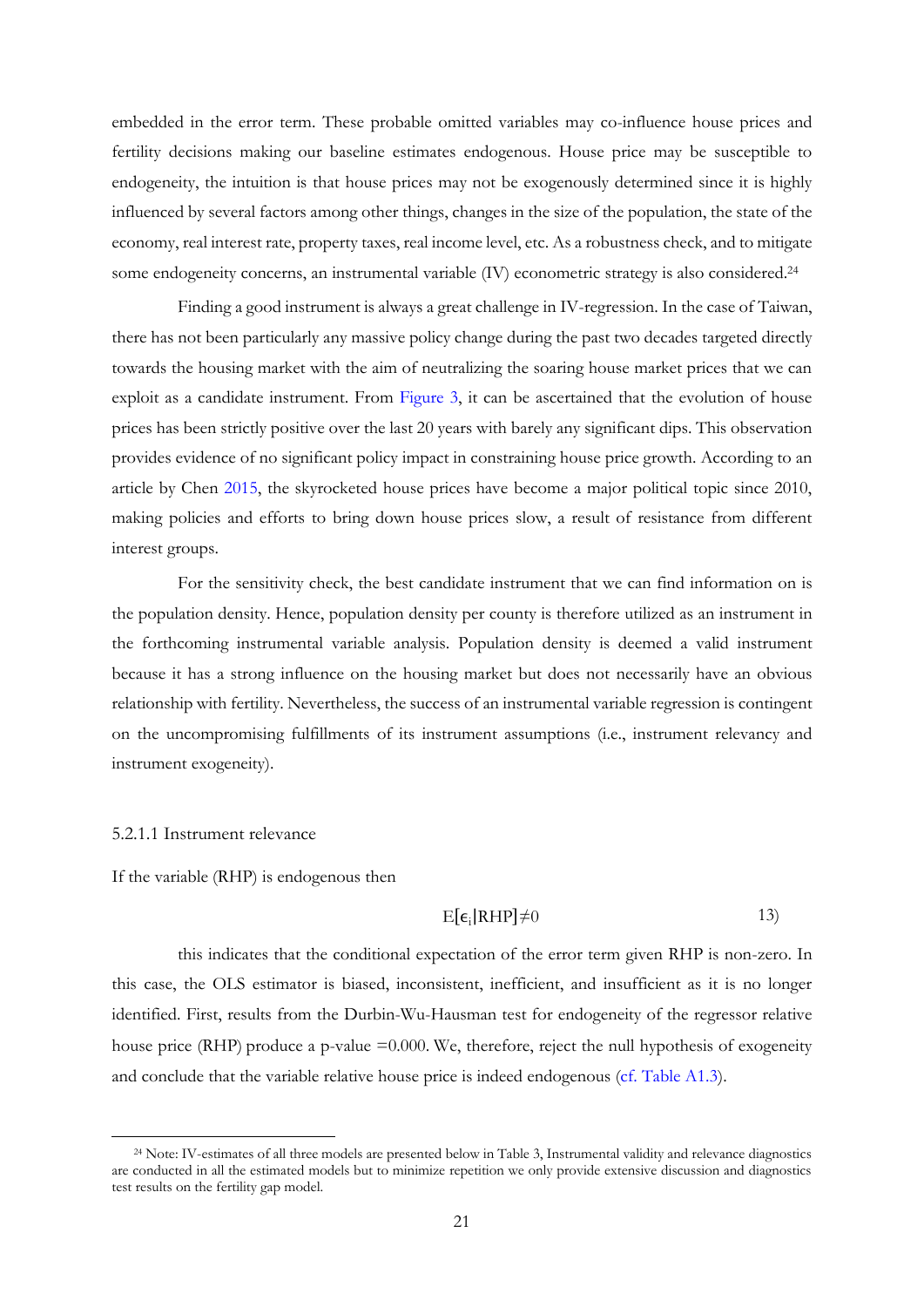The instrument relevance condition requires the instrument (population density per county) to capably extract the part of house price that is endogenous and merely use the exogenous part of house price to capture its relative effect on the different measures of fertility. In other words, the instrument should not be weak.<sup>25</sup> To determine this, we use the correlation matrix and the value of the first-stage F-statistics.<sup>26</sup> The computed correlation between relative house price and population density is approximately 32,4% [\(cf. Table A1.4\)](#page-41-1). The obtained first-stage partial F-statistic value is roughly 7342, a magnitude that far exceeds the threshold value of 10 [\(cf. Table A1.5\)](#page-41-2). Based on these statistics, we infer that our instrument population density is not weak and thus satisfies the instrument relevance condition.

#### <span id="page-25-0"></span>5.2.1.2 Instrument exogeneity

$$
E[\epsilon_i] Population density] = 0
$$

This implies that population density is uncorrelated with the error term. The instrumental variable regression model is exactly identified, i.e., there is a single instrument and a single endogenous regressor. In the absence of overidentification<sup>27</sup>, there is no formal approximation technique to certify the fulfillment of the instrument exogeneity assumption. Our justification of the satisfaction of instrument exogeneity of population density will therefore be based on intuition and economic reasoning.

Intuitively, two primary factors influence population density which are changes in the size of the population and changes in the total landmass. Since the total land area is almost involatile, the only outstanding factor likely to influence population density is changes in population growth. Changes in population growth are in turn triggered by factors such as immigration and emigration, the rate of mortality, and the rate of birth. By controlling for county fixed effects in all model specifications, we mitigate the risk of omitted variable bias which may potentially render our instrument endogenous. We, therefore, argue that population density per county is plausibly exogenous<sup>28</sup>.

<sup>&</sup>lt;sup>25</sup> An instrument is considered weak when its correlation with the endogenous regressor is low. A weak instrument undermines the precision of the IV-estimator and may bias the coefficient estimates towards the OLS estimator in a finite sample. The size of the bias is positively correlated to the weakness of the instrument and inversely related to the sample size. Since it is practically difficult to find a perfect instrument, the IV estimator will in general be a little biased, but we want to minimize potential bias by finding strong instrument(s) and using a large sample size.

<sup>26</sup> The rule of thumb is that if the value of the first-stage partial F-statistics exceeds 10 then the instrument can be considered not weak.

<sup>27</sup> An instrumental variable model is overidentified when the number of instruments exceeds the number of endogenous regressors. In this case the exogeneity assumption can be econometrically corroborated with the help of the J-statistics.

<sup>&</sup>lt;sup>28</sup> Although the instrument exogeneity assumption is verified intuitively, it is important to note that it has not been possible to certify that the instrument (population density) satisfies the assumption formally, hence, our intuition may not be completely valid, and this adversely impacts the IV-estimates. results from our IV-model should be interpreted with caution.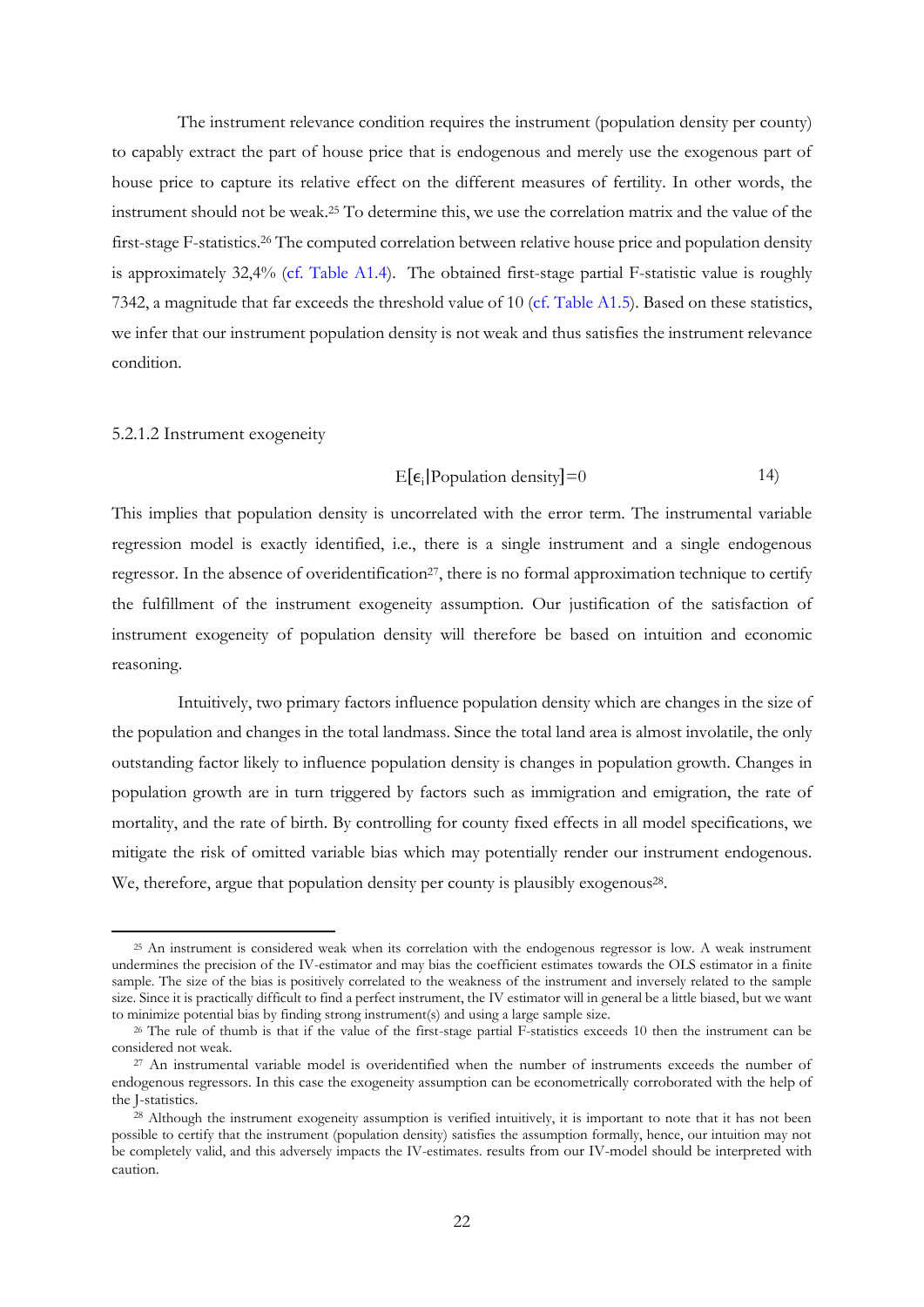|                         |             | Realized Fertility (RF) |            |            | Fertility Intentions (LF) |            | Fertility Gap (FG) |            |
|-------------------------|-------------|-------------------------|------------|------------|---------------------------|------------|--------------------|------------|
|                         |             | (II)                    | (III)      | (IV)       |                           | (VI)       | (VII)              | (VIII)     |
|                         | Logit       | Probit                  | IV-Probit  | <b>OLS</b> | Poisson                   | 2SLS       | <b>OLS</b>         | 2SLS       |
| $LogHP_{t-1}$           | $-0.006***$ | $-0.005***$             | $-0.003$   | $0.163***$ | $0.090**$                 | $0.526***$ |                    |            |
|                         | (0.002)     | (0.002)                 | (0.006)    | (0.050)    | (0.042)                   | (0.201)    |                    |            |
| $LogHP_t$               | $-0.005*$   | $-0.005*$               | $-0.003$   | $0.173***$ | $0.096**$                 | $1.007**$  |                    |            |
|                         | (0.003)     | (0.003)                 | (0.018)    | (0.061)    | (0.043)                   | (0.500)    |                    |            |
| Relative HP             |             |                         |            |            |                           |            | $0.046***$         | $0.103***$ |
|                         |             |                         |            |            |                           |            | (0.010)            | (0.035)    |
| Rate of growth in HP    |             |                         |            |            |                           |            | $0.001***$         | $0.008**$  |
|                         |             |                         |            |            |                           |            | (0.000)            | (0.004)    |
| Individual controls (a) | <b>YES</b>  | <b>YES</b>              | <b>YES</b> | <b>YES</b> | <b>YES</b>                | <b>YES</b> | YES                | <b>YES</b> |
| County controls (b)     | <b>YES</b>  | <b>YES</b>              | <b>YES</b> | <b>YES</b> | <b>YES</b>                | <b>YES</b> | <b>YES</b>         | <b>YES</b> |
| County fixed effect (c) | <b>YES</b>  | YES                     | <b>YES</b> | <b>YES</b> | <b>YES</b>                | <b>YES</b> | <b>YES</b>         | <b>YES</b> |
| Year fixed effect (d)   | YES         | YES                     | <b>YES</b> | <b>YES</b> | <b>YES</b>                | <b>YES</b> | <b>YES</b>         | YES        |
| <b>Observations</b>     | 82118       | 82118                   | 82118      | 82118      | 82118                     | 82118      | 82118              | 82118      |

<span id="page-26-0"></span>Note: Here we present the partial results from the sensitivity check. The logit, probit, IV-probit, and Poisson estimates are average marginal effects (AME). (a) socio-demographic variables including subjects' age, ownership, education, marital status, birth record, and household income. (b) one country control variable in the form of the county-level unemployment rate. (c) 20 dummies representing the different counties/cities used in the estimations. (d) 5-year dummies representing the different survey waves. Robust standard errors are clustered at the county level (in parentheses); standard errors are computed using the delta method. \* Significant at 10%, \*\* significant at 5%, \*\*\* significant at 1%.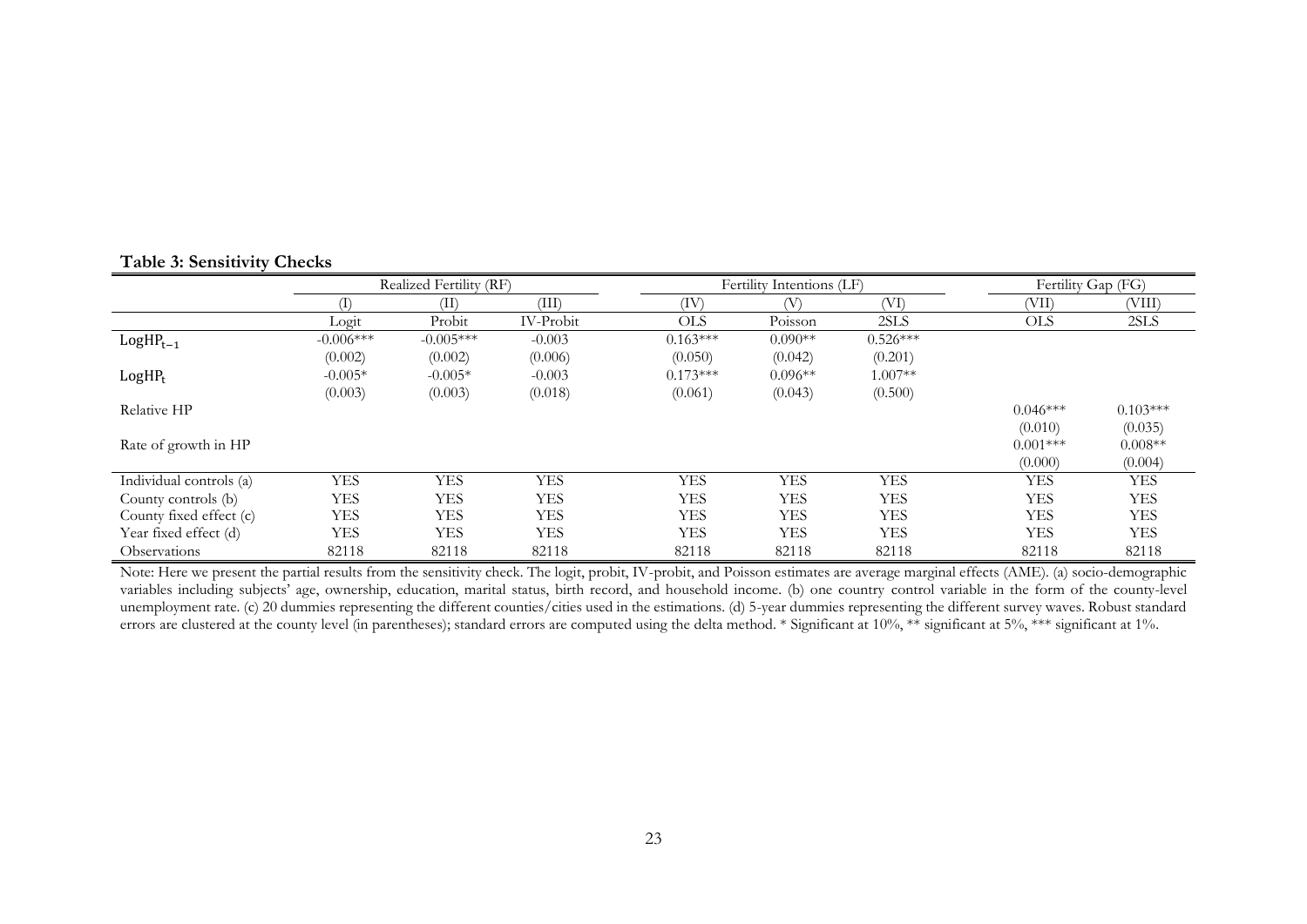[Table 3](#page-26-0) reports a side-by-side comparison between the estimated baseline models and alternative estimators. In the realized fertility model, we report estimates from three distinct estimators (a logit, probit29, and an IV-probit estimator) and an alternative measure of the house price variable.

In column (II), the magnitude of the negative coefficient estimate is marginally smaller with the probit estimator (-0.005) compared to the baseline logit estimate (-0.006) in column (I), but the coefficient remains highly statistically significant at the 1% level. However, when the potential presence of endogeneity is accounted for in the instrumental variable specification, the size of the estimated coefficient in column (III) that measures the relationship between house price and the probability of birth(s) shrinks by 50% and loses statistical significance in the process. The conclusion that can be drawn from this is that, when ignoring the existence of probable endogeneity, the logit and probit estimates are overestimated. Thus, although there is an underlying negative conditional correlation between house price and realized fertility, the size of the parameter estimate as depicted by the 2SLS is not statistically significant.

In the LF model, the true nature of the dependent variable (ideal number of children) is a count variable rather than continuous since it is not possible to prefer for instance, half (0.5) a child. In the baseline model specification, the variable was treated as a continuous variable and subsequently estimated with ordinary least squares. To ascertain the stability of the OLS estimator, we adopt an alternative estimator properly suited for count variables in the form of Poisson regression. Prevailing results show that the estimated Poisson coefficient (column (V)) is slightly smaller than the OLS estimate (IV) and less precisely estimated, however, the OLS estimates remain stable even under the Poisson estimator. When accounting for the presence of endogeneity, the magnitude of the parameter in the 2SLS regression is 1.007 (column VI) compared to 0.173 in the OLS regression (column IV). Although both coefficients are statistically significant at the 5% and 1% level respectively, the OLS estimate is undervalued.

In terms of evaluating sensitivity to an alternative measure<sup>30</sup> of house price, we substitute  $\rm LogHP_{t}$  with  $\rm LogHP_{t-1}$  in the RF model and conversely,  $\rm LogHP_{t-1}$  with  $\rm LogHP_{t}$  in the LF model. The results, as given in columns  $(I) - (VI)$  indicate that the alternative house price variable does not alter the baseline coefficient estimates in any meaningful way, thus this indicates the stability of estimates and suggests that the choice of the house price measure in the baseline models account for most of the relevant selection.

Lastly, when accounting for endogeneity the magnitude of the estimated coefficients in the

<sup>&</sup>lt;sup>29</sup> The main reason behind the probit estimator besides ascertaining the stability of estimates to different estimators is to enable direct comparison with the IV-probit model since Stata does not have an in-built package for estimating instrumental logit regressions.

<sup>&</sup>lt;sup>30</sup> The purpose of using a different variant of the house price variable in alternative specifications is to ensure that the baseline results are not driven by attenuation bias caused by potential measurement errors.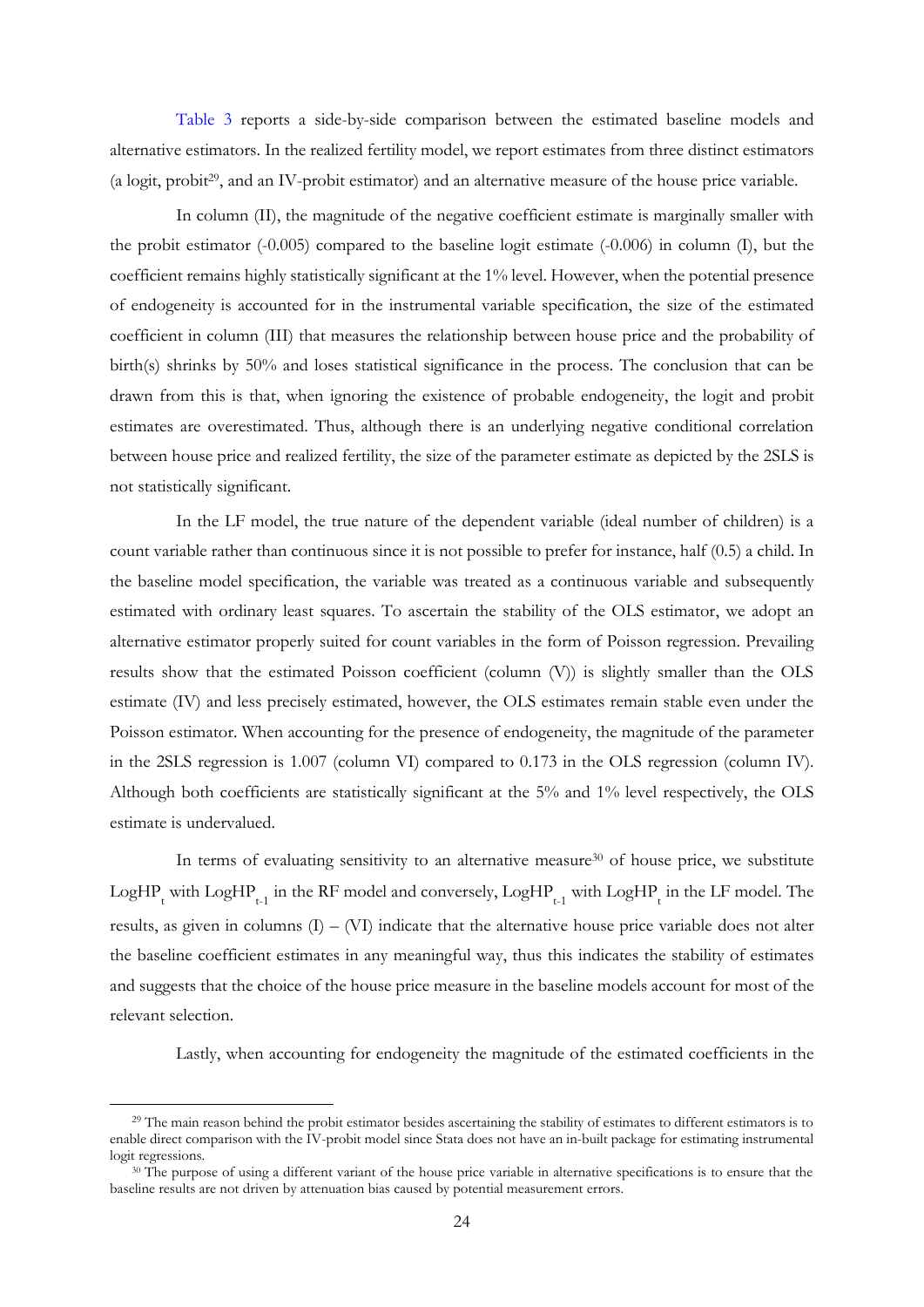fertility gap model (columns (VII) – (VIII)) show a much larger positive effect, an increase from 0.046 to 0.103 and from 0.001 to 0.008 when using relative house price and the rate of growth in house price, respectively. The significance level, however, remains intact.

Overall, the following can be established from the comparative analysis above. In terms of the direction of the estimated coefficients, the baseline estimators remain robust since the sign of the estimated parameters are the same as in the instrumental variable estimations suggesting that the baseline relationships are non-spurious.

The instrumental variable results help us to make causal inferences. We, therefore, interpret our model of interest, i.e., the fertility gap as follows; a one standard deviation increase in the relative median county house prices increases the gap between the household's ideal number of children and their realized fertility by approximately 0.1 children, ceteris paribus. The coefficient is highly statistically significant at the 1% level. One way to interpret the effect on the rate of growth in house price and the fertility gap is as follows; Given that FG and the rate of growth in house price have a total standard deviation equal to 1.25 and 34.13 respectively, then one standard deviation increase in the rate of growth in house price accounts for an increase of roughly 2.7% of a standard deviation in FG (or a 6.5% increase in mean FG). This figure is around 21.8% when we control for endogeneity.

#### <span id="page-28-0"></span>5.2.2 Sensitivity to different samples

How do we know that the estimated positive relationship between house price and the fertility gap is not driven by sample selection bias? A potential argument to discredit the baseline results could be to argue that the estimated positive coefficient captured by the FG model is driven by sample selection bias in the form of including women who are considered too young. For example, women between the ages of 15-and 44 years have not completed their fertility cycle (i.e., fertility is still ongoing). This group will tend to have a positive difference between ideal fertility and actual birth(s).

To determine the stability of the baseline estimates, we re-evaluate the FG model using a different sample selection. For a sub-sample of the respondents in the surveys, there is information about women who have either completed or are in the latter stages of their reproductive cycle (45-107 years). We run a sub-regression on these groups of individuals to determine whether the positive correlation between house price and the fertility gap persists. If the positive gap remains, then we can be certain that the baseline results are robust and not driven by sample selection bias.

Results i[n Table 4](#page-29-2) suggest that the estimated positive fertility gap remains stable but marginally larger for the sub-sample of women older than 44. The instrumental variable results indicate that a one standard deviation increase in the relative house price leads to approximately 0,2 missing babies. Therefore, the estimated positive fertility gap in both specifications (i.e., the baseline and the alternative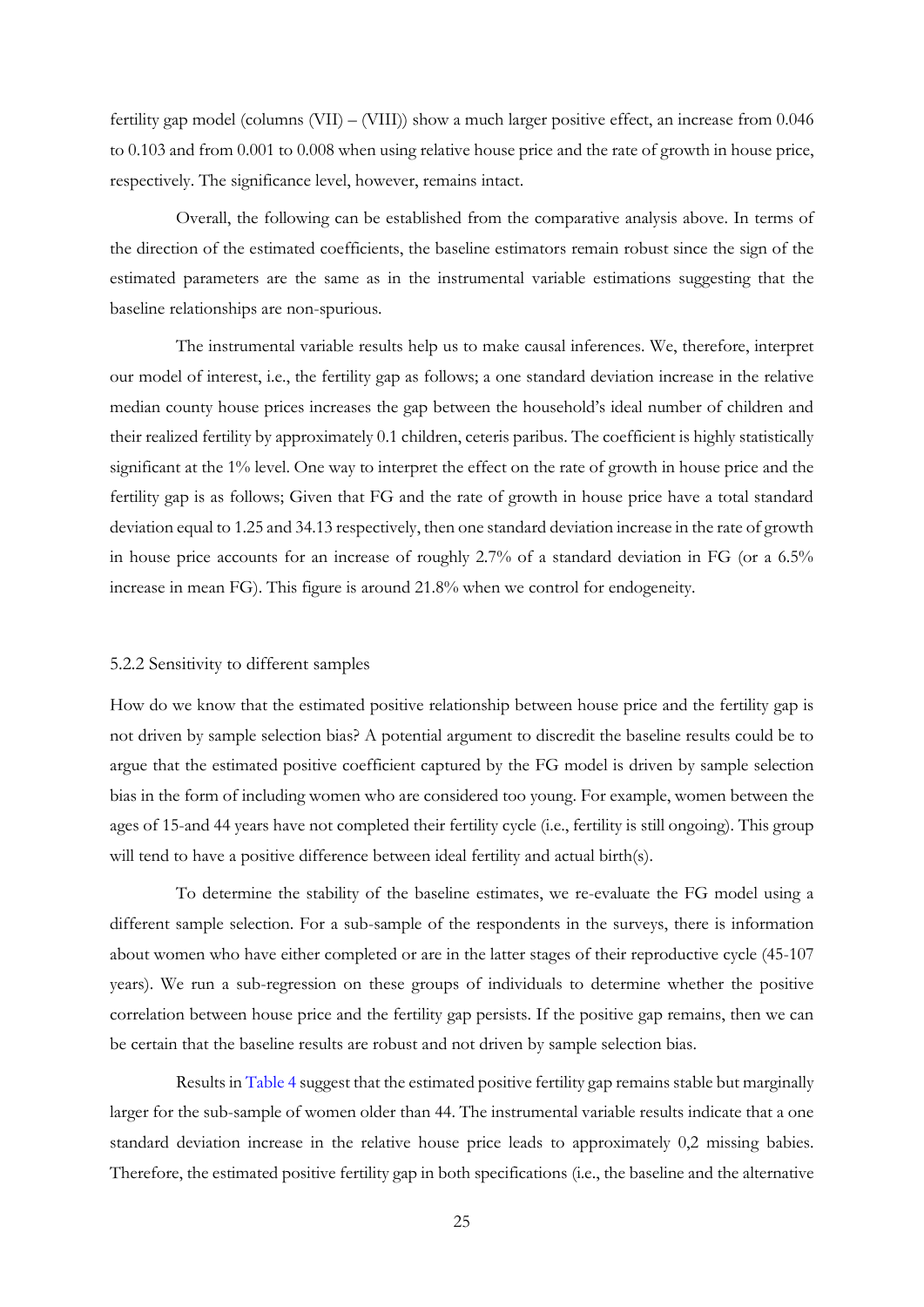|  |  |  |  | sample) suggest that the baseline model is robust and does not suffer from sample selection bias. |  |
|--|--|--|--|---------------------------------------------------------------------------------------------------|--|
|  |  |  |  |                                                                                                   |  |

|                      |            | Ongoing Fertility | Completed Fertility |            |
|----------------------|------------|-------------------|---------------------|------------|
|                      | <b>OLS</b> | 2SLS              | <b>OLS</b>          | 2SLS       |
| Relative HP          | $0.046***$ | $0.103***$        | $0.108***$          | $0.167***$ |
|                      | (0.010)    | (0.035)           | (0.019)             | (0.050)    |
| Rate of growth in HP | $0.001***$ | $0.008**$         | $0.003***$          | $0.014**$  |
|                      | (0.000)    | (0.004)           | (0.001)             | (0.006)    |
| Individual controls  | YES        | <b>YES</b>        | YES                 | <b>YES</b> |
| County controls      | <b>YES</b> | <b>YES</b>        | <b>YES</b>          | <b>YES</b> |
| County fixed effect  | YES        | <b>YES</b>        | YES                 | <b>YES</b> |
| Year fixed effect    | YES        | <b>YES</b>        | YES                 | <b>YES</b> |
| <b>Observations</b>  | 82118      | 82118             | 76803               | 76803      |

<span id="page-29-2"></span>

| Table 4: Estimates of the House Price effect on the Fertility Gap: Robustness Analysis |  |  |  |  |
|----------------------------------------------------------------------------------------|--|--|--|--|
|                                                                                        |  |  |  |  |

Notes: Robust standard errors clustered at the county level (in parentheses); standard errors are computed using the delta method. \* Significant at 10%, \*\* significant at 5%, \*\*\* significant at 1%.

#### <span id="page-29-0"></span>5.2.3 Estimation without Household income, education, and marital status

A major concern with the control variables household income, education, and marital status is that information on these variables is only observed in the observation year (survey year), so, we have thus far assumed that there have not been any systematic differences in the relative wealth of the household over time, that education and marital status have been comparatively stable. To ascertain the validity of this assumption, we revisit the fertility gap model and re-estimate the model by instrumental variable regression without the inclusion of the stated variables to ascertain the robustness of the parameter estimates. The statistically significant positive gap remains at the 1% level even after excluding income, education, and marital status. The magnitude of the estimated coefficient however increases from 0.103 to 0.108 when omitting the variables. From this, we can be assured that the baseline results remain robust even under the assumption of no systematic changes in the relative income, education, and marital status of the women<sup>31</sup>.

#### <span id="page-29-1"></span>5.3 Heterogeneity Analysis

In this section, we explore different mechanisms to fully understand the effect of house prices on fertility using an interaction model technique<sup>32</sup> and the fertility gap model. To capture the heterogeneity

<sup>&</sup>lt;sup>31</sup> Summary results from this regression are not presented, however they are available upon request.

<sup>32</sup> We adopt interactions to capture heterogeneity instead of splitting the data into subsamples, the rationale is that not only are we interested in estimating different coefficient values for different sub-groups, but we are also interested in evaluating whether variations between the subgroups are significantly different from each other. Using interaction models give us this flexibility and we can exploit the full dataset without loss of efficiency. Splitting the data may come with some potential caveats as it is not always possible to gain significant coefficient estimates especially when the sample size is small,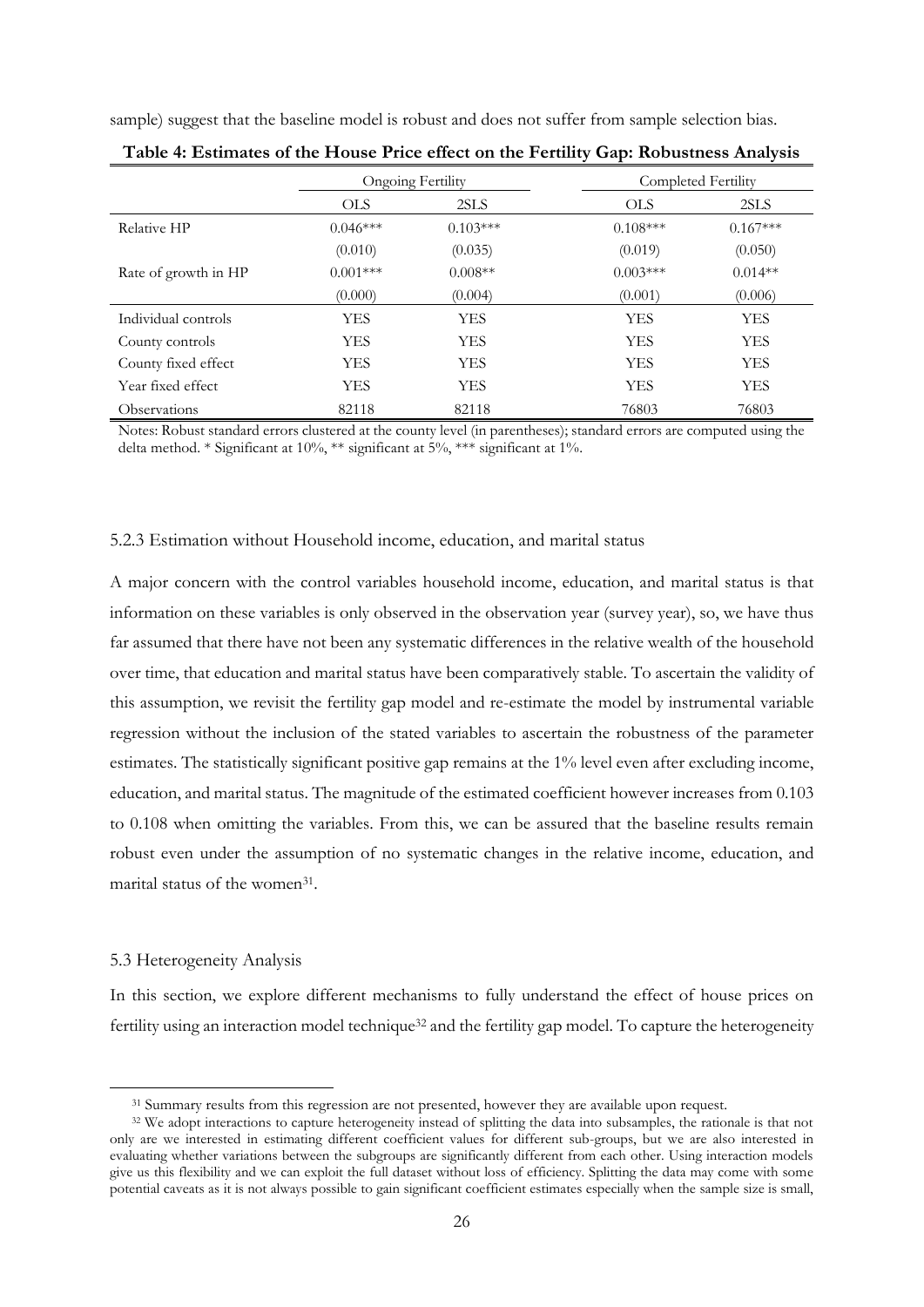of the house price effect, we linearly interact the standardized relative house price variable with a series of socio-demographic characteristics including homeownership status, age, prior birth(s), marital status, educational attainment, and area of residence. This will provide some insights as to whether the effect of housing costs on fertility varies among different types of women. Results from the heterogeneity analysis<sup>33</sup> are summarized below in [Table 5.](#page-30-0)

|                      | (I)              | (II)        | (III)        | (IV)           |              | (VI)               |
|----------------------|------------------|-------------|--------------|----------------|--------------|--------------------|
|                      | Ownership Status | Age         | Prior births | Marital Status | Education    | Place of Residence |
|                      | Owner            | > Median    | No Child     | Married        | Low Educated | Megacity           |
| Relative HP          | $-0.086***$      | $-0.091***$ | $-0.062*$    | $-0.074**$     | $-0.079*$    | $0.204**$          |
|                      | (0.029)          | (0.036)     | (0.039)      | (0.034)        | (0.048)      | (0.087)            |
| Individual controls  | Yes              | Yes         | Yes          | Yes            | Yes          | Yes                |
| County controls      | Yes              | Yes         | Yes          | Yes            | Yes          | Yes                |
| County FE            | Yes              | Yes         | Yes          | Yes            | Yes          | Yes                |
| Year FE              | Yes              | Yes         | Yes          | Yes            | Yes          | Yes                |
| $\#$ of observations | 82118            | 82118       | 82118        | 82118          | 82118        | 82118              |

#### <span id="page-30-0"></span>**Table 5: Heterogeneity Analysis (Fertility Gap Model)**

Notes: Instrumental variable regression, robust standard errors clustered at the county level (in parentheses); standard errors are computed using the delta method. \* Significant at 10%, \*\* significant at 5%, \*\*\* significant at 1%.

We first examine how homeownership status influences the house price effect and check the validity of our proposed hypothesis 3. One prediction of our theoretical framework is that fertility and childbearing are jointly determined, therefore house price appreciation increases homeowners' fertility, ceteris paribus. In column (I), we find that the inhibitive impact of house price on the fertility gap is more prominent among homeowners than renters. Existing homeowners are better positioned to afford more children even as house price increases due to asset appreciation. This tends to shrink their fertility gap more than renters or potential homebuyers. The negative interaction term is highly statistically significant at the 1% level. The significant negative parameter estimate confirms our proposed **hypothesis 3**, i.e., homeownership increases realized fertility more than non-homeownership and has a tendency of shrinking the fertility gap for homeowners compared to non-homeowners.

In the main results (see Appendix [Table A1.2\)](#page-39-1), we included two variants of the variable age, precisely, a level form and a second-order polynomial to capture non-linearity. The prevailing results justified this choice by the opposing directions of the estimated age variables. The positive sign on the level variable and the negative sign on the polynomial term suggest that age and fertility increase in tandem until a tipping point where fertility falls as age increases further. Column (II) compares the fertility gap effect of house price inflation depending on age by categorizing women into two age groups ( $\leq$  median age or  $>$  median age). Interaction between women older than the median sample age (30) years) and the relative house price produced a negative coefficient estimate. This prevailing negative

and since the estimates are conducted on a limited number of observations, the estimated standard errors tend to be much larger on average compared to the standard errors computed with the interaction models.

<sup>33</sup> Each interaction term is obtained with a separate regression.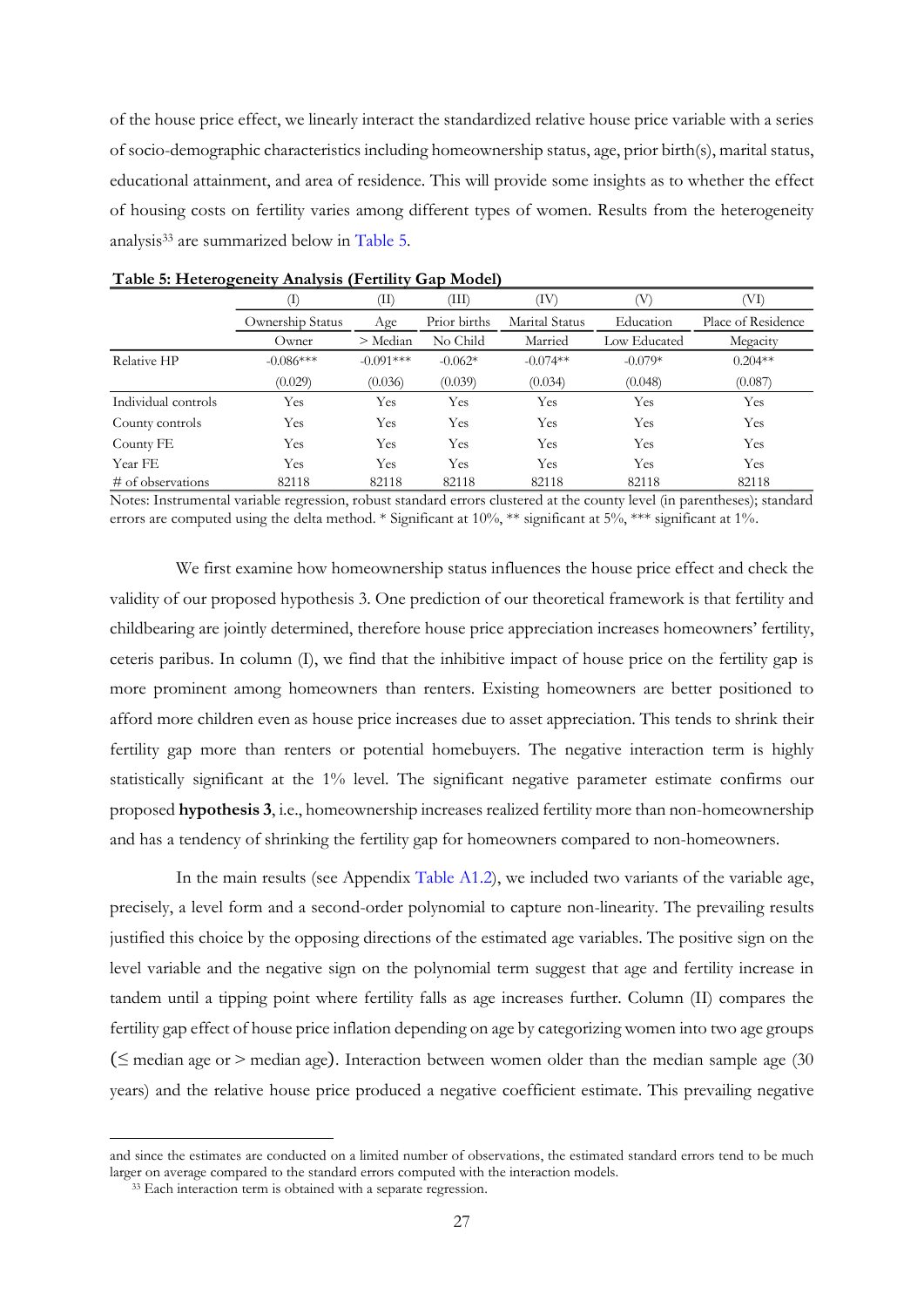coefficient posits that women who are older than the median sample age, are less influenced by house price increases compared to women who are below the median sample age. This effect is intuitive since the probability of realized fertility is lower for women between 15-and 30 than for those between 31 and 44 years. The estimated negative parameter is statistically significant at the 1% level, indicating a heterogeneous effect of age on the fertility gap.

We next consider whether the fertility of women with no prior birth history is more sensitive to house price changes compared to women with prior birth(s) in column (III). The idea is that women with no children are often much younger, unmarried, and do not own their housing, therefore increased house prices serve as a disincentive for these women to desire many children if they view housing as a fundamental prerequisite for childbearing. The prevailing parameter estimate on the interaction term is negative and marginally significant at the 10% level and aligns with the notion of the "no house, no children" dilemma argued by Chang et al., [\(2018\)](#page-36-2).

In column (IV), we explore the role of nuptiality in the house price effect on the fertility gap by interacting a dummy variable for marriage with relative house prices. The hunch behind this interaction term revolves around the conception of Taiwan as a conservative society that upholds its social norms. It is rare for Taiwanese families to have children outside of wedlock due to social stigmatization. Given this perception, it is, therefore, logical to expect a differential influence of house prices on the fertility gap due to marital status. The resulting coefficient estimate is negative and statistically significant at the 5% level, which is reasonable since the highest number of birth(s) is realized in marriages resulting in a smaller fertility gap.

Furthermore, the cost of time hypothesis (Mincer, [1963;](#page-37-2) Becker, [1965\)](#page-36-4) suggests a higher opportunity cost of childrearing for highly educated and productive households. The estimation results in column (V) find a depressing effect of education on the fertility gap where women with less education realize more fertility compared to women with high education thereby shrinking the fertility gap more for the former than for the latter. This finding although just moderately significant at the 10% level is in complete alignment with the hypothesis of the delaying effect of higher education on fertility due to increased opportunity cost. Another interpretation of the differing effect is attributable to the household bargaining power between low and high educated women. That is, highly educated women are better informed and are thus well-positioned to actively partake in the household decision-making regarding the number of children that is optimal for the household to afford.

Finally, in the opening section of the introduction, we stated that house price inflation has been heterogeneous across the island of Taiwan over the past two decades. While the overall growth in house prices has been roughly 171% between 2002-and 2020, the increase has been much more profound in the capital city of Taiwan (219%). Therefore, to examine whether the place of residence of the household matters for the house price effect on the fertility gap, an interaction term between a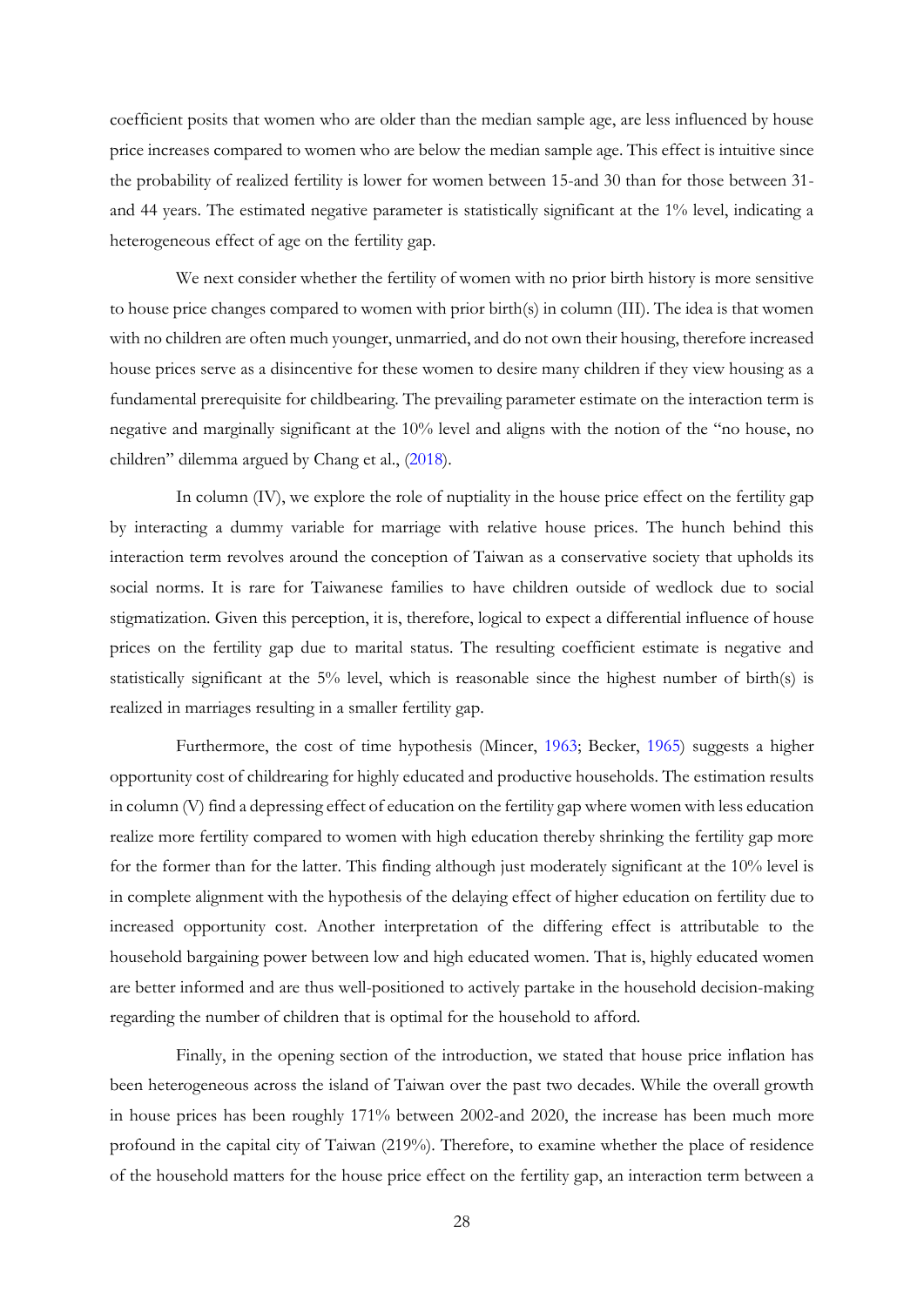dummy variable for the six megacities<sup>34</sup> in Taiwan and relative house price (RHP) is estimated and this produces a significant positive coefficient [\(Table 5, column VI\)](#page-30-0). The result finds confirmation that indeed an individual's area of residence matters, where house prices have been exceptionally high, the household tends to have fewer and fewer children to better cope with the increased cost of childrearing. This is also intuitive, women in big cities are often more educated and have fewer children but this could also simply imply a higher opportunity cost of having children in the megacities.

The heterogeneity analysis provides an important framework of different mechanisms contributing to the increasing fertility gap. From this, it can be established that the positive effect of house price inflation on the fertility gap is driven by women who live in the megacities of Taiwan due to the reason discussed above namely increased economic constraints due to a high cost of childbearing. A representative household who happens to reside in the vicinities of Taipei City, New Taipei City, Kaohsiung City, Taichung City, Tainan City, and Taoyuan City are consequently more likely to realize fewer children than would otherwise prevail in a counterfactual state as a consequence of the high housing costs.

#### <span id="page-32-0"></span>**6 Discussion and Conclusion**

The current thesis investigates the relationship between house prices and three different measures of households' fertility including realized fertility [\(RF\)](#page-19-1), fertility intentions [\(LF\)](#page-20-0), and fertility gap [\(FG\)](#page-21-0). To begin with, results from the logit regression evaluating the effect of house prices on realized fertility (RF) show a strong negative conditional relationship between house price inflation and the probability that a representative household gave birth(s) within the past 12 months before the survey year. The coefficient however becomes statistically insignificant when the presence of endogeneity is accounted for in a subsequent instrumental variable regression. In the second model, house prices are weighed against the household fertility intentions (LF) to ascertain the effect house prices have on the household desire for children. Results from the OLS estimations suggest a strong and significant conditional positive correlation between house prices and the desired number of children a woman aspires to have. The significant effect remains intact even when accounting for endogeneity. Given the contradictory signs of the first and second models, the third model (the fertility gap) measures the role of house price to ascertain whether it depreciates or appreciates the gap between LF and RF over time. The prevailing results suggest that higher house prices increase the fertility gap i.e., as house prices increase the household faces more difficulties to fully afford the total number of children they desire to have. House prices exert a fiscal constraint on the households' budget that potentially restricts the fulfillment of the households' fertility goals.

<sup>34</sup> Taipei City, New Taipei City, Kaohsiung City, Taichung City, Tainan City, and Taoyuan City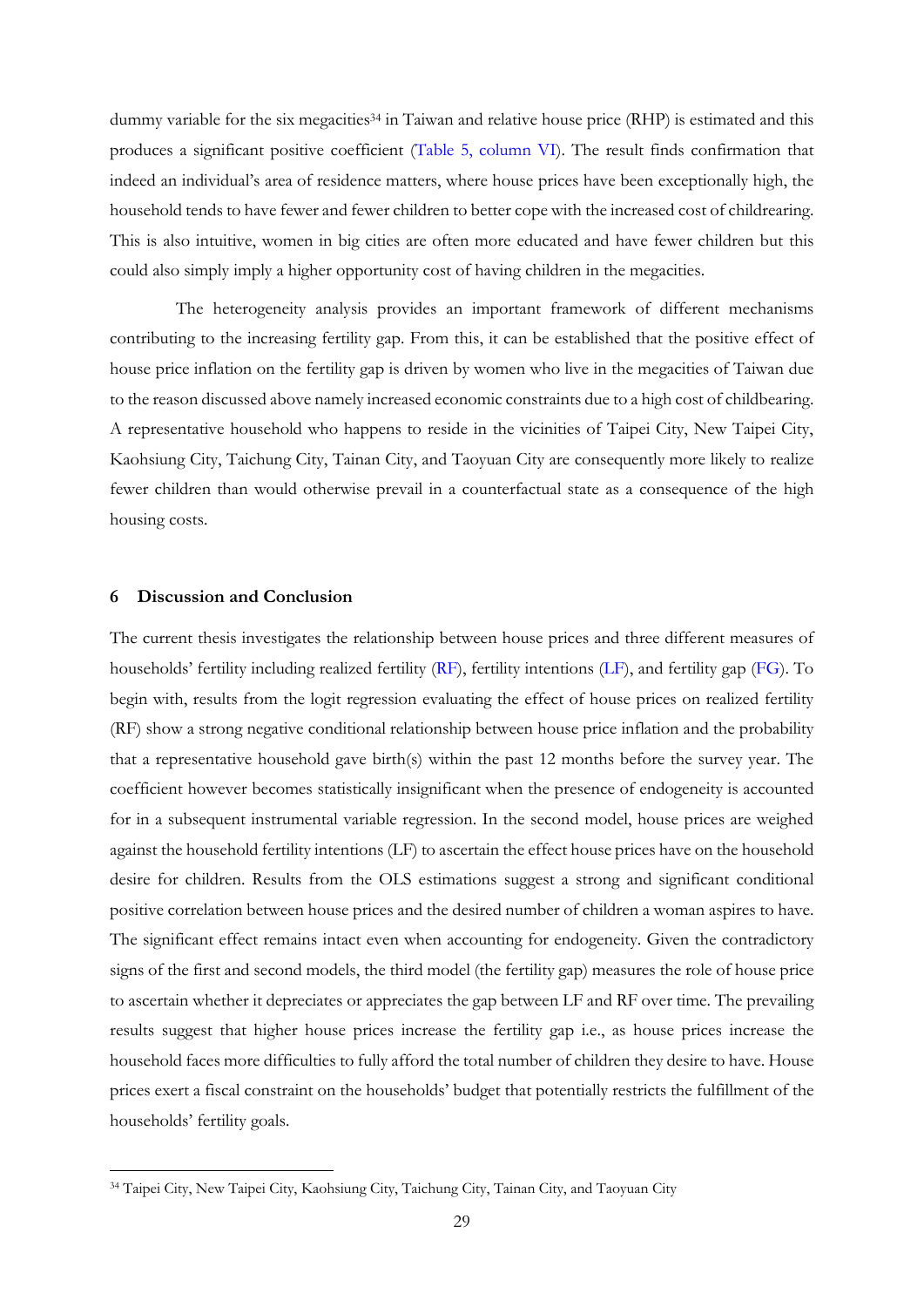The theoretical framework employed in this paper implicitly assumes that the households are homeowners at middle-age because the demand for children and homeownership are jointly determined. The empirical results of the RF and FG models are in complete harmony with the predictions of the overlapping generations model in that increased house prices have a mitigating influence on the households' realized fertility. The prevailing gap between the households' latent demand for fertility and their actual level of fertility is likely the aftermath of economic constraints which are primarily triggered by increased house prices.

An empirical regularity in the dynamics of fertility is the concept that as countries develop, the households' perceptions of children are altered predominantly from the traditional notions of "children as a source of income and insurance" to the view of children as "costs" to the household because of investments in their human capital (in terms of education, health, access to material goods, assets endowments, etc.) The view of children<sup>35</sup> by the household has therefore undergone a shift from an initial high preference for quantity to a strong preference for quality (Becker, 1981; De Janvry et al., 2016; Galor, 2010). A consequence of the shift in fertility preferences is the household's demand for housing solutions with large and better-living spaces. Homeownership has become a necessity for many households in Taiwan as it accounted for approximately 89.6% of all residential homes in the year 2020 [\(cf. Table A1.1\)](#page-39-0). With the recent house price increases, the financial burdens of the households have increased markedly since the rate of growth in house prices has witnessed a more notable appreciation compared to the rate of growth in income of the household.

The empirical findings from this thesis support a "resource exhaustion" effect of house price inflation on the household's realized fertility. The estimated positive effect between house prices and the fertility gap ("missing babies") is a potential indication that not all fertility goals are being realized. The households have adjusted their fertility intentions to better reflect their economic state by accounting for the heightened financial burden caused by increased house prices. Therefore, as house prices increase the gap between "what the household wants" and "what they can afford" becomes larger. This also underscores the tradeoff between quantity and quality preferences. Therefore, pronatal policies targeted toward the real estate market to keep house price inflations in check can help contract the gap between the households' fertility intention and their actual fertility and therefore establish a possible momentum for fertility growth.

The main problem of identification in the proposed baseline econometric models was that of

<sup>&</sup>lt;sup>35</sup> De Janvry et al., (2016) argue that parents consider three types of benefits (income, insurance, and satisfaction) when deciding their demand for children. During the Pre-demographic transition epoch, children were seen as a source of additional income through the rendering of services at home and in the fields and factories. Children were also regarded as a source of insurance, "a large number of children allows a household to diversify its sources of income for risk management, receive transfers from children for risk coping following a shock, provide physical protection to parents and offer them oldage security." The perception of children as a source of satisfaction has remained constant over time just that in the modern era "the quality of children is increasingly valued over quantity, leading to declines in TFR through a price and taste effect."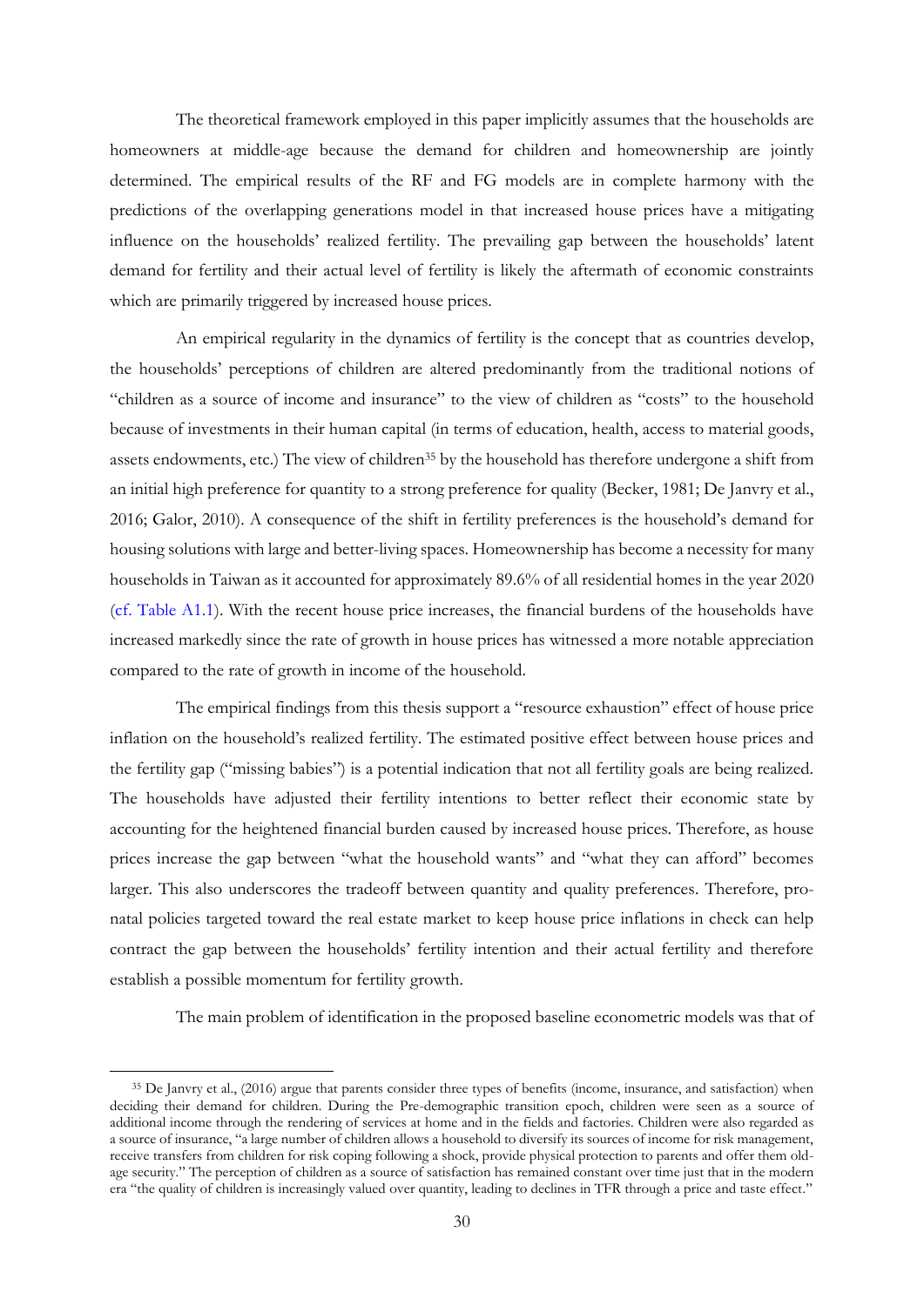endogeneity, i.e., the difficulty to ensure the exogeneity of house prices. This major concern arises primarily from two key sources, partly from possible omitted variables which cannot be either directly observed or excluded from the model specifications but also on intrinsic factors of the household such as the motivations or flexibility to relocate when house prices go up. To mitigate the influence of possible endogeneity on the coefficient estimates, an instrumental variable analysis is carried out using population density as an exogenous instrument to re-evaluate the relative effect of house prices on fertility. Empirical results from the IV-regressions show that the effect of house prices was overestimated (upward bias) in the baseline logit specification but underestimated (downward bias) in the OLS specifications, when endogeneity is accounted for in the fertility gap model, the coefficient estimate increases from 0.046 children to 0.103 children when house prices increase by one standard deviation. Therefore, in the IV-model specification, the fertility gap grows larger in response to house price inflation.

Besides the endogeneity of house prices, is also the concern of reverse causality or rather simultaneity i.e., the notion that house prices affect fertility, but fertility also influences house prices. The impact of simultaneity bias on the identification of the econometric models, if any, is quite negligible because the channel from fertility to house price is indirect. Fertility does not directly increase house prices but may indirectly promote hikes in house prices via increased population growth. Given that fertility in Taiwan has remained exceptionally low below the threshold level over a long period of time [\(Figure 1\)](#page-4-1), it unlikely that the upsurge in house prices is a direct product of increased fertility and therefore population growth.

Another key issue of identification is data constraints. We lacked decisive information in the dataset on the households' previous residential addresses to be able to establish whether the households have moved across counties. The reason knowledge of this information may prove important for model identification is that if households are responsive to house price inflation by moving between different homes in different cities, then we cannot guarantee that a unit change in house price will have an exogenous impact on fertility. Whether households have moved will be incorporated in the error term and hence a change in house price will also induce a change in the error term. Data was also unavailable on housing purchasing information including when the household acquired the house, the acquisition price, the size of their mortgage and down payment information, knowledge about their mortgage rate, etc. Knowing this information will enable the assessments of whether the household affords children before a home purchase or after a home purchase and how these decisions affect their overall fertility.

Measurement error in the income variable of the household poses another potential limitation, when women are asked to report the income of their spouses, measurement error is likely to occur due to three main reasons. Firstly, due to the lack of information about the earnings of their spouses, secondly due to informal jobs where income flows are either not constant or known, and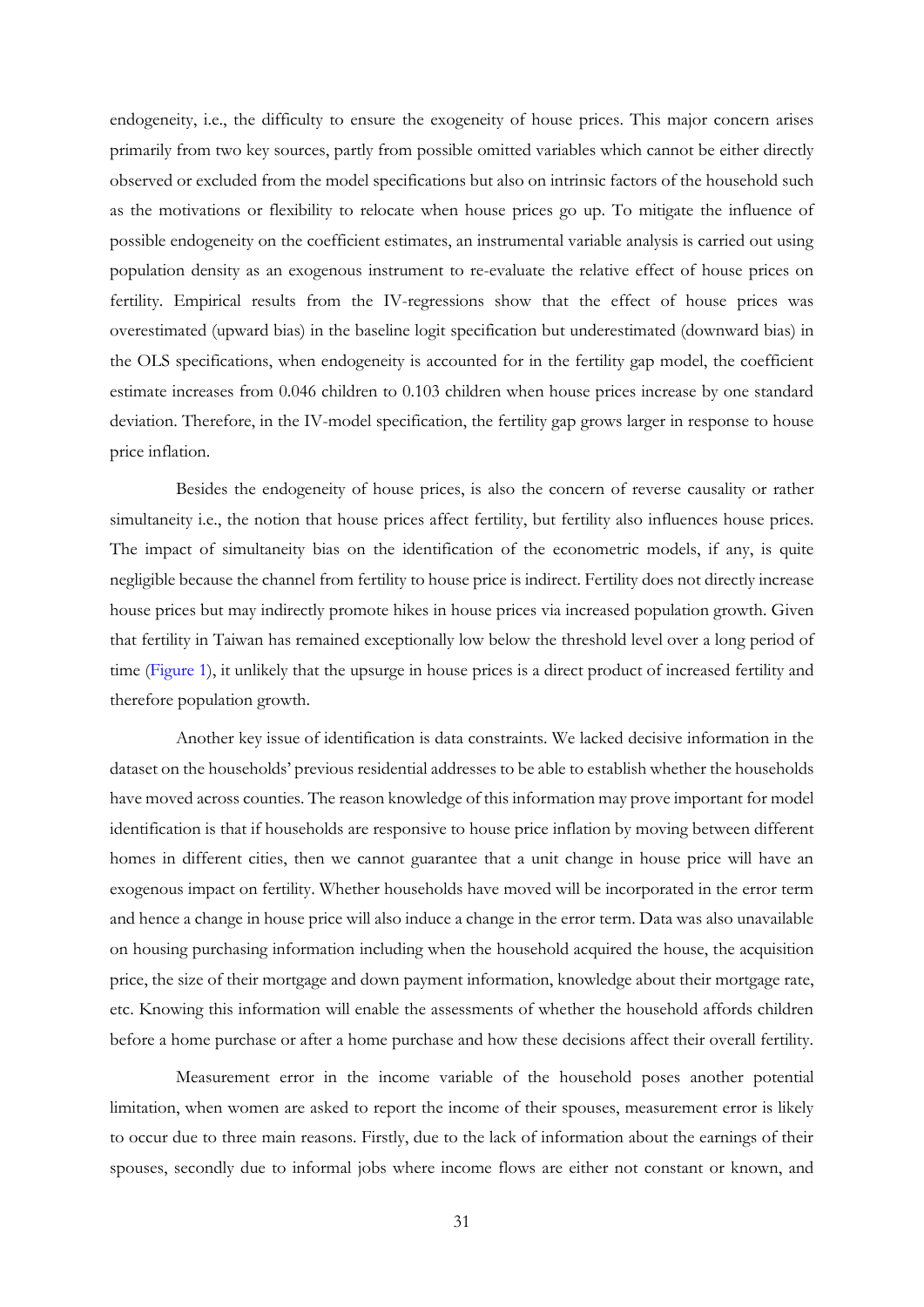lastly, due to disinclination to share income information as it may be deemed too sensitive. As a results data on the household income may not be representative.

The possible shortcomings to the empirical results as highlighted above, are primarily due to data constraints. Despite attempting to overcome these challenges with the help of proxies, it suffices to say that these techniques are still imperfect and cannot completely overcome the challenges. For further research, the utilization of a longitudinal survey and a panel dataset can enable us to better estimate the relative influence of house prices on fertility. Studying the household over time will not only provide a much better and richer dataset but also provide the opportunity to account for unobserved individual heterogeneity.

Unlike previous contributions, this paper examines the fertility gap which is a more reflective measure of fertility since it tells us whether the household can fully realize its intended fertility goals. This allows us to estimate a much more precise magnitude of the constraint increased house prices implies for the households' fertility decision.

To conclude, house price inflation has had an unequivocal depressing effect on the rate of fertility in Taiwan. Findings from the current paper suggest that a one standard deviation increase in the relative house price leads to around 0.1 missing babies. The adverse effect of house price inflation on the missing baby dilemma has been disproportionate where some households have been affected more severely than others. From the heterogeneity analysis, it was established that women who reside in the big cities in Taiwan are the most affected groups. Given the demographics of Taiwan, it is unlikely that house prices in the megacities will trend downwards in the near future due to growing land scarcity and increasing urban population density.

As attempts to reverse the negative fertility cycle, both the national and local governments have provided subsidies and other transfer payments to help reduce the cost of childbearing and childrearing [\(cf. A.5;](#page-41-3) [Table A1.6\)](#page-43-0). Most of these policies are quite recent and therefore their effect may not be immediate due to potential policy lag effects and the slow-changing nature of fertility. Nevertheless, the governing bodies of Taiwan can do more to help curtail the negative fertility trend to ensure sustainable population growth. Besides the current relief packages, Taiwan can also benefit from a more holistic growth approach strategy, where great emphasis is placed on providing incentives to households that motivate relocation outside of the big cities by providing better and equal opportunities for all in the form of better jobs, education, healthcare, infrastructure, and good investment climates irrespective of geographical residence. This will smooth house prices across the country over time and limit the unwarranted concentration of house price inflation confined solely to certain geographical areas.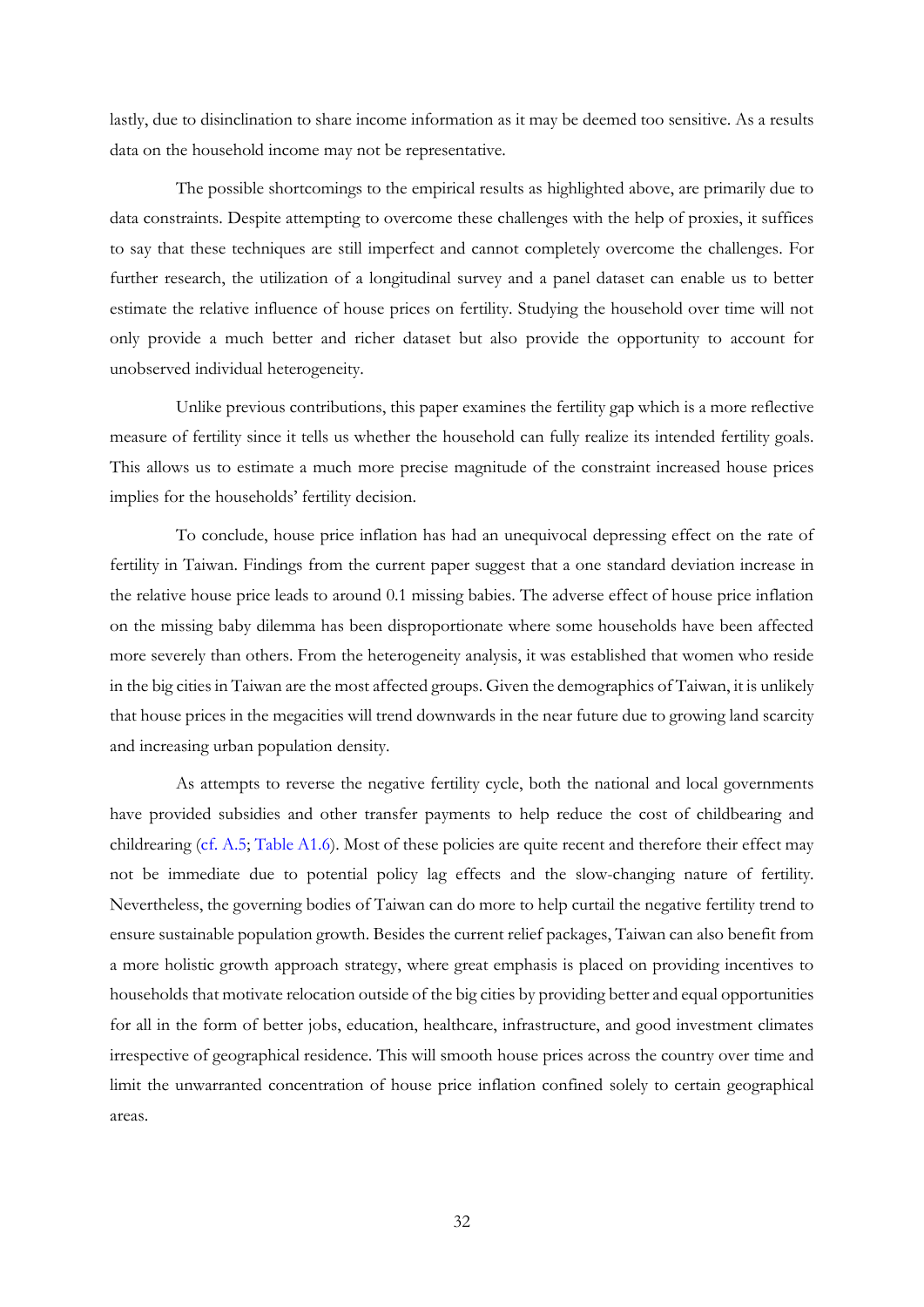- <span id="page-36-0"></span>Atalay, K., Li, A. & Whelan, S., 2021. [Housing](https://www-sciencedirect-com.ezproxy.ub.gu.se/science/article/pii/S1051137721000371)  [wealth, fertility intentions and](https://www-sciencedirect-com.ezproxy.ub.gu.se/science/article/pii/S1051137721000371)  fertility. *[Journal of housing economics](https://www-sciencedirect-com.ezproxy.ub.gu.se/science/article/pii/S1051137721000371)*, [54, p.101787](https://www-sciencedirect-com.ezproxy.ub.gu.se/science/article/pii/S1051137721000371)
- <span id="page-36-7"></span>Becker, G.S., 1960 ["An Economic Analysis of](https://www.nber.org/system/files/chapters/c2387/c2387.pdf)  [Fertility" In Demographic and](https://www.nber.org/system/files/chapters/c2387/c2387.pdf)  [Economic Change in Developed](https://www.nber.org/system/files/chapters/c2387/c2387.pdf)  [Countries. Princeton, NJ:](https://www.nber.org/system/files/chapters/c2387/c2387.pdf)  [Princeton](https://www.nber.org/system/files/chapters/c2387/c2387.pdf)
- <span id="page-36-4"></span>Becker, G.S., 1965 ["A theory of the Allocation](https://academic.oup.com/ej/article-abstract/75/299/493/5250146?redirectedFrom=fulltext)  [of Time." Economic Journal](https://academic.oup.com/ej/article-abstract/75/299/493/5250146?redirectedFrom=fulltext)  [75\(299\):493-517](https://academic.oup.com/ej/article-abstract/75/299/493/5250146?redirectedFrom=fulltext)
- Becker, G.S., 1981 ["A Treatise on the family."](https://brunofvieira.files.wordpress.com/2012/12/gary-becker-a-treatise-on-the-family.pdf)  [Cambridge, MA: Harvard](https://brunofvieira.files.wordpress.com/2012/12/gary-becker-a-treatise-on-the-family.pdf) [university press.](https://brunofvieira.files.wordpress.com/2012/12/gary-becker-a-treatise-on-the-family.pdf)
- <span id="page-36-11"></span>Cameron, A.C. & Trivedi, P.K., 2010. *[Microeconometrics using](https://gu-se-primo.hosted.exlibrisgroup.com/primo-explore/search?query=any,contains,Microeconometrics%20Using%20Stata&vid=46GUB_VU1&search_scope=default_scope&sortby=rank&lang=sv_SE)  Stata* [Rev., College Station, Tex.:](https://gu-se-primo.hosted.exlibrisgroup.com/primo-explore/search?query=any,contains,Microeconometrics%20Using%20Stata&vid=46GUB_VU1&search_scope=default_scope&sortby=rank&lang=sv_SE)  [Stata Press, pp.82-83](https://gu-se-primo.hosted.exlibrisgroup.com/primo-explore/search?query=any,contains,Microeconometrics%20Using%20Stata&vid=46GUB_VU1&search_scope=default_scope&sortby=rank&lang=sv_SE)
- Chang, C. & Chen, M.-C., 2015. ["Taiwan:](https://www.researchgate.net/publication/315766152_Taiwan_Housing_Bubbles_and_Affordability)  [Housing Bubbles and](https://www.researchgate.net/publication/315766152_Taiwan_Housing_Bubbles_and_Affordability)  [Affordability" Global Housing](https://www.researchgate.net/publication/315766152_Taiwan_Housing_Bubbles_and_Affordability)  Markets: Crises, Policies, and [Institutions, pp.447-463](https://www.researchgate.net/publication/315766152_Taiwan_Housing_Bubbles_and_Affordability)
- <span id="page-36-2"></span>Chang, C. & Chen, S.-M., 2018. ["Dilemma of](https://www.gssinst.org/irer/wp-content/uploads/2020/10/v21n3-dilemma-of-housing-demand-in-taiwan.pdf)  [Housing Demand in Taiwan"](https://www.gssinst.org/irer/wp-content/uploads/2020/10/v21n3-dilemma-of-housing-demand-in-taiwan.pdf)  *[international real estate review,](https://www.gssinst.org/irer/wp-content/uploads/2020/10/v21n3-dilemma-of-housing-demand-in-taiwan.pdf)* vol.21, [No.3: pp.397-418](https://www.gssinst.org/irer/wp-content/uploads/2020/10/v21n3-dilemma-of-housing-demand-in-taiwan.pdf)
- <span id="page-36-1"></span>Chen, W. Y., 2013. [Does housing cost affect](https://ipe.ro/rjef/rjef3_13/rjef3_2013p90-103.pdf)  [birth rates in Taiwan? The ADL](https://ipe.ro/rjef/rjef3_13/rjef3_2013p90-103.pdf)  [test for threshold co](https://ipe.ro/rjef/rjef3_13/rjef3_2013p90-103.pdf)integration. *[Romanian Journal of](https://ipe.ro/rjef/rjef3_13/rjef3_2013p90-103.pdf)  [Economic Forecasting](https://ipe.ro/rjef/rjef3_13/rjef3_2013p90-103.pdf)*, *16*(3), 90-103.
- Chen, C.-L., 2021. [Essays on the Joint](https://www.proquest.com/docview/2554281894?accountid=11162&parentSessionId=X0s0Nwvd41FYovoLk%2FUTWT%2B2hdNMs2yko0Cnqsu7Ywg%3D&pq-origsite=primo)  [Dynamics of Family Housing and](https://www.proquest.com/docview/2554281894?accountid=11162&parentSessionId=X0s0Nwvd41FYovoLk%2FUTWT%2B2hdNMs2yko0Cnqsu7Ywg%3D&pq-origsite=primo)  [Childbearing Decisions. ProQuest](https://www.proquest.com/docview/2554281894?accountid=11162&parentSessionId=X0s0Nwvd41FYovoLk%2FUTWT%2B2hdNMs2yko0Cnqsu7Ywg%3D&pq-origsite=primo)  [Dissertations Publishing](https://www.proquest.com/docview/2554281894?accountid=11162&parentSessionId=X0s0Nwvd41FYovoLk%2FUTWT%2B2hdNMs2yko0Cnqsu7Ywg%3D&pq-origsite=primo)
- Chen, Y.-L., 2020. ["Housing Prices Never](https://www-tandfonline-com.ezproxy.ub.gu.se/doi/full/10.1080/10511482.2020.1714691)  [Fall": The Development of](https://www-tandfonline-com.ezproxy.ub.gu.se/doi/full/10.1080/10511482.2020.1714691)  [Housing Finance in](https://www-tandfonline-com.ezproxy.ub.gu.se/doi/full/10.1080/10511482.2020.1714691)

<span id="page-36-12"></span>Taiwan. *[Housing policy debate](https://www-tandfonline-com.ezproxy.ub.gu.se/doi/full/10.1080/10511482.2020.1714691)*, 30(4), [pp.623](https://www-tandfonline-com.ezproxy.ub.gu.se/doi/full/10.1080/10511482.2020.1714691)–639.

- Chen, Yi-Ling., 2015. [The factors and](https://www.brookings.edu/opinions/the-factors-and-implications-of-rising-housing-prices-in-taiwan/)  [implications of rising house prices](https://www.brookings.edu/opinions/the-factors-and-implications-of-rising-housing-prices-in-taiwan/)  [in Taiwan. \(Assessed on 2022-05-](https://www.brookings.edu/opinions/the-factors-and-implications-of-rising-housing-prices-in-taiwan/) [20\)](https://www.brookings.edu/opinions/the-factors-and-implications-of-rising-housing-prices-in-taiwan/)
- Clark, J. & Ferrer, A., 2019[. The effect of house](https://www.degruyter.com/document/doi/10.5018/economics-ejournal.ja.2019-38/html)  [prices on fertility: evidence from](https://www.degruyter.com/document/doi/10.5018/economics-ejournal.ja.2019-38/html)  Canada. *Economics.* [The open](https://www.degruyter.com/document/doi/10.5018/economics-ejournal.ja.2019-38/html)[access, open-assessment e-journal,](https://www.degruyter.com/document/doi/10.5018/economics-ejournal.ja.2019-38/html)  2019–[12-01, Vol.13 \(1\).](https://www.degruyter.com/document/doi/10.5018/economics-ejournal.ja.2019-38/html)
- <span id="page-36-8"></span>Clark, W. A. V., Yi, D. and Zhang, X., 2020 ['Do](https://journals-sagepub-com.ezproxy.ub.gu.se/doi/full/10.1177/0160017620922885)  [House Prices Affect Fertility](https://journals-sagepub-com.ezproxy.ub.gu.se/doi/full/10.1177/0160017620922885)  [Behavior in China? An Empirical](https://journals-sagepub-com.ezproxy.ub.gu.se/doi/full/10.1177/0160017620922885)  Examination, *[International Regional](https://journals-sagepub-com.ezproxy.ub.gu.se/doi/full/10.1177/0160017620922885)  Science Review*[, 43\(5\), pp. 423](https://journals-sagepub-com.ezproxy.ub.gu.se/doi/full/10.1177/0160017620922885)–449
- Construction and Planning Agency., 2005 ["2005 Report on the Housing](https://pip.moi.gov.tw/V3/E/SCRE0103.aspx)  Status Survey". [Ministry of the](https://pip.moi.gov.tw/V3/E/SCRE0103.aspx)  [Interior. \(Assessed on 2022-01-](https://pip.moi.gov.tw/V3/E/SCRE0103.aspx) [13\).](https://pip.moi.gov.tw/V3/E/SCRE0103.aspx)
- Construction and Planning Agency., 2020 ["Housing Statistics Annual](https://pip.moi.gov.tw/V3/Z/SCRZ0211.aspx?mode=PN02)  Report"[. Ministry of the Interior.](https://pip.moi.gov.tw/V3/Z/SCRZ0211.aspx?mode=PN02)  [\(Assessed on 2022-01-13\).](https://pip.moi.gov.tw/V3/Z/SCRZ0211.aspx?mode=PN02)
- <span id="page-36-9"></span>Day, C., 2015. [Fertility and housing,](https://www.tandfonline.com/doi/abs/10.1080/17538963.2015.1080907) China [Economic Journal, 8:2,172-190](https://www.tandfonline.com/doi/abs/10.1080/17538963.2015.1080907)
- <span id="page-36-10"></span>Deaton, A., & G, Laroque., 2001. ["Housing,](https://www-jstor-org.ezproxy.ub.gu.se/stable/40215868?seq=1)  [Land Prices, and Growth."](https://www-jstor-org.ezproxy.ub.gu.se/stable/40215868?seq=1)  [Journal of Economic](https://www-jstor-org.ezproxy.ub.gu.se/stable/40215868?seq=1) Growth 6 [\(2\): 87](https://www-jstor-org.ezproxy.ub.gu.se/stable/40215868?seq=1)–105.
- <span id="page-36-3"></span>De Janvry, A. & Sadoulet, E., 2016. [Development economics: Theory](https://web-p-ebscohost-com.ezproxy.ub.gu.se/ehost/ebookviewer/ebook/bmxlYmtfXzExNjUzNzFfX0FO0?sid=83e466c7-bb23-4fbb-a5d6-daf497209381@redis&vid=0&format=EB&rid=1)  [and practice, pp. 403-428](https://web-p-ebscohost-com.ezproxy.ub.gu.se/ehost/ebookviewer/ebook/bmxlYmtfXzExNjUzNzFfX0FO0?sid=83e466c7-bb23-4fbb-a5d6-daf497209381@redis&vid=0&format=EB&rid=1)
- <span id="page-36-6"></span><span id="page-36-5"></span>Dettling, L. J., & Kearney, M. S., 2014. [House](https://www-sciencedirect-com.ezproxy.ub.gu.se/science/article/pii/S0047272713001904)  [prices and birth rates: The impact](https://www-sciencedirect-com.ezproxy.ub.gu.se/science/article/pii/S0047272713001904)  [of the real estate market on the](https://www-sciencedirect-com.ezproxy.ub.gu.se/science/article/pii/S0047272713001904)  [decision to have a baby.](https://www-sciencedirect-com.ezproxy.ub.gu.se/science/article/pii/S0047272713001904) *Journal of [Public Economics](https://www-sciencedirect-com.ezproxy.ub.gu.se/science/article/pii/S0047272713001904)*, *110*, 82-100.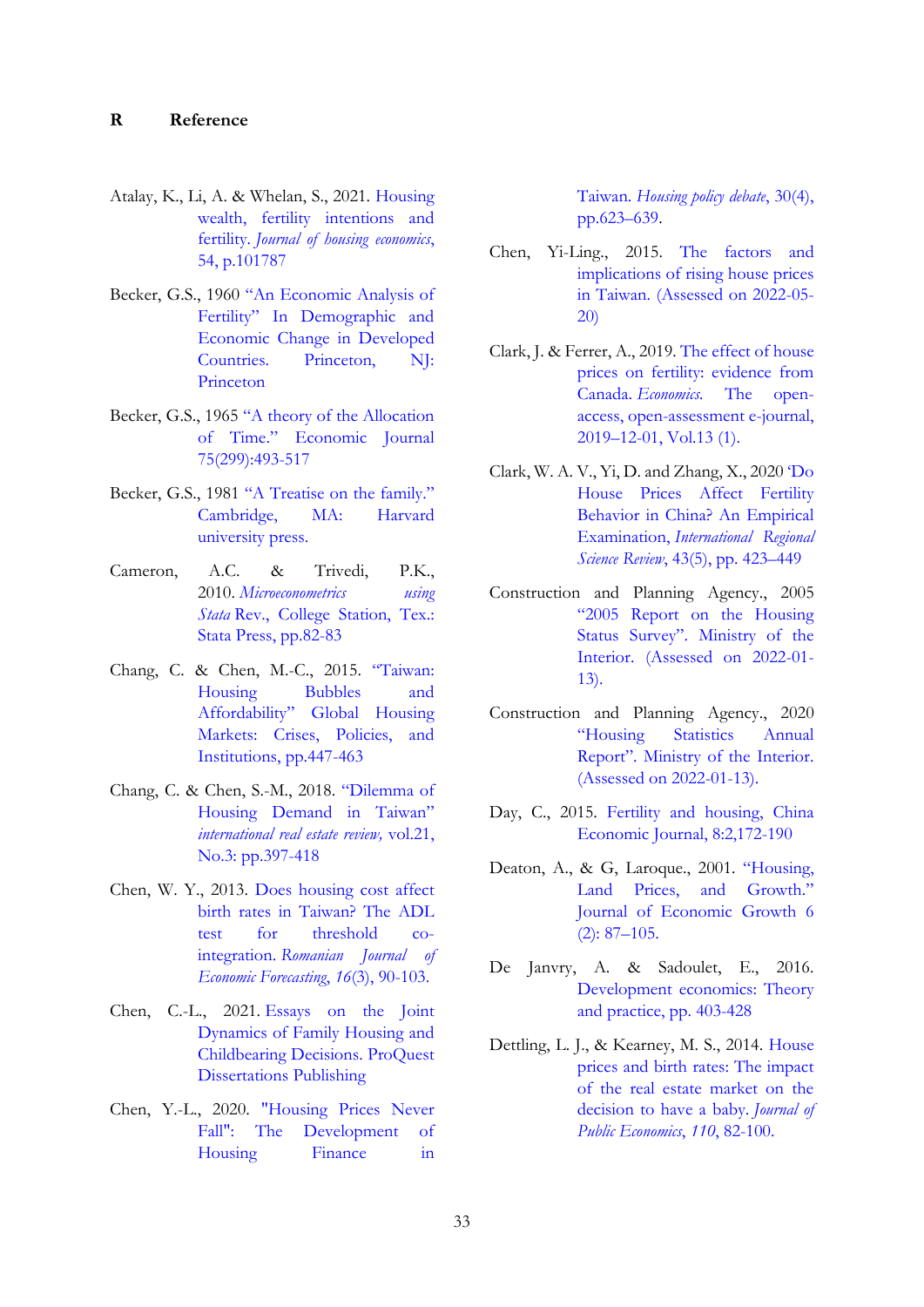Directorate-General of Budget, Accounting, and Statistics (DGBAS), Executive Yuan, R.O.C., Woman's [Marriage, Fertility and](https://srda.sinica.edu.tw/index_en.php)  [Employment Surveys from 2003, 2006, 2010,](https://srda.sinica.edu.tw/index_en.php)  [2013 & 2016. Available from Survey Research](https://srda.sinica.edu.tw/index_en.php)  [Data Archive, Academia Sinica.](https://srda.sinica.edu.tw/index_en.php)

- Directorate-General of Budget, Accounting, and Statistics (DGBAS), Executive Yuan, R.O.C., [2020. 00](https://eng.dgbas.gov.tw/ct.asp?xItem=47680&ctNode=2351&mp=2)  [Statistical yearbook of the](https://eng.dgbas.gov.tw/ct.asp?xItem=47680&ctNode=2351&mp=2)  Republic [of China 2020. Ministry](https://eng.dgbas.gov.tw/ct.asp?xItem=47680&ctNode=2351&mp=2)  [of Interior, Taiwan.](https://eng.dgbas.gov.tw/ct.asp?xItem=47680&ctNode=2351&mp=2)
- Galor. O., 2010. ["The demographic transition:](https://pubmed.ncbi.nlm.nih.gov/25089157/)  [Causes and Consequence."](https://pubmed.ncbi.nlm.nih.gov/25089157/)  [Cliometrica 6\(1\): 1-28](https://pubmed.ncbi.nlm.nih.gov/25089157/)
- Garino, G., and G, Sarno., 2004. ["Speculative](https://www-jstor-org.ezproxy.ub.gu.se/stable/4135272?seq=1)  [Bubbles in UK House Prices:](https://www-jstor-org.ezproxy.ub.gu.se/stable/4135272?seq=1)  [Some New Evidence."](https://www-jstor-org.ezproxy.ub.gu.se/stable/4135272?seq=1) Southern [Economic Journal 70 \(4\): 777](https://www-jstor-org.ezproxy.ub.gu.se/stable/4135272?seq=1)– [795.](https://www-jstor-org.ezproxy.ub.gu.se/stable/4135272?seq=1)
- Kan, M. Y., & Hertog, E., 2017. [Domestic](https://www.demographic-research.org/volumes/vol36/18/default.htm)  [division of labor and fertility](https://www.demographic-research.org/volumes/vol36/18/default.htm)  [preference in China, Japan, South](https://www.demographic-research.org/volumes/vol36/18/default.htm)  [Korea, and Taiwan.](https://www.demographic-research.org/volumes/vol36/18/default.htm) *Demographic Research*, *36*[, 557-588.](https://www.demographic-research.org/volumes/vol36/18/default.htm)
- <span id="page-37-0"></span>Lee, M., 2009. "[Transition to Below](https://www.ipss.go.jp/webj-ad/Webjournal.files/population/2009_4/Web%20Journal_04.pdf)  [Replacement Fertility and Policy](https://www.ipss.go.jp/webj-ad/Webjournal.files/population/2009_4/Web%20Journal_04.pdf)  [Response in Taiwan"](https://www.ipss.go.jp/webj-ad/Webjournal.files/population/2009_4/Web%20Journal_04.pdf) *The Japanese [journal of population, Vol.7, No.1](https://www.ipss.go.jp/webj-ad/Webjournal.files/population/2009_4/Web%20Journal_04.pdf)*
- Lin, P.S. and Chang, C.O., 2016[. No House, No](http://www.realestate.com.tw/duckhouse/course%20record/106-1%20Housing%20Policy/week%2012/12-2-5.%20%E6%9E%97%E4%BD%A9%E8%90%B1(2016)%E8%B3%BC%E5%B1%8B%E8%88%87%E5%AE%B6%E6%88%B6%E7%94%9F%E8%82%B2%E8%A1%8C%E7%82%BA%E9%97%9C%E8%81%AF%E6%80%A7%E4%B9%8B%E7%A0%94%E7%A9%B6.pdf?fbclid=IwAR0aUVAn5ZW5RdiArk3uBolujiHI1cgREEvOYTgq01hWoXYLJUh9yPNJ694)  [Child? Buying House, Dare not](http://www.realestate.com.tw/duckhouse/course%20record/106-1%20Housing%20Policy/week%2012/12-2-5.%20%E6%9E%97%E4%BD%A9%E8%90%B1(2016)%E8%B3%BC%E5%B1%8B%E8%88%87%E5%AE%B6%E6%88%B6%E7%94%9F%E8%82%B2%E8%A1%8C%E7%82%BA%E9%97%9C%E8%81%AF%E6%80%A7%E4%B9%8B%E7%A0%94%E7%A9%B6.pdf?fbclid=IwAR0aUVAn5ZW5RdiArk3uBolujiHI1cgREEvOYTgq01hWoXYLJUh9yPNJ694)  [Having Children: Studies on the](http://www.realestate.com.tw/duckhouse/course%20record/106-1%20Housing%20Policy/week%2012/12-2-5.%20%E6%9E%97%E4%BD%A9%E8%90%B1(2016)%E8%B3%BC%E5%B1%8B%E8%88%87%E5%AE%B6%E6%88%B6%E7%94%9F%E8%82%B2%E8%A1%8C%E7%82%BA%E9%97%9C%E8%81%AF%E6%80%A7%E4%B9%8B%E7%A0%94%E7%A9%B6.pdf?fbclid=IwAR0aUVAn5ZW5RdiArk3uBolujiHI1cgREEvOYTgq01hWoXYLJUh9yPNJ694)  [Impact of House Purchase on the](http://www.realestate.com.tw/duckhouse/course%20record/106-1%20Housing%20Policy/week%2012/12-2-5.%20%E6%9E%97%E4%BD%A9%E8%90%B1(2016)%E8%B3%BC%E5%B1%8B%E8%88%87%E5%AE%B6%E6%88%B6%E7%94%9F%E8%82%B2%E8%A1%8C%E7%82%BA%E9%97%9C%E8%81%AF%E6%80%A7%E4%B9%8B%E7%A0%94%E7%A9%B6.pdf?fbclid=IwAR0aUVAn5ZW5RdiArk3uBolujiHI1cgREEvOYTgq01hWoXYLJUh9yPNJ694)  [Time of Fertility, Taiwanese](http://www.realestate.com.tw/duckhouse/course%20record/106-1%20Housing%20Policy/week%2012/12-2-5.%20%E6%9E%97%E4%BD%A9%E8%90%B1(2016)%E8%B3%BC%E5%B1%8B%E8%88%87%E5%AE%B6%E6%88%B6%E7%94%9F%E8%82%B2%E8%A1%8C%E7%82%BA%E9%97%9C%E8%81%AF%E6%80%A7%E4%B9%8B%E7%A0%94%E7%A9%B6.pdf?fbclid=IwAR0aUVAn5ZW5RdiArk3uBolujiHI1cgREEvOYTgq01hWoXYLJUh9yPNJ694)  [Journal of Sociology, 59, 93-138](http://www.realestate.com.tw/duckhouse/course%20record/106-1%20Housing%20Policy/week%2012/12-2-5.%20%E6%9E%97%E4%BD%A9%E8%90%B1(2016)%E8%B3%BC%E5%B1%8B%E8%88%87%E5%AE%B6%E6%88%B6%E7%94%9F%E8%82%B2%E8%A1%8C%E7%82%BA%E9%97%9C%E8%81%AF%E6%80%A7%E4%B9%8B%E7%A0%94%E7%A9%B6.pdf?fbclid=IwAR0aUVAn5ZW5RdiArk3uBolujiHI1cgREEvOYTgq01hWoXYLJUh9yPNJ694)  [\(in Chinese\).](http://www.realestate.com.tw/duckhouse/course%20record/106-1%20Housing%20Policy/week%2012/12-2-5.%20%E6%9E%97%E4%BD%A9%E8%90%B1(2016)%E8%B3%BC%E5%B1%8B%E8%88%87%E5%AE%B6%E6%88%B6%E7%94%9F%E8%82%B2%E8%A1%8C%E7%82%BA%E9%97%9C%E8%81%AF%E6%80%A7%E4%B9%8B%E7%A0%94%E7%A9%B6.pdf?fbclid=IwAR0aUVAn5ZW5RdiArk3uBolujiHI1cgREEvOYTgq01hWoXYLJUh9yPNJ694)
- Lin, Y.J., Chang, C.O. and Chen, C.L., 2014, [Why Homebuyers Have a High](https://www-sciencedirect-com.ezproxy.ub.gu.se/science/article/pii/S0197397514000149)  [Housing Affordability](https://www-sciencedirect-com.ezproxy.ub.gu.se/science/article/pii/S0197397514000149) Problem: [Quantile Regression Analysis,](https://www-sciencedirect-com.ezproxy.ub.gu.se/science/article/pii/S0197397514000149)  [Habitat International, 43, 41-47.](https://www-sciencedirect-com.ezproxy.ub.gu.se/science/article/pii/S0197397514000149)

Lin, P.S., 2015. [The Relationship between](http://www.realestate.com.tw/duckhouse/course%20record/104-1%20Housing%20Policy/week%2012/12-2-3.%20%E6%9E%97%E4%BD%A9%E8%90%B1(2015)%E5%AE%B6%E6%88%B6%E8%B3%BC%E5%B1%8B%E8%88%87%E7%94%9F%E8%82%B2%E8%A1%8C%E7%82%BA%E9%97%9C%E4%BF%82.pdf?fbclid=IwAR0caG2oOYAoWSOGpOF5dPnYhihTmmcYflMjBBFd9YlmIE4f6hziouH_QWQ)  [House Buying and the Fertility Behavior](http://www.realestate.com.tw/duckhouse/course%20record/104-1%20Housing%20Policy/week%2012/12-2-3.%20%E6%9E%97%E4%BD%A9%E8%90%B1(2015)%E5%AE%B6%E6%88%B6%E8%B3%BC%E5%B1%8B%E8%88%87%E7%94%9F%E8%82%B2%E8%A1%8C%E7%82%BA%E9%97%9C%E4%BF%82.pdf?fbclid=IwAR0caG2oOYAoWSOGpOF5dPnYhihTmmcYflMjBBFd9YlmIE4f6hziouH_QWQ) of [Households: Resource Exclusion and](http://www.realestate.com.tw/duckhouse/course%20record/104-1%20Housing%20Policy/week%2012/12-2-3.%20%E6%9E%97%E4%BD%A9%E8%90%B1(2015)%E5%AE%B6%E6%88%B6%E8%B3%BC%E5%B1%8B%E8%88%87%E7%94%9F%E8%82%B2%E8%A1%8C%E7%82%BA%E9%97%9C%E4%BF%82.pdf?fbclid=IwAR0caG2oOYAoWSOGpOF5dPnYhihTmmcYflMjBBFd9YlmIE4f6hziouH_QWQ) 

<span id="page-37-3"></span>[Motivated Stimulus, Journal of Housing](http://www.realestate.com.tw/duckhouse/course%20record/104-1%20Housing%20Policy/week%2012/12-2-3.%20%E6%9E%97%E4%BD%A9%E8%90%B1(2015)%E5%AE%B6%E6%88%B6%E8%B3%BC%E5%B1%8B%E8%88%87%E7%94%9F%E8%82%B2%E8%A1%8C%E7%82%BA%E9%97%9C%E4%BF%82.pdf?fbclid=IwAR0caG2oOYAoWSOGpOF5dPnYhihTmmcYflMjBBFd9YlmIE4f6hziouH_QWQ)  [Studies, 24\(1\), 89-115 \(in Chinese\).](http://www.realestate.com.tw/duckhouse/course%20record/104-1%20Housing%20Policy/week%2012/12-2-3.%20%E6%9E%97%E4%BD%A9%E8%90%B1(2015)%E5%AE%B6%E6%88%B6%E8%B3%BC%E5%B1%8B%E8%88%87%E7%94%9F%E8%82%B2%E8%A1%8C%E7%82%BA%E9%97%9C%E4%BF%82.pdf?fbclid=IwAR0caG2oOYAoWSOGpOF5dPnYhihTmmcYflMjBBFd9YlmIE4f6hziouH_QWQ)

- Lin, P.-S., Chang, C.-O. & Foo Sing, T., 2016. Do housing options affect [childbirth decisions? Evidence](https://www-jstor-org.ezproxy.ub.gu.se/stable/26151304?seq=1)  [from Taiwan.](https://www-jstor-org.ezproxy.ub.gu.se/stable/26151304?seq=1) *Urban studies [\(Edinburgh, Scotland\)](https://www-jstor-org.ezproxy.ub.gu.se/stable/26151304?seq=1)*, 53(16), [pp.3527](https://www-jstor-org.ezproxy.ub.gu.se/stable/26151304?seq=1)–3546.
- <span id="page-37-6"></span>Liu, J., Xing, C. & Zhang, Q., 2020. [House](https://www-sciencedirect-com.ezproxy.ub.gu.se/science/article/pii/S1043951X20300936)  [price, fertility rates, and](https://www-sciencedirect-com.ezproxy.ub.gu.se/science/article/pii/S1043951X20300936)  [reproductive intentions.](https://www-sciencedirect-com.ezproxy.ub.gu.se/science/article/pii/S1043951X20300936) *China economic review*[, 62, p.101496.](https://www-sciencedirect-com.ezproxy.ub.gu.se/science/article/pii/S1043951X20300936)
- <span id="page-37-7"></span><span id="page-37-4"></span>Lovenheim, M. F., & Mumford, K. J., 2013[. Do](https://direct-mit-edu.ezproxy.ub.gu.se/rest/article/95/2/464/58073/Do-Family-Wealth-Shocks-Affect-Fertility-Choices)  [family wealth shocks affect fertility](https://direct-mit-edu.ezproxy.ub.gu.se/rest/article/95/2/464/58073/Do-Family-Wealth-Shocks-Affect-Fertility-Choices)  [choices? Evidence from the](https://direct-mit-edu.ezproxy.ub.gu.se/rest/article/95/2/464/58073/Do-Family-Wealth-Shocks-Affect-Fertility-Choices)  housing market. *[Review of Economics](https://direct-mit-edu.ezproxy.ub.gu.se/rest/article/95/2/464/58073/Do-Family-Wealth-Shocks-Affect-Fertility-Choices)  and Statistics*, *95*[\(2\), 464-475.](https://direct-mit-edu.ezproxy.ub.gu.se/rest/article/95/2/464/58073/Do-Family-Wealth-Shocks-Affect-Fertility-Choices)
- <span id="page-37-2"></span>Mincer, J., 1963. Market Prices, Opportunity [Costs, and Income Effects.](https://scholar.google.com/scholar_lookup?title=Market%20Prices%2C%20Opportunity%20Costs%2C%20and%20Income%20Effects&author=J.%20Mincer&publication_year=1963)  [Measurement in Economics:](https://scholar.google.com/scholar_lookup?title=Market%20Prices%2C%20Opportunity%20Costs%2C%20and%20Income%20Effects&author=J.%20Mincer&publication_year=1963)  [Studies in Mathematical](https://scholar.google.com/scholar_lookup?title=Market%20Prices%2C%20Opportunity%20Costs%2C%20and%20Income%20Effects&author=J.%20Mincer&publication_year=1963)  [Economics and Econometrics in](https://scholar.google.com/scholar_lookup?title=Market%20Prices%2C%20Opportunity%20Costs%2C%20and%20Income%20Effects&author=J.%20Mincer&publication_year=1963)  [Memory of Yehuda Grunfeld.](https://scholar.google.com/scholar_lookup?title=Market%20Prices%2C%20Opportunity%20Costs%2C%20and%20Income%20Effects&author=J.%20Mincer&publication_year=1963)  [Stanford University Press.](https://scholar.google.com/scholar_lookup?title=Market%20Prices%2C%20Opportunity%20Costs%2C%20and%20Income%20Effects&author=J.%20Mincer&publication_year=1963)
- Ministry of Interior., 2021. [House price data.](https://pip.moi.gov.tw/V3/Default.aspx?fbclid=IwAR1lbthMyT5fktV47MAbj-T2rnhX_14AfxSAu806rwM4PPMyZtd59LeNOeE)  [\(Assessed 2021-12-06\)](https://pip.moi.gov.tw/V3/Default.aspx?fbclid=IwAR1lbthMyT5fktV47MAbj-T2rnhX_14AfxSAu806rwM4PPMyZtd59LeNOeE)
- Ministry of Interior., 2022. [Population density](https://eng.stat.gov.tw/np.asp?CtNode=1549)  [data. \(Assessed 2022-02-03\)](https://eng.stat.gov.tw/np.asp?CtNode=1549)
- Nation Development Council, 202[1.Population](https://web.archive.org/web/20140218220357/http:/www.ndc.gov.tw/encontent/m1.aspx?sNo=0000063)  [projections for R.O.C \(Taiwan\);](https://web.archive.org/web/20140218220357/http:/www.ndc.gov.tw/encontent/m1.aspx?sNo=0000063)  [\(Assessed 2022-05-20\)](https://web.archive.org/web/20140218220357/http:/www.ndc.gov.tw/encontent/m1.aspx?sNo=0000063)
- <span id="page-37-9"></span>Tsai, I.-C. & Peng, C.-W., 2011. [Bubbles in the](https://www-sciencedirect-com.ezproxy.ub.gu.se/science/article/pii/S0197397510000810)  [Taiwan housing market: The](https://www-sciencedirect-com.ezproxy.ub.gu.se/science/article/pii/S0197397510000810)  [determinants and effects.](https://www-sciencedirect-com.ezproxy.ub.gu.se/science/article/pii/S0197397510000810) *Habitat International*[, 35\(2\), pp.379](https://www-sciencedirect-com.ezproxy.ub.gu.se/science/article/pii/S0197397510000810)–390.
- <span id="page-37-8"></span>Tsai, I.-C. & Peng, C.-W., 2010. [A panel data](https://link-springer-com.ezproxy.ub.gu.se/article/10.1007/s12197-009-9119-x)  [analysis for housing affordability](https://link-springer-com.ezproxy.ub.gu.se/article/10.1007/s12197-009-9119-x)  in Taiwan. *[Journal of economics and](https://link-springer-com.ezproxy.ub.gu.se/article/10.1007/s12197-009-9119-x)  finance*[, 36\(2\), pp.335](https://link-springer-com.ezproxy.ub.gu.se/article/10.1007/s12197-009-9119-x)–350.
- <span id="page-37-5"></span><span id="page-37-1"></span>Yi, J., & J, Zhang., 2010. ["The Effect of House](https://onlinelibrary-wiley-com.ezproxy.ub.gu.se/doi/full/10.1111/j.1465-7295.2009.00213.x)  [Price on Fertility: Evidence from](https://onlinelibrary-wiley-com.ezproxy.ub.gu.se/doi/full/10.1111/j.1465-7295.2009.00213.x)  Hong Kong." [Economic Inquiry](https://onlinelibrary-wiley-com.ezproxy.ub.gu.se/doi/full/10.1111/j.1465-7295.2009.00213.x)  [48 \(3\): 635](https://onlinelibrary-wiley-com.ezproxy.ub.gu.se/doi/full/10.1111/j.1465-7295.2009.00213.x)–650.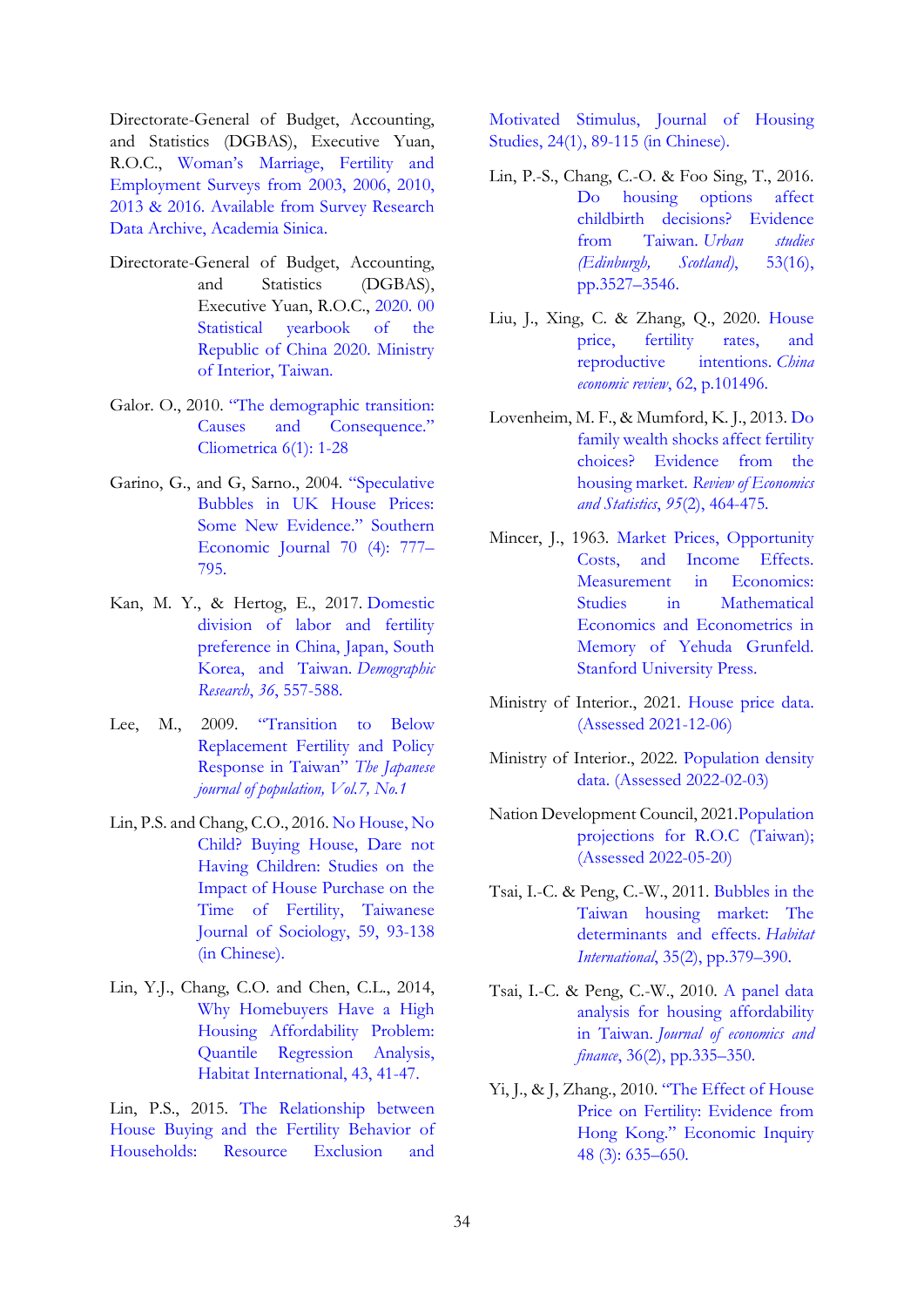## <span id="page-38-0"></span>**A Appendix**

## <span id="page-38-1"></span>**A.1 Utility maximization problem**

$$
\max \Omega = \ln c_0 + \delta [\beta \ln c_1 + (1-\beta) \ln n] + \delta^2 \ln c_2
$$
  
+  $\lambda \left[ (w_0^m + w_0^f) + \frac{(w_1^m + w_1^f)}{(1+v_1)} - c_0 - \frac{1}{(1+v_1)} \left[ c_1 + p^n n + \frac{c_2}{(1+v_2)} \right] \right]$ 

The first-order conditions (F.O.Cs) for  $c_0$ ,  $c_1$ , n,  $c_2$  and  $\lambda$  can be derived as:

$$
\frac{\partial \Omega}{\partial c_0} = \frac{1}{c_0} - \lambda = 0 \Rightarrow c_0 = \frac{1}{\lambda}
$$

$$
\frac{\partial \Omega}{\partial c_1} = \frac{\delta \beta}{c_1} - \frac{\lambda}{(1+v_1)} = 0 \implies c_1 = \frac{\delta \beta (1+v_1)}{\lambda}
$$

$$
\frac{\partial \Omega}{\partial n} = \frac{\delta(1-\beta)}{n} - \frac{\lambda p^n}{(1+v_1)} = 0 \implies n = \frac{\delta(1-\beta)(1+v_1)}{\lambda p^n}
$$
\nA1.3)

$$
\frac{\partial \Omega}{\partial c_2} = \frac{\delta^2}{c_2} - \frac{\lambda}{(1+v_1)(1+r_2)} = 0 \Longrightarrow c_2 = \frac{\delta^2 (1+v_1)(1+r_2)}{\lambda}
$$
 A1.4)

$$
\frac{\partial \Omega}{\partial \lambda} = (w_0^m + w_0^f) + \frac{(w_1^m + w_1^f)}{(1 + v_1)} - c_0 - \frac{1}{(1 + v_1)} \left[ c_1 + p^n n + \frac{c_2}{(1 + r_2)} \right]
$$
\n(A1.5)

Let 
$$
\alpha = (w_0^m + w_0^f) + \frac{(w_1^m + w_1^f)}{(1 + v_1)}
$$
, Solve for  $\lambda$  by substituting in  $c_0$ ,  $c_1$ ,  $c_2$  and *n* into (A1.5)

$$
a-\frac{1}{\lambda}+\frac{1}{(1+v_1)}\left[\frac{\delta\beta(1+v_1)}{\lambda}+p^n\frac{\delta(1-\beta)(1+v_1)}{\lambda p^n}+\frac{1}{(1+v_2)}\times\frac{\delta^2(1+v_1)(1+v_2)}{\lambda}\right]=0
$$

This gives

$$
\lambda = \frac{[1 - \delta(1 + \delta)]}{a} \tag{A1.6}
$$

Insert (A1.6) into (A1.3) to derive optimal fertility

$$
n = \frac{\delta(1-\beta)(1+v_1)}{\left(\frac{[1-\delta(1+\delta)]}{a}\right)p^n}
$$

Optimal fertility

$$
n^* = \frac{\delta(1-\beta)(a)(1+v_1)}{[1-\delta(1+\delta)]p^n}
$$
 A1.7)

Where  $\alpha = (w_0^m + w_0^f) + \frac{(w_1^m + w_1^f)}{(1 + w_0^f)}$  $\frac{w_1 + w_1}{(1+v_1)}$ .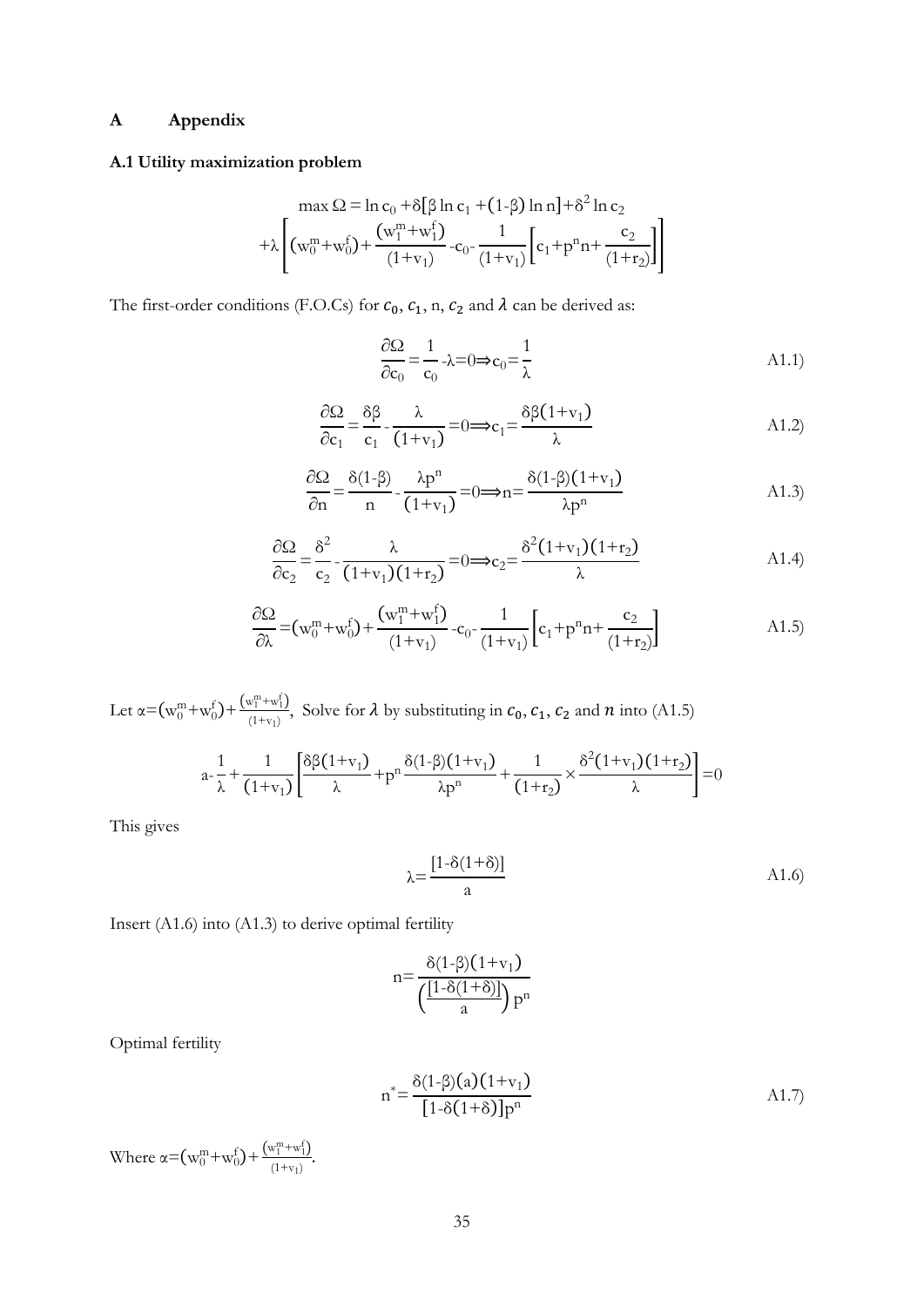### **A.2**

#### <span id="page-39-0"></span>**Table A1.1: The Taiwanese Housing Market statistics**

|                                          | 2000  | 2010    | 2020     | Change in 20 years (%) |
|------------------------------------------|-------|---------|----------|------------------------|
| <b>Household Demand and supply</b>       |       |         |          |                        |
| Households (1000 households)             | 6802  | 8058    | 8934     | 31,34                  |
| Housing stock <sup>36</sup> (1000 units) | 6993  | 8075    | 9022     | 29,1                   |
| Housing supply ratio (%)                 | 102.8 | 100,2   | 100.1    | $-2,7$                 |
| Housing Surplus (1000 units)             | 191   | $17\,$  | $88\,$   | $-53,93$               |
| <b>Housing</b> tenure                    |       |         |          |                        |
| Ownership <sup>37</sup> (%)              | 85.4  | 88.3    | 89.60    | 4,92                   |
| Rented                                   | 8.78  | 8.50    | 7.60     | $-15.5$                |
| Issued, leased, and others               | 5.87  | 3.2     | 2.80     | $-109.6$               |
| Dwelling level $(m^2)$                   |       |         |          |                        |
| Average person per household             | 3.9   | 3.6     | 2.6      | $-50$                  |
| Mean living space per person             | 36.9  | 43.8    | 50.8     | 37.6                   |
| Mean living space per household          | 133.6 | 142.5   | 148,4    | 11.1                   |
| <b>Housing</b> market                    |       |         |          |                        |
| The ratio of housing price to income     |       | $7.1\,$ | 9.2      |                        |
| Mortgage payment-to-income ratio         |       | 29.3    | 36.8     |                        |
| The ratio of rent to income              |       |         | $13.5\%$ |                        |
| Housing expenditure                      |       |         | 16%      |                        |

<span id="page-39-1"></span>Sources: Authors' tabulations based on data from the Housing Statistics Annual Report (2020), Construction and Planning Agency, Ministry of the Interior. Directorate-General of Budget, Accounting, and Statistics (DGBAS), Executive Yuan, R.O.C. (Taiwan). Retrieved from database 2021-11-13.

<sup>&</sup>lt;sup>36</sup> Only residential homes.

<sup>&</sup>lt;sup>37</sup> Ownership is classified as the sum of self-owned house and house owned by the nuclear family (Spouse, parent, or children not living together). Other forms of ownership are not included for example allotted, borrowed, or those living in the collective quarters.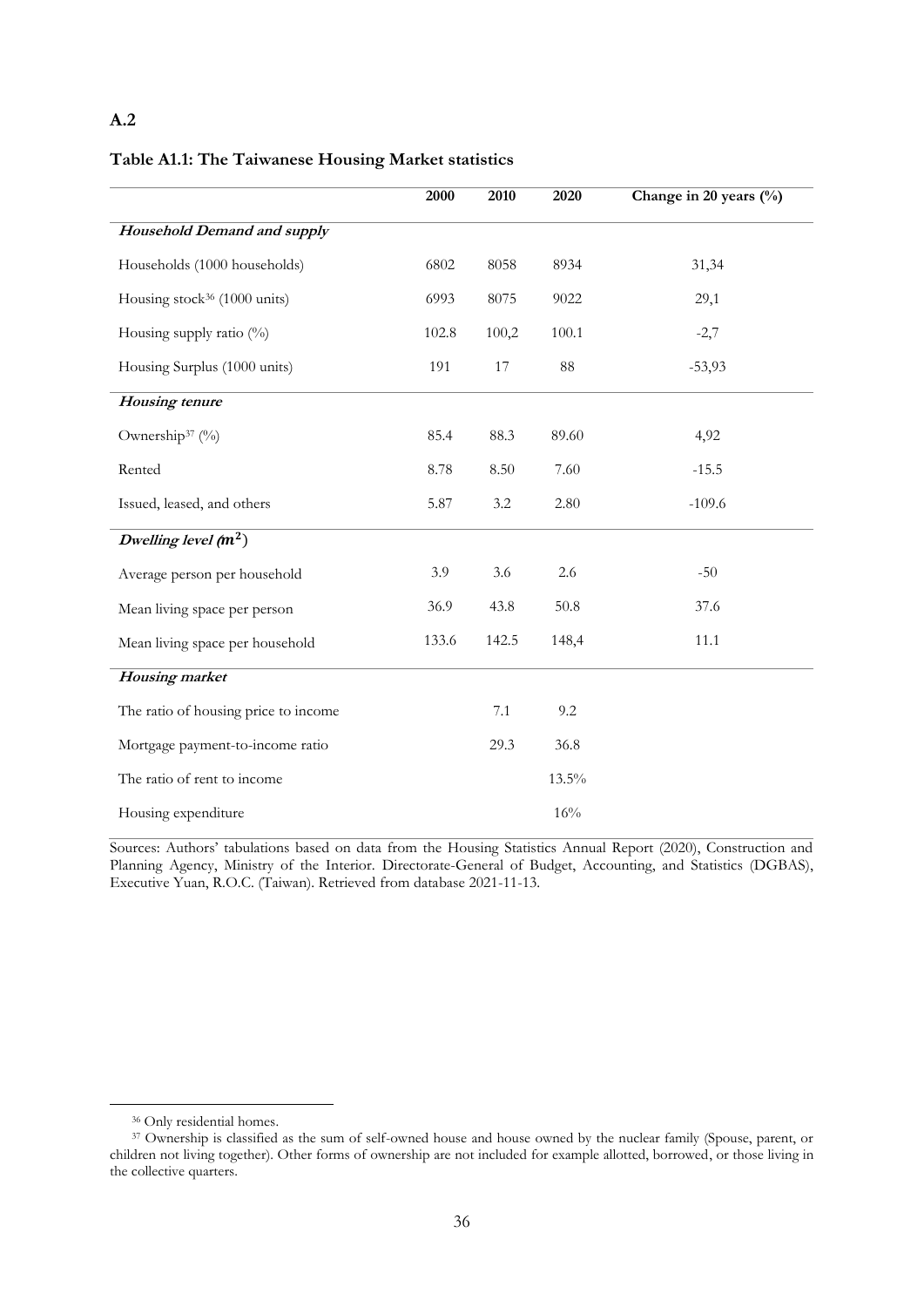## **A.3**

|                         | Realized Fertility (RF) | Fertility Intentions (LF) | Fertility Gap (FG)    |
|-------------------------|-------------------------|---------------------------|-----------------------|
|                         | $(\Gamma)$              | (II)                      | (III)                 |
| $Log(HP_{t-1})$         | $-0.006***$             |                           |                       |
|                         | (0.002)                 |                           |                       |
| $Log(HP_t)$             |                         | $0.173***$                |                       |
|                         |                         | (0.061)                   |                       |
| Relative HP             |                         |                           | $0.046***$            |
|                         |                         |                           | (0.010)               |
| Ownership               | $0.003***$              | 0.004                     | 0.004                 |
|                         | (0.001)                 | (0.009)                   | (0.010)               |
| Age                     | $0.001***$              | $0.029***$                | $(0.030)$ ***         |
|                         | (0.000)                 | (0.002)                   | (0.002)               |
| Age-Squared             | $-0.000$ ***            | $-0.001***$               | $-0.001***$           |
|                         | (0.000)                 | (0.000)                   | (0.000)               |
| <b>Education Level</b>  |                         |                           |                       |
| Middle                  | $-0.004$                | 0.045                     | 0.044                 |
|                         | (0.003)                 | (0.054)                   | (0.054)               |
| High                    | $-0.007**$              | 0.007                     | 0.007                 |
|                         | (0.003)                 | (0.053)                   | (0.053)               |
| Prior # of birth(s)     |                         |                           |                       |
| One (a)                 | $0.001*$                |                           |                       |
|                         | (0.001)                 |                           |                       |
| Two $(a)$               | 0.000                   |                           |                       |
|                         | (0.000)                 |                           |                       |
| Three (a)               | 0.001                   |                           |                       |
|                         | (0.001)                 |                           |                       |
| Four or More (a)        | $0.060***$              |                           |                       |
|                         | (0.001)                 |                           |                       |
| Married                 | $-0.001$                | $0.576***$                | $0.574***$            |
|                         | (0.001)<br>0.000        | (0.019)<br>$0.007***$     | (0.019)<br>$0.006***$ |
| Log (household Income)  | (0.000)                 | (0.001)                   | (0.001)               |
| Total # of birth(s)     |                         |                           |                       |
| One (b)                 |                         | $-0.280***$               | $-1.277***$           |
|                         |                         | (0.018)                   | (0.018)               |
| Two $(b)$               |                         | $-0.530***$               | $-2.528***$           |
|                         |                         | (0.019)                   | (0.019)               |
| Three (b)               |                         | $-0.380***$               | $-3.378***$           |
|                         |                         | (0.023)                   | (0.023)               |
| Four $(b)$              |                         | $-0.114***$               | $-4.114***$           |
|                         |                         | (0.031)                   | (0.032)               |
| Five or more (b)        |                         | $-0.154$                  | $-5.470***$           |
|                         |                         | (0.114)                   | (0.181)               |
| Macroeconomic condition |                         |                           |                       |
| Unemployment rate       | 0.001                   | $-0.063$                  | $-0.106$              |
|                         | (0.002)                 | (0.097)                   | (0.091)               |
| Constant                | $0.004***$              | $-1.687$                  | $1.166**$             |
|                         | (0.000)                 | (1.123)                   | (0.456)               |
| County FE               | Yes                     | Yes                       | Yes                   |
| Year FE                 | Yes                     | Yes                       | Yes                   |
| # of observations       | 82118                   | 82118                     | 82118                 |

**Table A1.2: Full Summary of Main Results**

Note: \*, \*\*, \*\*\* indicate significance levels at 10%, 5% and 1% respectively. (a) & (b) omitted category is "no children"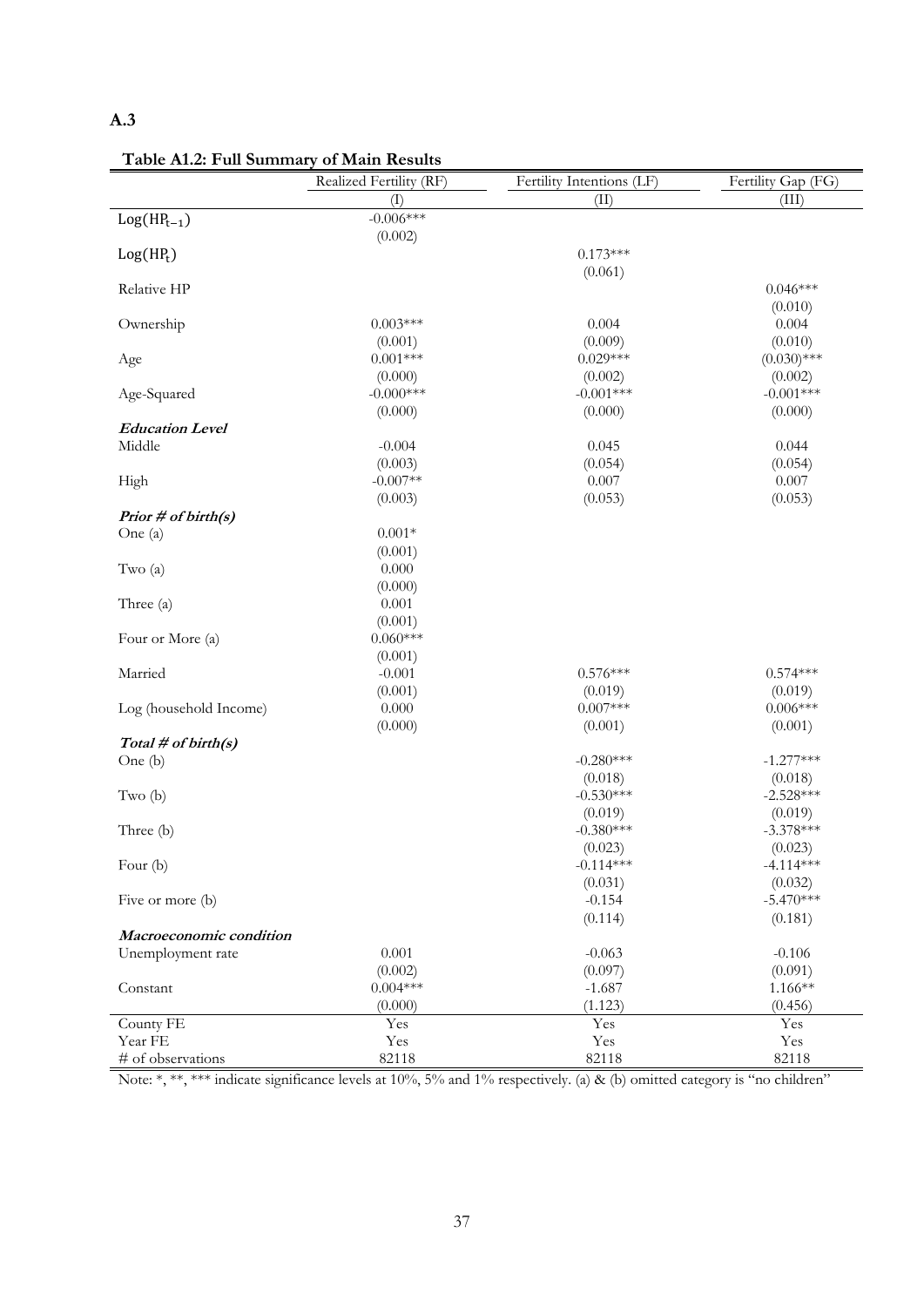#### **A.4 Endogeneity and instrument diagnostics (FG Model)**

<span id="page-41-1"></span>

| Table Al.3: Test of endogeneity                       |         |             |                    |             |      |
|-------------------------------------------------------|---------|-------------|--------------------|-------------|------|
| Durbin-Wu-Hausman Test                                |         |             |                    |             |      |
| HO: Variables are exogenous                           |         |             |                    |             |      |
|                                                       |         |             |                    |             |      |
| Robust score chi2(1)                                  |         |             | $=46.164$          | $(P=0.000)$ |      |
| Robust regression $F(1,82079)$                        |         |             | $=46.450$          | $(P=0.000)$ |      |
|                                                       |         |             |                    |             |      |
|                                                       |         |             |                    |             |      |
| Table A1.4: Correlation                               |         |             |                    |             |      |
|                                                       |         |             | Population density |             |      |
| Relative House Price                                  | 0.324   |             |                    |             |      |
|                                                       |         |             |                    |             |      |
|                                                       |         |             |                    |             |      |
|                                                       |         |             |                    |             |      |
| Table A1.5: First stage regression summary statistics |         |             |                    |             |      |
|                                                       | $R-$    | Adjusted R- | Partial R-         | Robust F    | Prob |
| Variable<br>Relative house price                      | squared | squared     | squared            | (1,82075)   | F    |

#### <span id="page-41-0"></span>**Table A1.3: Test of endogeneity**

#### <span id="page-41-3"></span><span id="page-41-2"></span>**A.5 Fertility policies in Taiwan (National policies and local policies)**

Taiwan's fertility policies at the national level can be classified into three main categories, namely, childbearing policies, daycare policies (childrearing), and parental leave allowances. Most of these policies are new and are the direct response of the government to help restrain the falling rate of fertility. Below are some of the fertility-related policies in Taiwan, the eligibility criterion, and the magnitude of the subsidies.

1. Childbearing policy

To be eligible for this subsidy, the household must fulfill the following requirements: (I) The annual income of the household must be below the 20% tax rate threshold which was roughly \$1.2 million NT as of 2021; (II) The household must not be a recipient of a daycare subsidy or receive parental allowances; (III) The household must not be a utilizer of public or quasi-public daycare institutions.

The subsidy is implemented in different phases, in phase I (August 2018 to July 2021) of the implementation, households who just meet the threshold receive \$2,500 NT / month and per child, and households whose annual income is significantly lower than the threshold can receive extended benefits not larger than \$5,000 NT per month and birth. In phase II (August 2021 to July 2022) of the policy implementation, eligible households can receive a higher subsidy per month but not more than \$5,000 NT / month (first child); \$6,000 NT / month (second child); \$7,000 NT / month (third child and above). In phase III (from August 2022) of the implementation all households that meets the subsidy requirements are granted the same amount of grant which is  $$5,500$  NT / month (first child);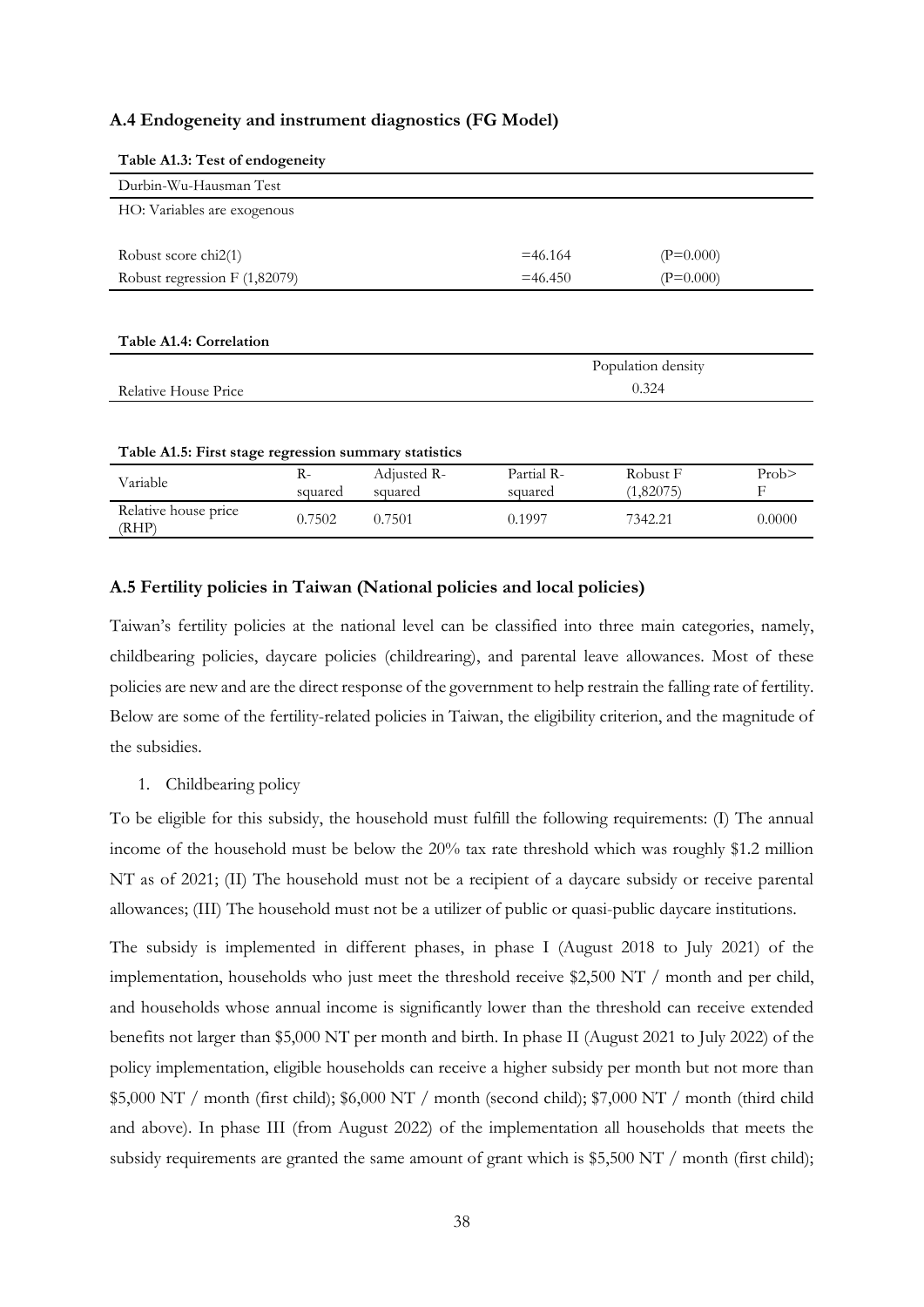\$6,000 NT / month (second child); \$7,000 NT / month (third child and above). The subsidy expires when the child turns two<sup>38</sup> [\(Ministry of health and welfare\)](https://www.mohw.gov.tw/mp-1.html).

#### 2. Daycare subsidy

Eligibility to obtain the daycare subsidy is, besides the fulfillment of requirements (I) & (II) stated in the preceding policy, the household must also be a user of public or quasi-public daycare institutions and must also have children below the age of 3 [\(Ministry of education\)](https://www.edu.tw/Default.aspx).

#### (I) Public Daycare institutions

From August 2018 to July 2021, the households who meets the subsidy requirements is granted no more than \$7,000 NT / month (first child); \$7,000 NT / month (second child); \$8,000 NT / month (third child and above). From August 2021 to July 2022, the subsidy increases to no more than \$8,000 NT / month (first child); \$9,000 NT / month (second child); \$10,000 NT / month (third child and above). Lastly, from August 2022 households that meets the subsidy requirements can receive up until  $$9,500$  NT / month (first child);  $$10,500$  NT / month (second child);  $$11,500$  NT / month (third child) and above).

#### (II) Quasi-Public Daycare institutions

From August 2018 to July 2021, the households who meets the subsidy requirements is granted no more than \$7,000 NT / month (first child); \$7,000 NT / month (second child); \$11,000 NT / month (third child and above). From August 2021 to July 2022, the subsidy increases to no more than \$11,000 NT / month (first child); \$12,000 NT / month (second child); \$13,000 NT / month (third child and above). Lastly, from August 2022 households that meets the subsidy requirements can receive up until \$12,500 NT / month (first child); \$13,500 NT / month (second child); \$14,500 NT / month (third child and above).

#### 3. Parental leave allowance

The parent must be a member of an employee insurance at least for 12 months and have a child below the age of three. The parent must apply for the parental leave allowance according to the prescribed law and both parents are qualified to apply.

Since 2002, an employee who is in the same job for at least 6 months can apply for parental leave if the child is below age 3. From May 2009 to June 2021, eligible parents are entitled to a parental leave allowance granting them 60% of their monthly salaries over 6 months. From July 2021, parents can receive 80% of their monthly salaries. The parental leave allowance is such that each parent is granted a maximum of 2 years and a maximum of 6 months per child, hence a single parent can apply continuously up until the 4th child [\(Bureau of labor insurance, Ministry of labor\)](https://www.bli.gov.tw/index.html).

<sup>&</sup>lt;sup>38</sup> There is another version of this subsidy where households with children between the ages of 2 and 5 are eligible to apply.